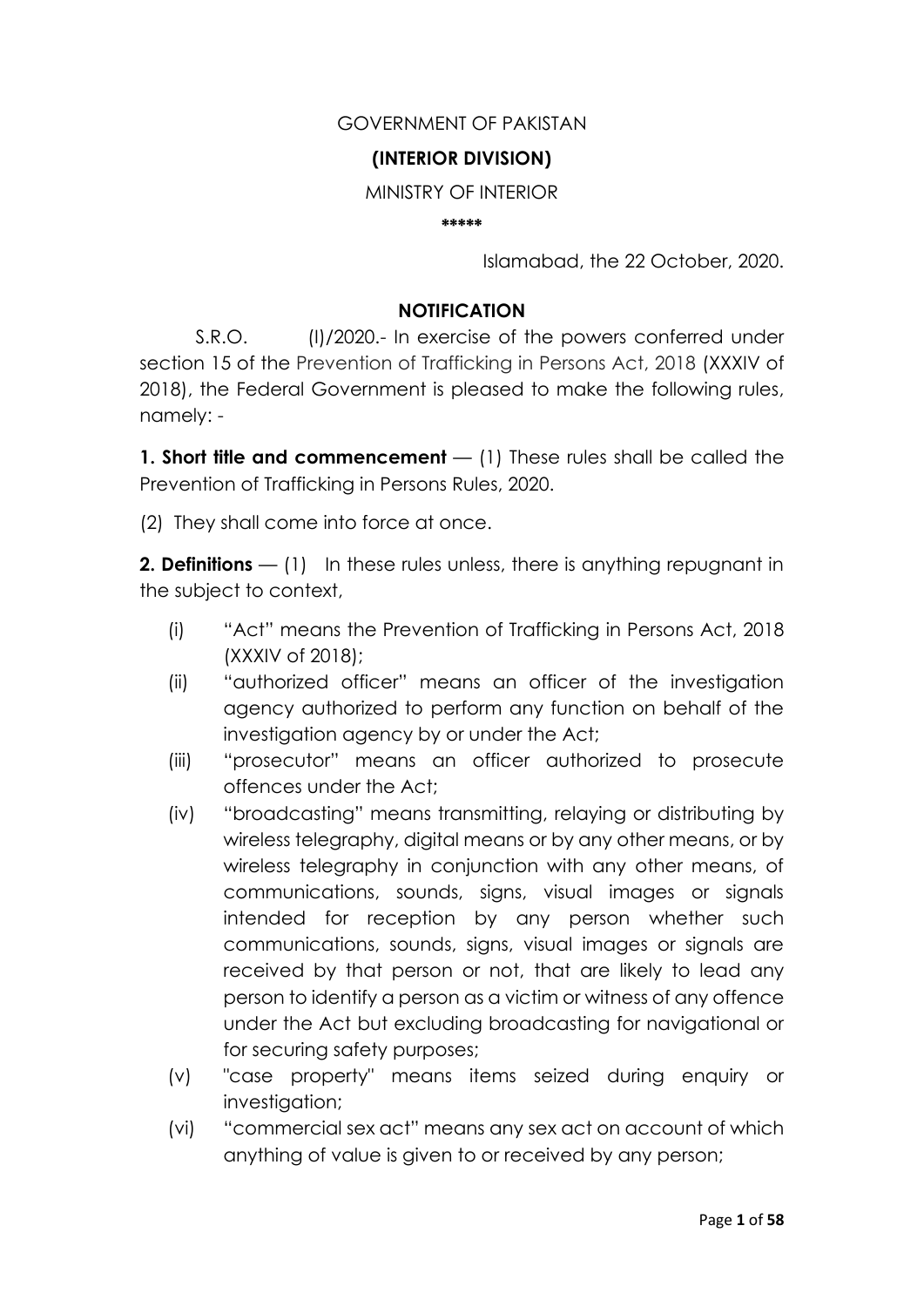- (vii) "Additional Director" means Additional Director of the Federal Investigation Agency;
- (viii) "court" means the court having jurisdiction to try the offences under the Act;
- (ix) "debt bondage'' means the status or condition of a debtor arising from a pledge by the debtor of his or her personal services or of those of a person under his or her control as a security for debt, if the value of those services as reasonably assessed is not applied toward the liquidation of the debt or the length and nature of those services are not respectively limited and defined;
- (x) "Director" means Director of the Federal Investigation Agency;
- (xi) "Director General" means Director General of the Federal Investigation Agency;
- (xii) "Additional Director General" means Additional Director General concerned of the Federal Investigation Agency;
- (xiii) "informed consent" means given that the person is given complete relevant information to get that person's approval without any pressure or coercion and shall be called an informed consent only when
	- (a) all relevant information is conveyed to the person.
	- (b) possible advantages and disadvantages of a decision are discussed with the person.
	- (c) it is given without any stress, pressure or coercion; and
	- (d) the person is in a safe and comfortable place.
- (xiv) "Investigating officer" means an officer of the investigating agency assigned to enquire or investigate complaints under the Act;
- (xv) "investigating agency" means the Federal Investigation Agency and a police organization having jurisdiction in matter as provided in section 8 of the Act;
- (xvi) "medical officer" means a registered medical practitioner in the service of the Government or a Provincial Government or Government of Azad Jammu and Kashmir, or Government of Gilgit Baltistan, and includes a registered medical practitioner in any teaching hospital of a university;
- (xvii) "Ministry" means the Ministry to which the business of the Act stands allocated;
- (xviii) "non-governmental organization" or "NGO" means a Non-Governmental Organization and a body registered by the Ministry under these rules from time to time;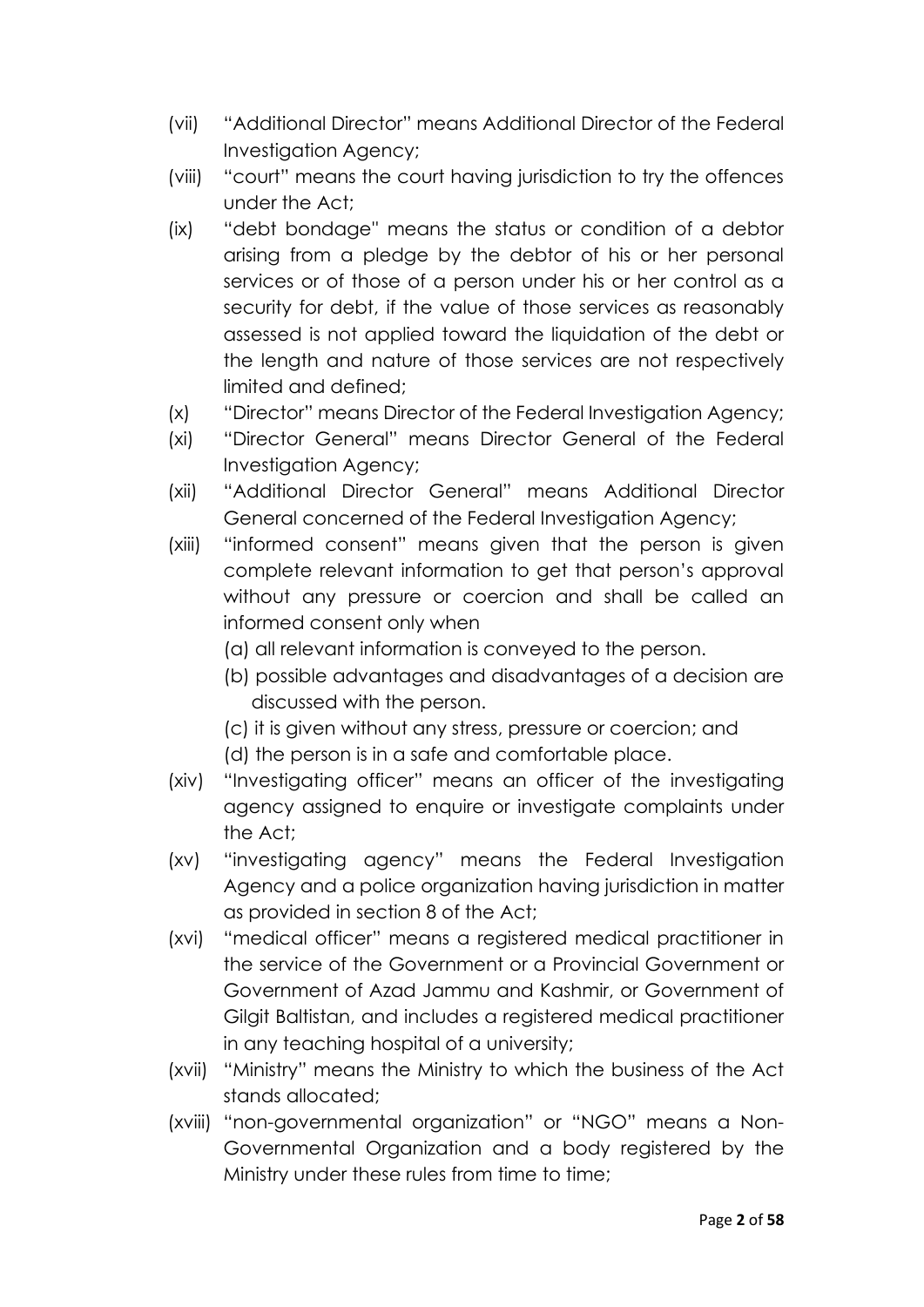- (xix) "police organization" means a police station or any outfit of the Federal Investigating Agency, a Province, Azad Jammu and Kashmir or Gilgit Baltistan;
- (xx) "premises" means any house, building, factory, land, tenement, easement of any tenure, whether open or enclosed, whether built on or not, whether public or private, and whether maintained or not under statutory authority, and includes any container, building, structure, land, place, location, tent, or conveyance or any part thereof and includes any source, transit or destination of trafficking or transportation of persons;
- (xxi) "publishing" means publishing to any person, and includes publishing on the internet;
- (xxii) "resident" means a person admitted to a shelter home;
- (xxiii) "vessel" means any type of watercraft, including nondisplacement craft and seaplanes, used or capable of being used as a means of transportation on water, except a warship, naval auxiliary or other vessel owned or operated by a Government and used, for the time being, only on government non-commercial service;
- (xxiv) "victim" has the same meaning as defined in the Act and includes an alleged victim and a person who may be determined as a victim within the parameters of the definition in the Act.
- (2) Words and expression used but not defined in these rules shall have the same meaning as in the Act.

*Response to information regarding trafficking in persons*

**3. Actions and obligations on receiving information disclosing trafficking in persons** — (1) Whenever an officer of an investigating agency —

- (a) develops reasonable suspicion on receipt of a complaint or oral or written information or his own initiative to believe that the offence of trafficking in person under sections 3, 4 or 5 of the Act is being or has been committed;
- (b) receives any information from an anonymous or confidential source concerning a possible trafficking in persons irrespective of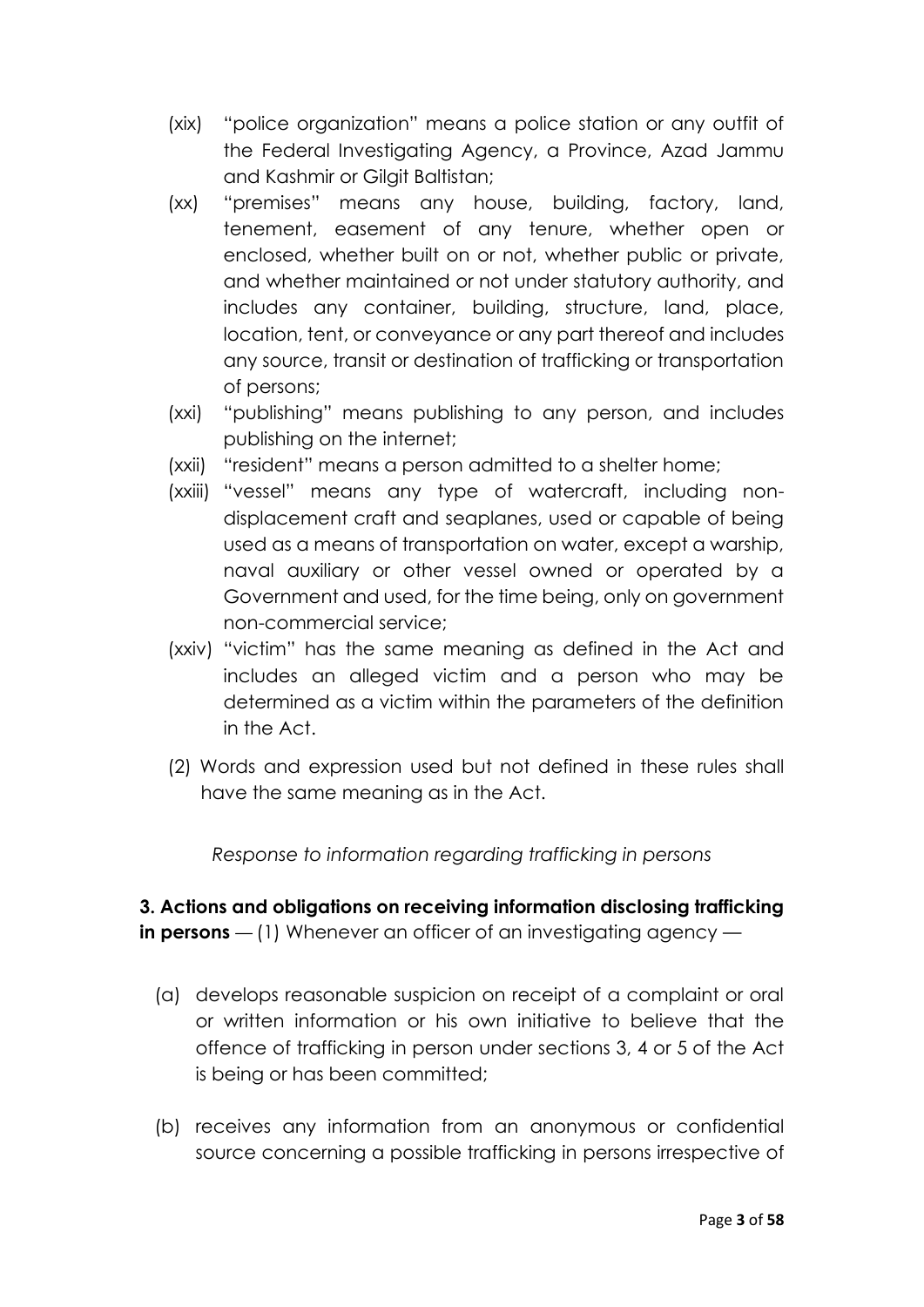the fact that such information does not on its face constitute a reasonable suspicion; or

(c) determines, while in the course of investigating any offence pursuant to law, that any of the relevant circumstances that are specified in the provisions of the Act or these rules exists,

the officer or another member of the investigating agency shall —

- (i) promptly investigate the possible trafficking in persons violation in accordance with the provisions of the Act and the Code; or
- (ii) promptly refer the matter to the appropriate investigating agency having jurisdiction to investigate the offence for investigation in accordance with the provisions of section 8 of the Act.
- (2) An officer of the investigating agency receiving a request by any person for assistance from trafficking in persons shall respond to such request and shall offer protection in a case of alleged trafficking in persons, even where the person reporting is not the victim of the trafficking.
- (3) Officers of the investigating agency receiving information disclosing an offence of trafficking in persons shall take appropriate actions as are necessary to protect the immediate safety and security of persons who may be the victims of trafficking and shall make certain that all inquiries and investigations are properly coordinated and the rights of these victims are respected and safeguarded.
- (4) Where an officer of the investigating agency has reason to believe that it is necessary to rescue a person without delay because of any imminent danger to the life of such person or the serious exploitative circumstances such person is facing; the officer shall act to remove such person from any place or premises and may cause him or her to be produced before the Court in accordance of the provisions of the Code.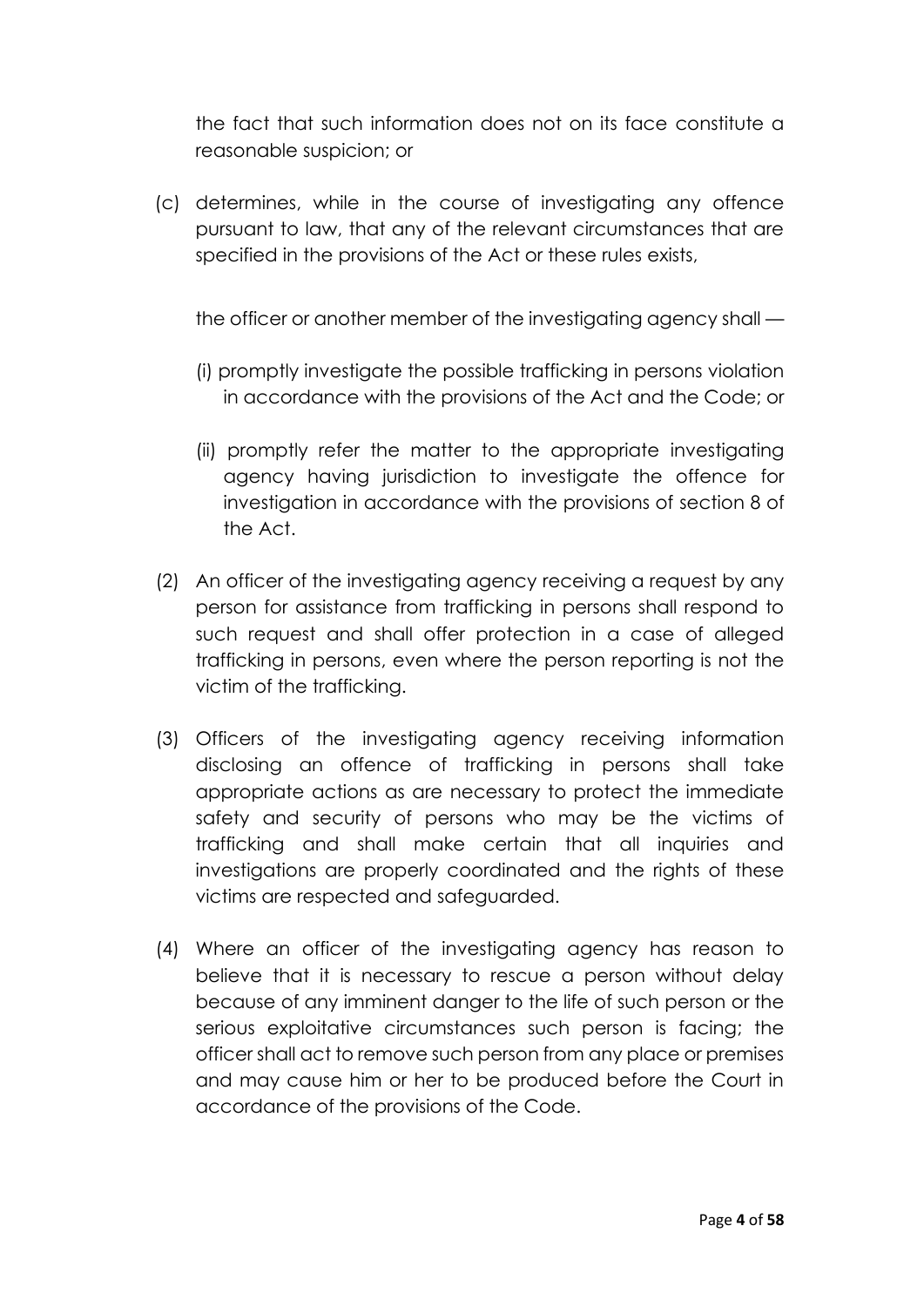(5) Failure to respond to a request for assistance or to inquire into or investigate the alleged offence under the Act shall be a misconduct and the officer who fails to respond to a request for assistance or to initiate inquiry of investigation shall, on a report filed by the complainant to a superior officer, be subject to disciplinary action according to applicable rules and procedure related to efficiency and discipline of the investigating agency.

# *Identification of victims of trafficking*

**4. Guiding principles for identification of victims** — (1) When determining the status of a person as a victim of human trafficking, officers of an investigating agency shall consider all the circumstances of the particular case, including the following guiding principles that may be relevant in a particular case —

- (a) whether the person is in an exploitative situation through one or more of the following means: —
	- (i) violence, force, coercion, intimidation, undue influence, or threats;
	- (ii) threats of violence against the family members or friends of the person;
	- (iii) forcing the person to use narcotic drugs or causing the person to be addicted to drugs;
	- (iv) photographing or video-recording a person for the purpose of blackmailing the person;
	- (v) forcing the person to witness the beating, rape or murder of any other persons as a demonstration of what will happen to the person if the person fails to obey; or
	- (vi) threatening the person with arrest by the police for being in the country illegally or for an offence committed as a direct result of the trafficking.
- (b) whether the movement of the person is restricted or confined through one or more of the following means: —
	- (i) keeping the person under surveillance;
	- (ii) withholding of passport or other identity or travel documents by another person;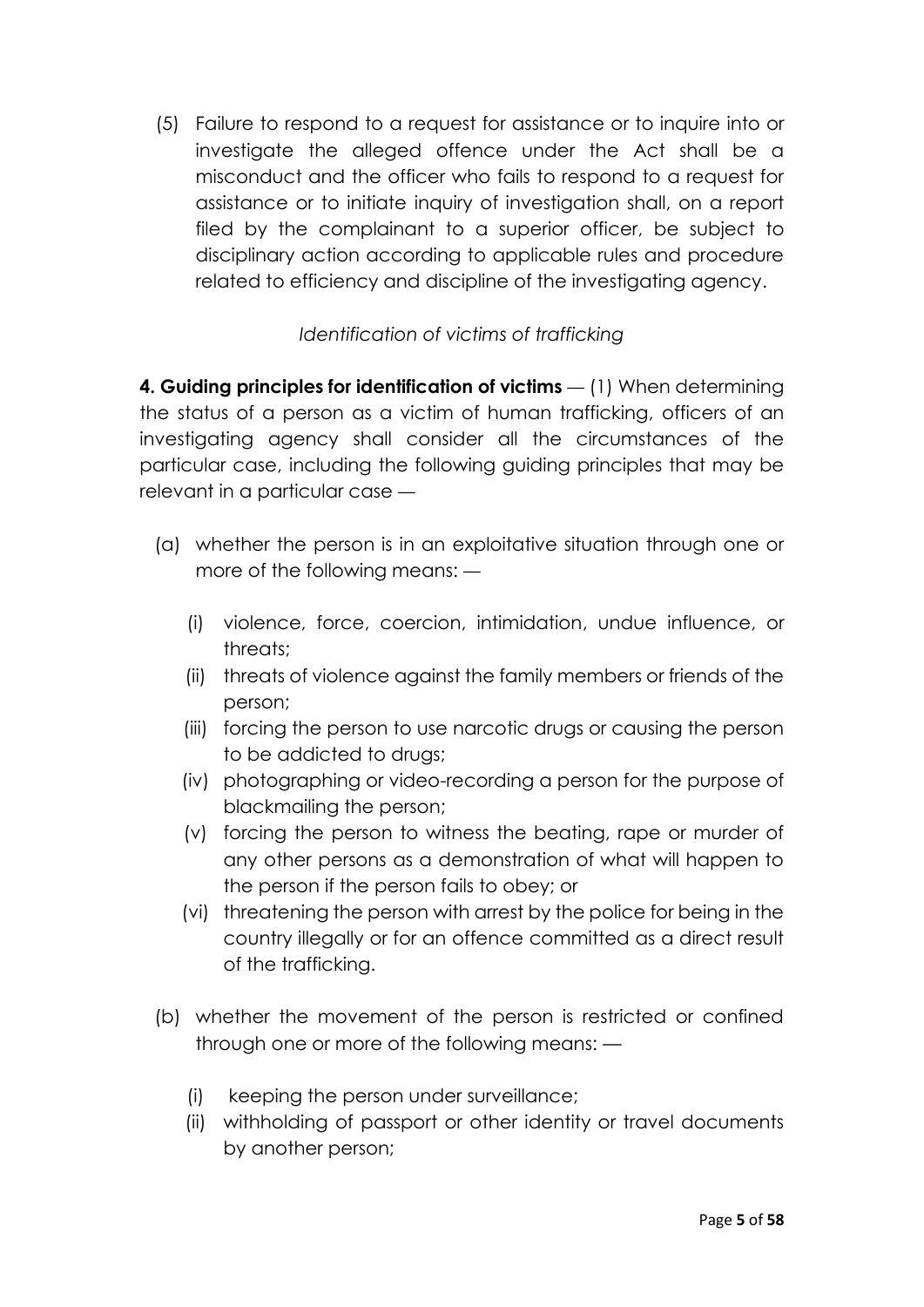- (iii) keeping the person in unhygienic or crowded conditions or in isolation; or
- (iv) not allowing a person to leave the premises unless accompanied by a guard or keeping the person behind closed doors, under constant guard or surveillance;
- (c) whether the person suffers from one or more of the following health conditions: —
	- (i) signs of rape or other forms of sexual exploitation;
	- (ii) emotional distress or manifestations of trauma;
	- (iii) bruises, lacerations, burns, broken limbs and other signs of physical abuse;
	- (iv) forced abortion;
	- (v) impairment or removal of any organ from the person's body;
	- (vi) untreated illness or infection; or
	- (vii) malnutrition or poor personal hygiene;
- (d) whether the passport, identity or other document has been destroyed or withheld by another person or whether a person is in possession of a fraudulent passport, identity document or other travel document;
- (e) whether a person is travelling under suspicious circumstances, for example, minors with no relations to the adult who is travelling with them, or a group of vulnerable categories with one individual in charge of the whole group;
- (f) whether evidence exists that a person has been forced to lie to his or her family or friends about his or her safety, welfare and whereabouts:
- (g) whether a person has been subjected to debt bondage; or
- (h) whether a person has been forced to work while earning a small amount or not earning any income at all; or whether a person has been forced to do work that is different from that which was originally promised to that person.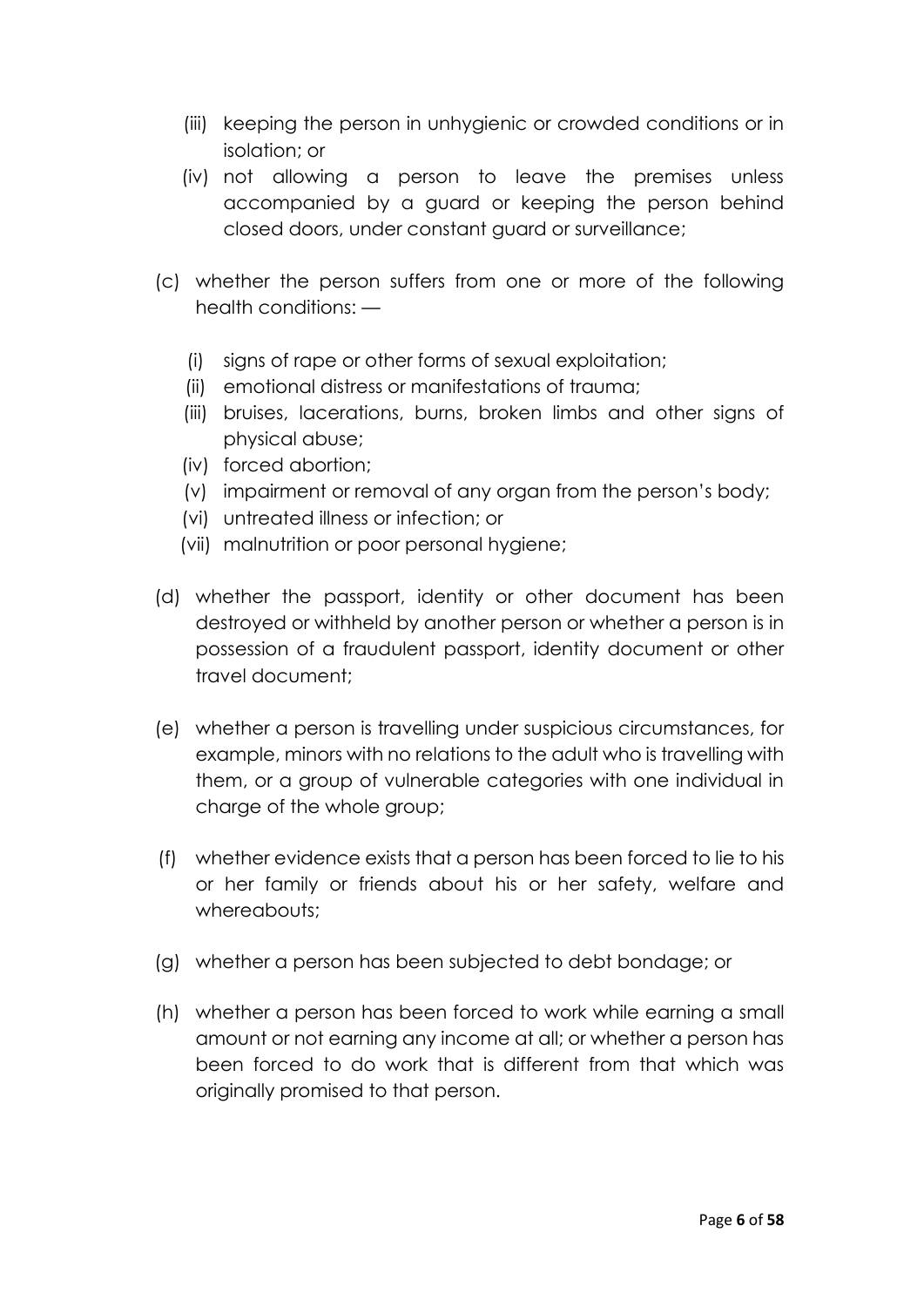- (2) If person reports to any officer of an investigating agency that he is a victim of trafficking, or relates to an officer facts that, if true, would make the person a victim of trafficking within the meaning of section 2(g) of the Act, the officer concerned and other members of the investigating agency shall treat the person making the report or relating the information as a victim for purposes of these rules, notwithstanding that the person may have committed an offence, unless and until an investigation determines that any such report or information is false or unfounded.
- (3) If the age of a victim or a victim has not been identified, and there is a reasonable ground to presume that he or she is a minor, the victim of human trafficking shall be considered to be a minor and special protective measures shall be taken in relation to him or her until his or her age is identified.
- (4) A person identified as victim shall not be arrested or kept in custody and shall —
	- (a) not be placed in facilities inappropriate to his status as victims;
	- (b) receive necessary medical care and other assistance;
	- (c) be protected if his safety is at risk or if there is a danger of harm by recapture of the victim by an accused, including taking measures to protect victims and their family members from intimidation and threats of reprisals and reprisals from traffickers and their associates; and
	- (d) be kept separated from the accused at all times by sight and sound, from the point of rescue to the end of the period of appeal for he accused, except when it is legally required or for the best interest of the victim.

# *Medical examination and treatment of victims*

**5. Medical examination of the victim** — (1) An officer of the investigating agency may, if deemed appropriate by him, get the victim examined by a medical officer specifically nominated by the department of health concerned for purposes of examination of victims of trafficking in persons, or a medical officer at a government hospital as early as possible.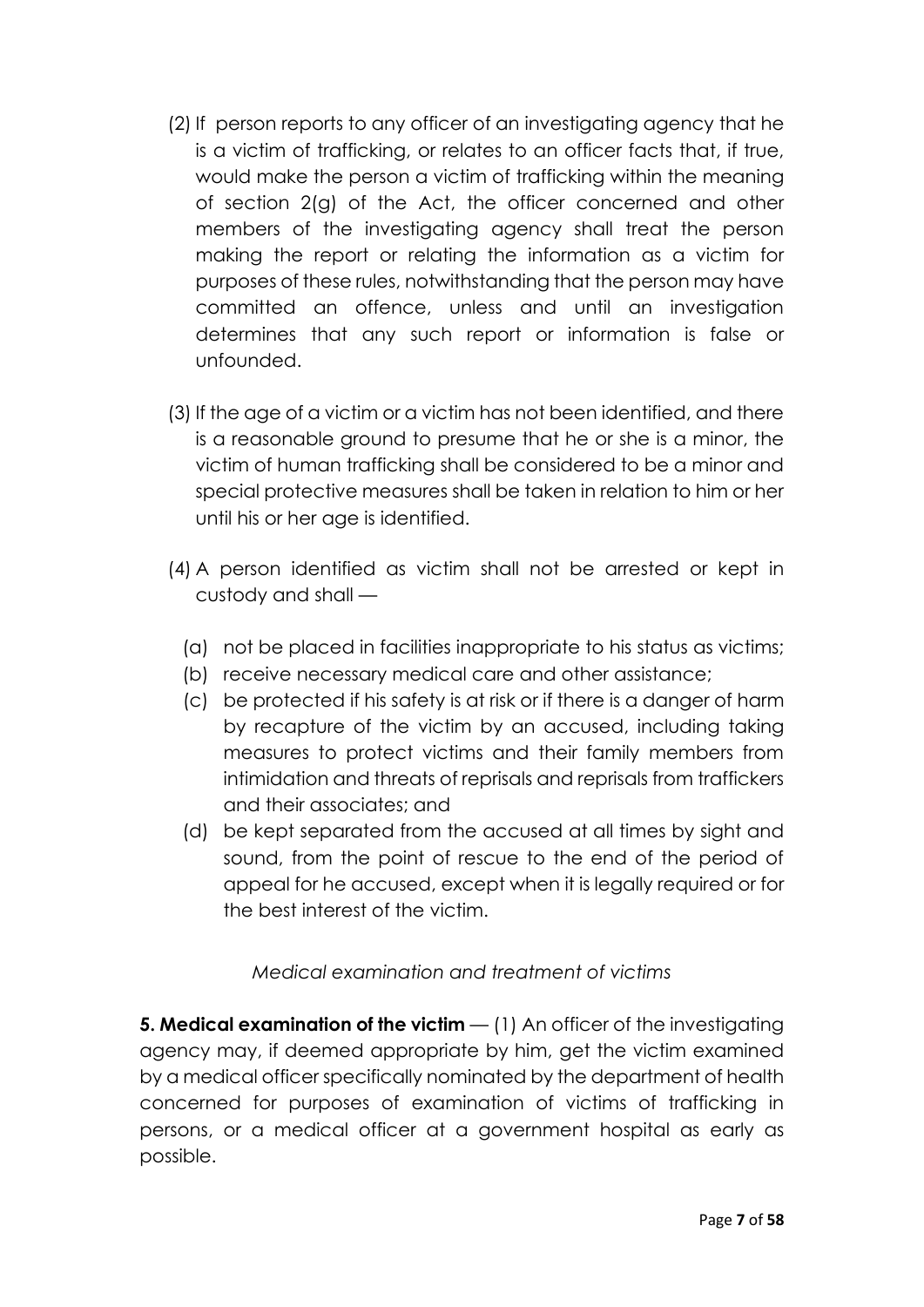- (2) The medical officer conducting medical examination shall, in addition to providing a medico-legal report, also provide the investigating agency with an assessment of the age of the victim, alleged victim or the person who may be determined as a victim.
- (3) The investigating officer shall take informed consent of a victim for any medical examination according to this rule. In case the victim is a child, consent for examination should to be sought from the parent or guardian, if available and if the parent or guardian was not involved in the trafficking, or if such parent or guardian is unavailable or was complicit in the trafficking, any other person in whom the child reposes trust or confidence
- (4) After consulting with the victim, the medical examination of a female victim may be conducted by a female doctor.
- (5) Medical examination of a child shall be conducted in the presence of the parent or guardian of the child or any other person in whom the child reposes trust or confidence.
- (6) In case the parent of the child or other person cannot be present, for any reason, during the medical examination of the child, or if the parent or guardian was involved in the trafficking, the medical examination shall be conducted in the presence of a medical personnel nominated by the head of the medical institution in addition to the person conducting the medical examination.
- (7) Where an officer of the investigating agency who takes a person who is or may be determined to be a victim of an offence under provisions of the Act is of the opinion that such person is in need of medical treatment, the officer may present such person immediately to a medical officer.
- (8) In case the victim is already a patient in a hospital, that person may continue his or her treatment in the hospital till the time the medical officer deems it required.

**6. Medical treatment of the victim** A medical officer before whom a person is brought under rule 3 —

- (a) shall conduct or cause to be conducted an examination of the person;
- (b) may in examining the person administer or cause to be administered such procedures and tests as may be necessary to diagnose the person's condition; and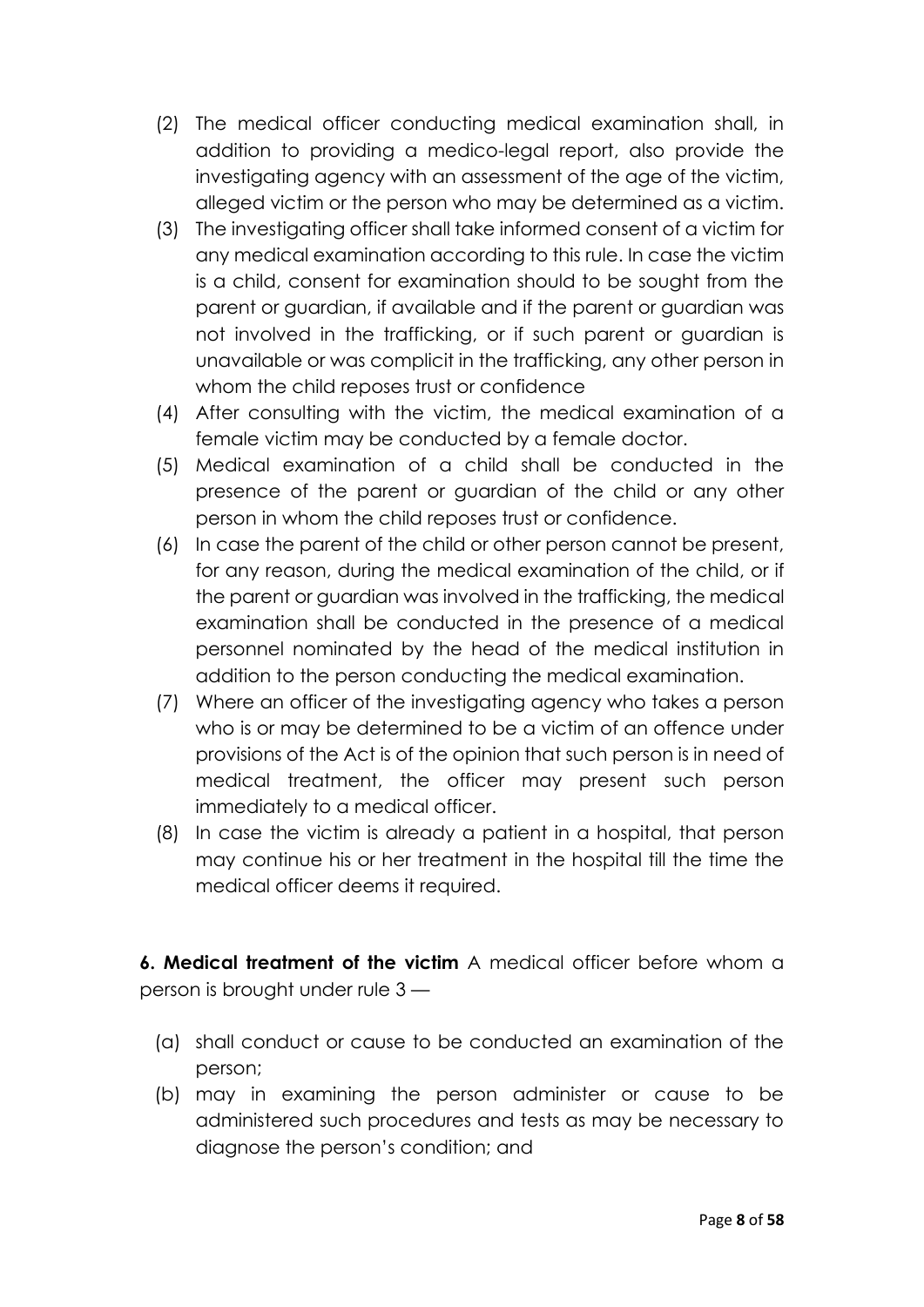(c) shall provide or cause to be provided such treatment as he considers necessary as a result of the diagnosis.

**7. Authorization for hospitalization** — (1) Where the medical officer who examines a victim is of the opinion that his or her hospitalization is necessary for the purpose of medical care or treatment, such medical officer in consultation with an officer of the investigating agency, may authorize that such person may be hospitalized for such period as deemed necessary by the medical officer.

- (2) Where the person is hospitalized under this rule, the investigating officer or the officer dealing with the case shall have control over, and responsibility for, the security and protection of that person.
- (3) A person who is medically examined under rules 3, 4 or 5 may be produced before the Court within twenty-four hours -
	- (a) of the completion of such examination or treatment; or
	- (b) if the person is hospitalized, on his discharge from the hospital.

**8. Special treatment of victims under 18 years of age** — (1) The investigating officer, or any officer of the investigating agency handling a matter under the Act, with assistance of a child protection officer, if possible, when the matter involves a child under eighteen years of age or an individual who appears to be under eighteen years of age,  $shall -$ 

- (a) establish the facts surrounding the circumstances giving rise to the child being trafficked;
- (b) where the child's guardian or parent is identified, immediately notify such guardian or parent of the child victim, subject to considerations of safety and security of the child and for example possible complicity of the parent or guardian in the trafficking;
- (c) where possible and expedient, evaluate the child's parental circumstances including parental characteristics, mental stability, maturity, physical or emotional impairment, substance and alcohol abuse, temperament, employment status, and level of support given to the child;
- (d) if possible, evaluate the child's family circumstances, including family violence or inappropriate discipline;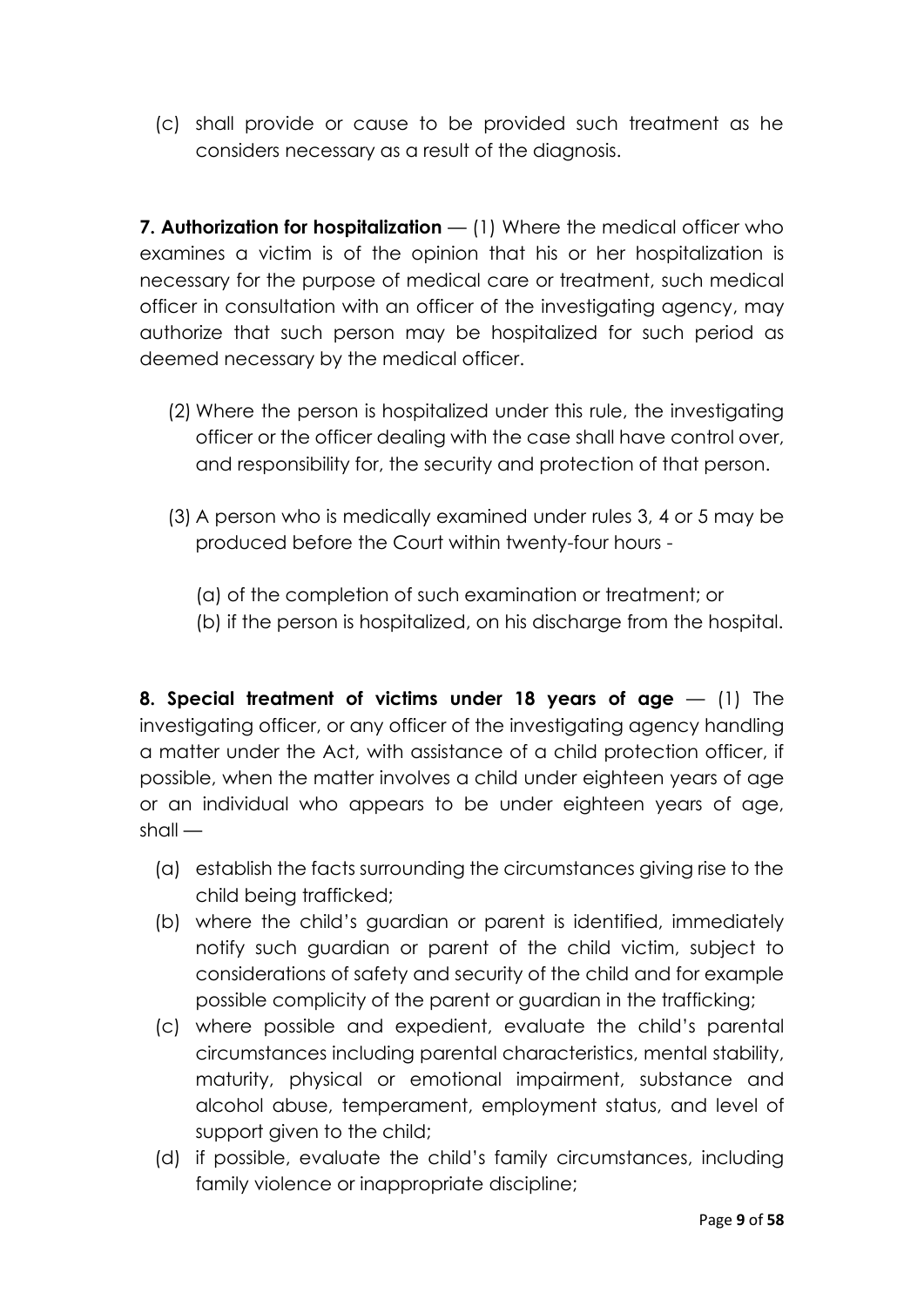- (e) evaluate the child's environmental circumstances, including poverty, homelessness, isolation, and mobility of the parents;
- (f) identify the level of risk that the child may be exposed to, including any gender related needs;
- (g) identify actual and potential protective and supportive factors in the home and broader environment to minimize risk to the child; and
- (h) decide on the appropriate protective measures or intervention as provided for in the Act and these rules.
- (2) The investigating agency shall submit a report under sub-rule (1) above before the Court and the Court may pass an appropriate order for placing a child in care for the duration of the court order and a copy of the said order shall be handed to the investigating officer and the prosecutor dealing with the matter.

**9. Information for victims** — (1) Following identification of the victim, the investigating agency shall forthwith provide the victim with the following information in a clear manner and in a language which he understands: —

- (a) the right to benefit from any of the protection measures as provided in these rules;
- (b) in the case of foreign citizens without the necessary legal papers, information regarding the right to a period of reflection and recovery and the possibility of obtaining a temporary residency and work permit or assisted repatriation or return, in accordance with the terms laid down in the law especially the Immigration Act, 1979 and following the corresponding rules;
- (c) In the case of a foreign citizen who has the necessary legal papers but whose visa or residency permit is close to expiry, information regarding the possibility of applying for extension in visa without delay;
- (d) information about additional protective measures in accordance with the victim's risk status, as assessed by the investigating agency;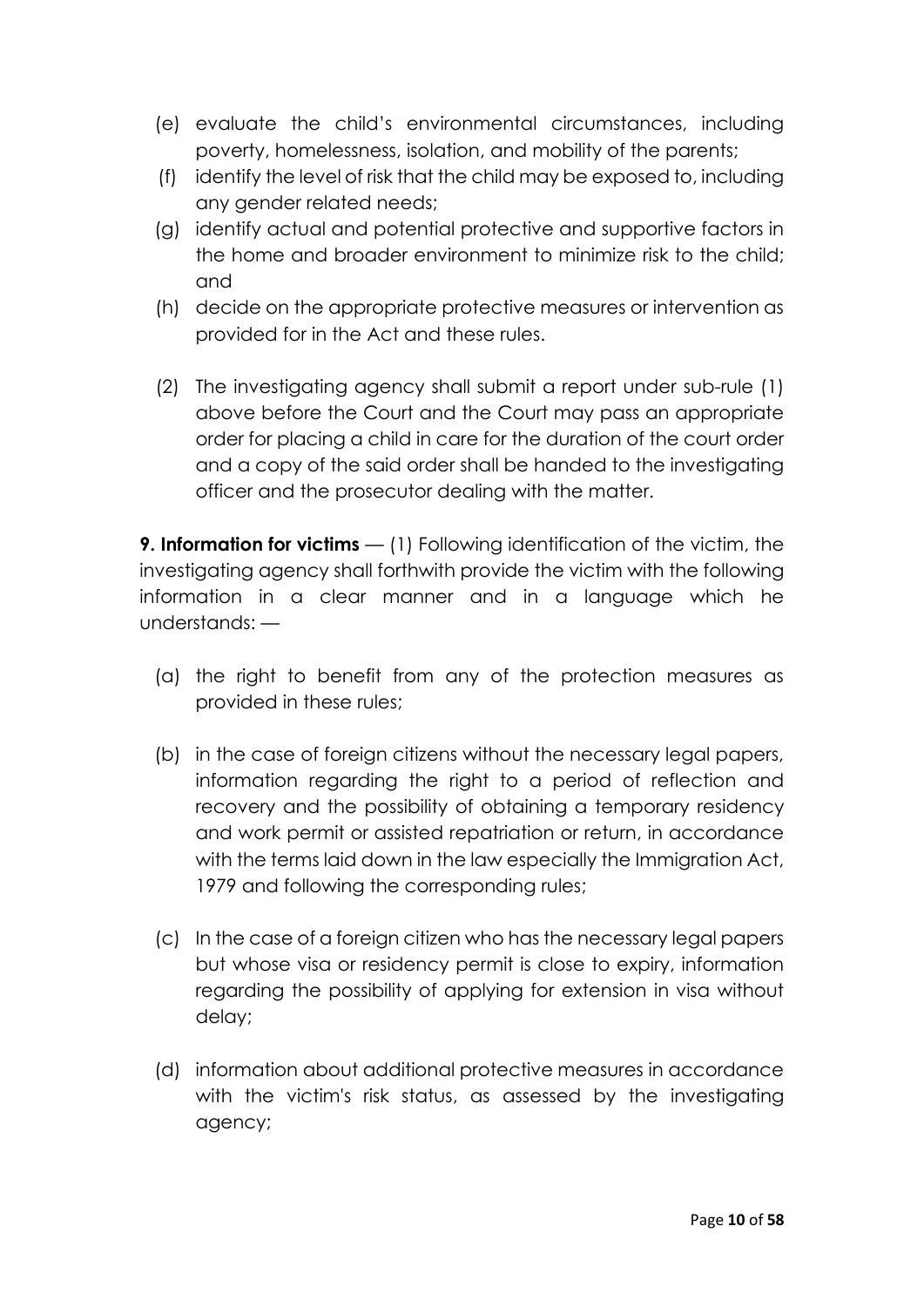- (e) information about the support resources available to the victim; and
- (f) the possibility of referral to any of the support resources provided by the Government, the Provincial Government, local public authorities or Non-Governmental Organizations and bodies with experience in attending to victims of trafficking duly registered under these rules.
- (2) In addition to the information in sub-rule (1), the victims shall also be informed that, depending on the circumstances of the case, they might be required to —
- (i) attend any test identification parade procedures, and if so, the fact that these proceedings may be conducted on a face-toface basis;
- (ii) attend any other investigative procedures that, while the investigating agency will make reasonable efforts to avoid unnecessary contact of the victim with the accused, may involve being in the presence of their accused under the provisions of the Act or the Code or any other applicable law or rule;
- (iii) testify, subject to his or her consent, during trial hearings and may be required to face the accused in the courtroom; and
- (iv) whether or not the victim can adduce evidence from behind a screen, or via a video link or whether there is any provision for the accused in the case to be removed from the courtroom while the evidence is adduced by the victim.
- (3) The investigating officer, or any other officer handling the victim, shall ensure that the victim has understood all parts of the information communicated to the victim under this rule and the victim has been given an opportunity to seek clarification on any point.

*Protection of victims and witnesses*

**10. Protective measures for victims** — (1) The investigating officer shall conduct an evaluation of the existing risks to a victim, following which the investigating officer shall inform the victim of the possible risks and of the protection and security measures which need to be adopted.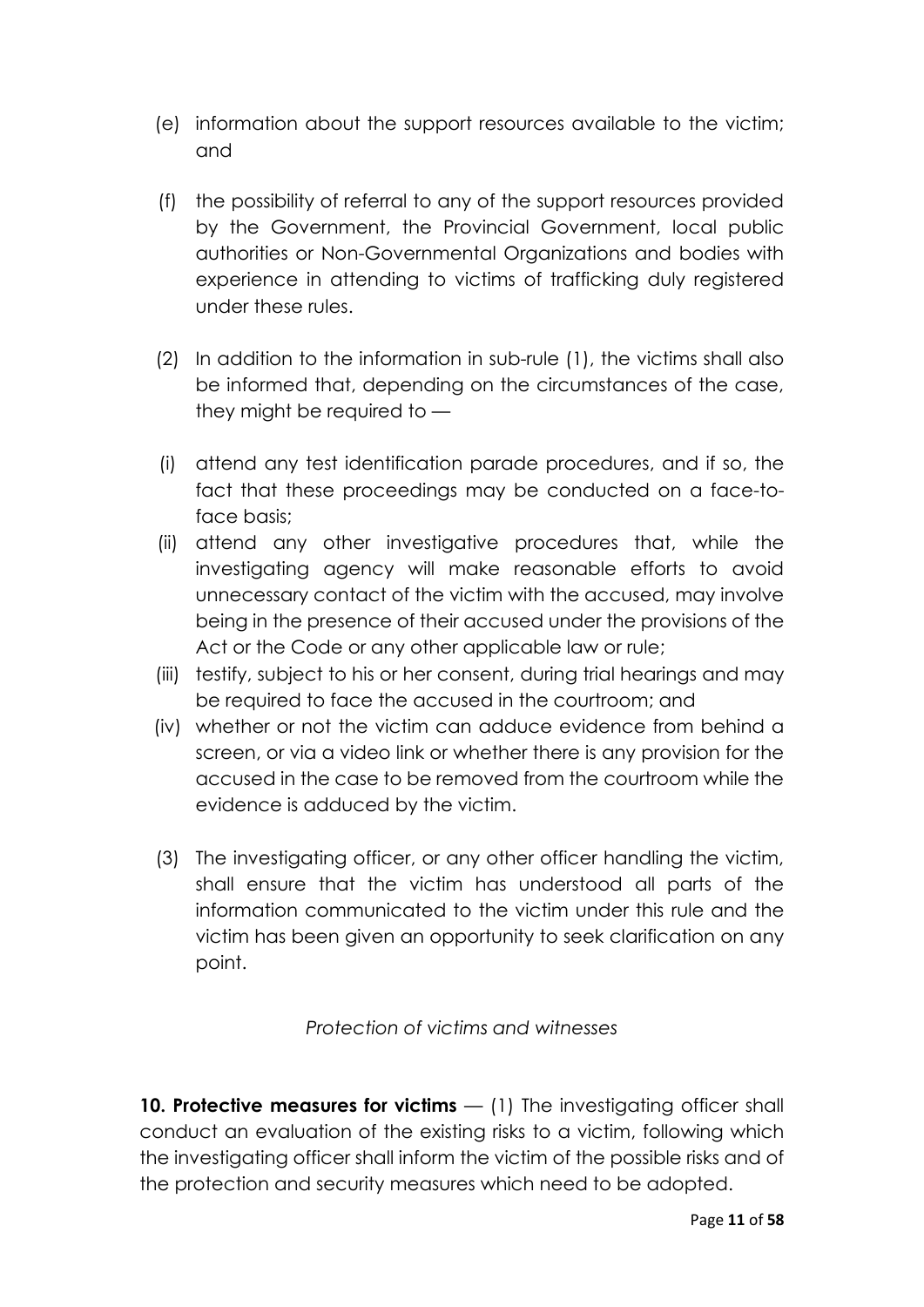- (2) The investigating officer and other officers of investigating agency connected with a case, a complaint or an information disclosing a possible offence under the Act, at the minimum, shall
- (a) conduct a basic security assessment in respect of the place at which the victim is going to reside;
- (b) provide permanent contact telephone numbers for the officers responsible for the investigation;
- (c) provide basic security advice to the victim on how to contribute to ensuring his or her safety, such as not divulging his or her location address or any contact numbers, being cautious with communication with other parties, and avoiding areas where the accused, suspected traffickers and/or their associates may congregate;
- (d) provide advice on other measures deemed appropriate to the risk situation of the victim including the need to remain in secure accommodation or to move to another location;
- (e) provide advice and assistance in cancellation of bail of the accused when granted;
- (f) maintain periodic contact with the victim even after conclusion of the investigation, wherever practically possible, to ensure that the victim is safe and his or her welfare needs are being attended to;
- (g) facilitate provision of police or Federal Investigation Agency protection of a temporary nature and for a specified area such as from home to court and back;
- (h) provide or assist in providing round the clock protection by personnel of the Federal Investigation Agency or those of a police organization; and
- (i) maintain a documentary record of the above actions.
- (3) In the event that the victim expressly refuses all or any of the proposed protection and security measures, this refusal shall be placed on record duly signed by the concerned officer and by the victim.

**11. Protection of information regarding victims and witnesses** — (1) In any proceedings, be it before, during or after trial, the investigating officer or any officer or employee of the investigating agency, or any prosecutor or a person connected with the prosecution, or any person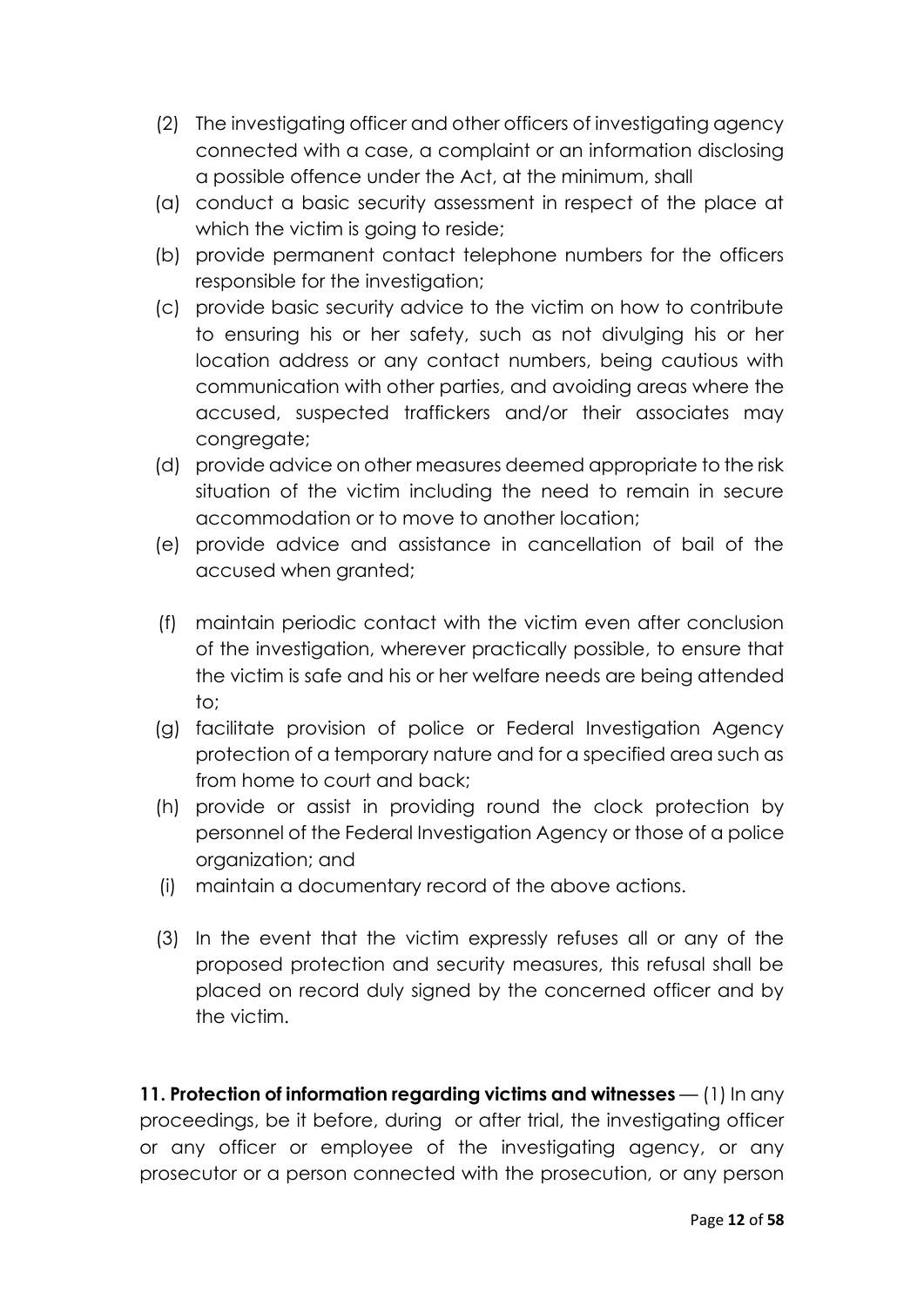connected with the shelter home where the victim or witness resides, shall not reveal the name or address, or include any particulars calculated to lead to the identification of any victim, or a member of the family of a victim, or a witness to any proceedings to any person.

- (2) The investigating officer or any officer or employee of the investigating agency, or any prosecutor or a person connected with the prosecution, shall not share or transmit by any means the picture or other representation of any victim, or any member of the family of the victim, or a witness to the proceedings, or of any other person, place or thing which may lead to the identification of the victim or any witness to the proceedings.
- (3) The investigating officer, or any employee of the investigating agency, who knows or has reasonable grounds to suspect that an investigating officer is acting, or is proposing to act, in connection with an investigation which is being, or is about to be, conducted under or for the purposes of the Act shall not disclose to any other person information or any other matter which is likely to prejudice that investigation or proposed investigation.
- (4) The investigating officer, or any employee of the investigating agency, who knows or has reasonable grounds to suspect that a disclosure has been made to an investigating officer under the Act, shall not disclose to any other person information or any other matter which is likely to prejudice any investigation which might be conducted following the disclosure.
- (5) A person who commits a breach of the confidentiality enjoined by this rule shall be deemed to have committed misconduct and shall be liable to disciplinary proceedings under the relevant rules.

### *Investigative conduct*

**12. Overarching investigative principle** — All investigative actions related to an offence under the Act shall adhere to a victim-centered, human rights-based approach adhering to the fundamental rights guaranteed in the Constitution of the Islamic Republic of Pakistan, 1973.

**13. Interview of victims** — In accordance with an individualized assessment of the personal circumstances of the victim, and without prejudice to the rights of the accused, the investigating officer shall ensure that during an investigation of an offence under section 3, 4 or 5 of the Act, the victim receives specific treatment aimed at preventing secondary victimization by avoiding, as far as possible—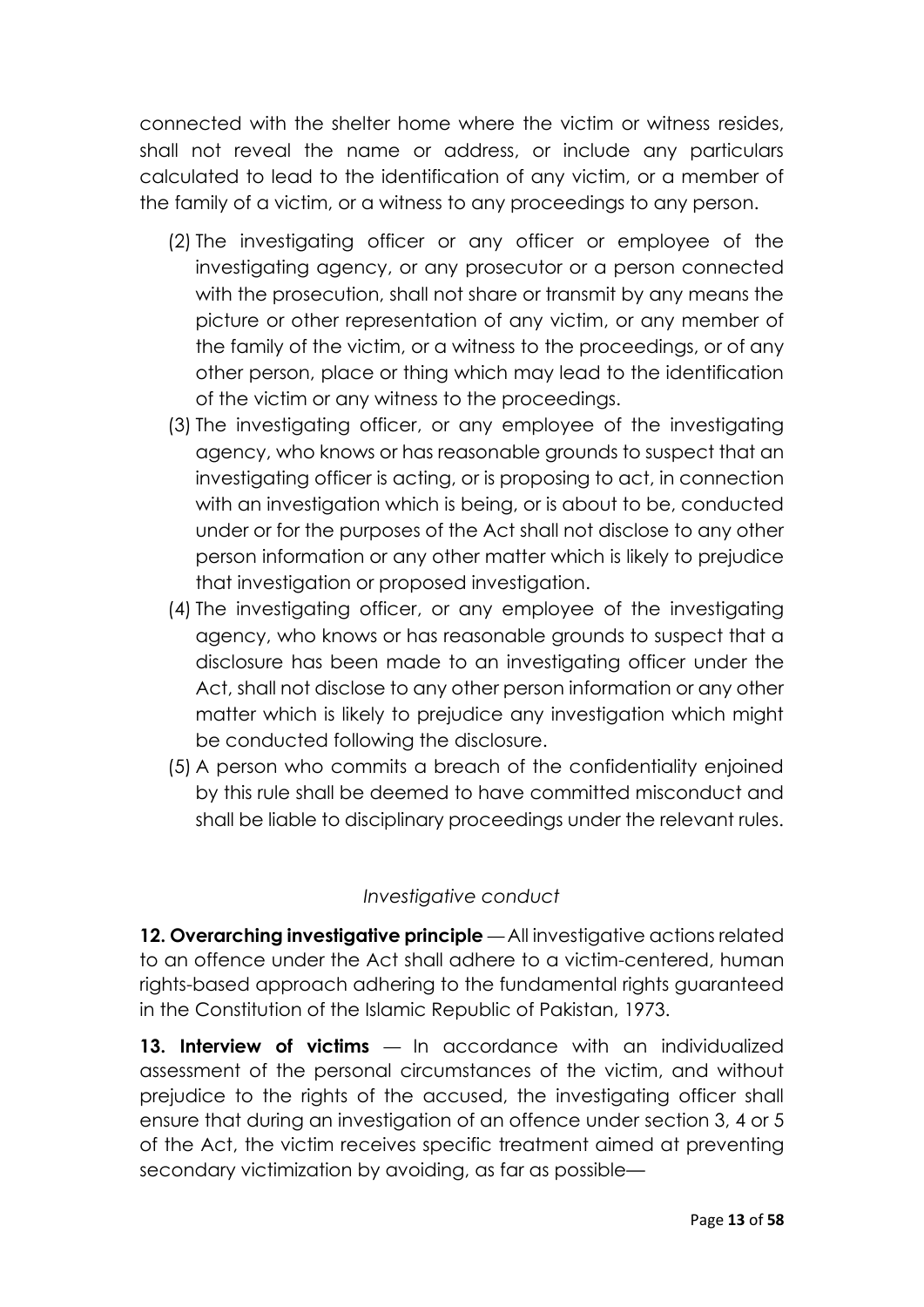- (i) unnecessary repetition of interviews;
- (ii) any physical or visual contact between the victim and the accused, using appropriate means; and
- (iii) unnecessary questioning concerning the private life of the victim.

14. Interview of child victims – (1) In addition to provisions of rule 11, if the victim is a child under the age of eighteen, the investigating officer shall ensure that —

- (i) interviews with the child victim take place without unjustified delay after the facts have been reported;
- (ii) interviews with the child victim take place, where necessary, in premises designed or adapted for the purpose;
- (iii) interviews with the child victim are carried out, where necessary, by or through persons trained for the purpose;
- (iv) when appropriate and possible, child victims are interviewed by interviewers of the same sex;
- (v) if possible and where appropriate, the same persons conduct all the interviews with the child victim;
- (vi) the number of interviews with the victim is as limited as possible and interviews are carried out only where strictly necessary for the purposes of the investigation.
- (2) A child victim may be accompanied by a parent or guardian or an adult of the victim's choice, unless the investigating officer decides to the contrary and records the reasons for that decision in writing in the case diaries and for example if the parent, guardian or other adult is suspected of being complicit in the trafficking.

**15. First Information Report** — (1) As far as possible, the first information report for an offence under sections 3, 4 and/or 5 of the Act shall be selfcontained and shall aim at substantiating the offence of trafficking in persons and the provisions of law under which it is registered.

- (2) Where applicable, a first investigation report of an offence under sections 3, 4 or 5 of the Act shall contain —
- (i) essential ingredients of sections of the law referred to, based on the facts of the case to support the offence or offences;
- (ii) details of source, transit, and destination and the process of trafficking;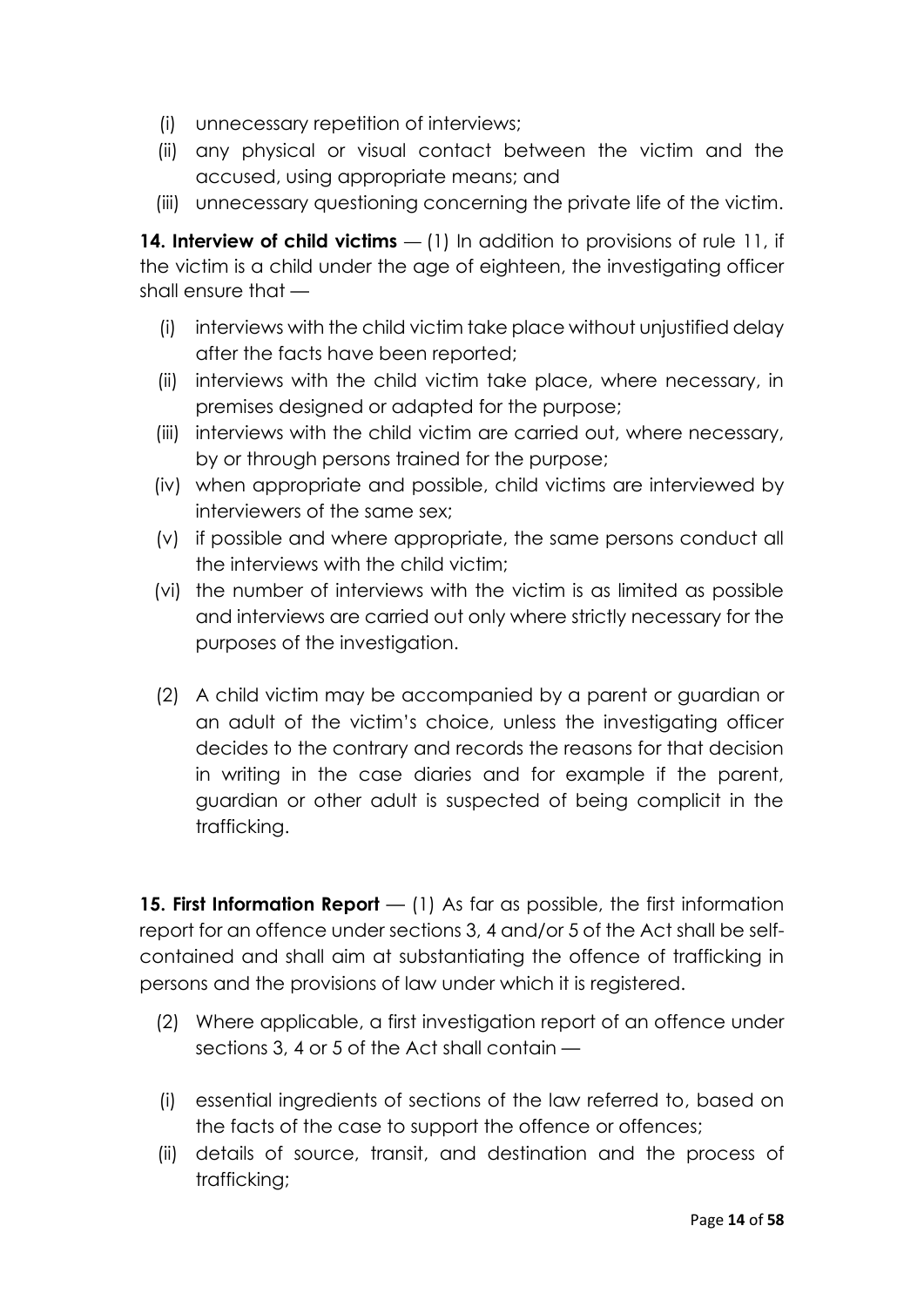- (iii) adequate and sufficient identifying information including telephone numbers, cell numbers, internet sites, and addresses of the suspects;
- (iv) a brief description of scene of crime and the case property or material seized which should be accompanied with photographic or video graphic record of the scene of crime when possible;
- (v) authority of the officer who conducted or is conducting the operations or activities of rescue or investigation;
- (vi) names of officers, private persons, and/or witnesses involved in the rescue or recovery of victims; and
- (vii) details of the physical injuries and trauma noticed on the victims.
- (3) When additional offences are revealed in course of an inquiry or an investigation, the investigating officer may add the appropriate provisions in accordance with relevant rules.

**16. Recording of statements of victims** — (1) Any statement of a victim, including those recorded in exercise of the powers under section 161 of the Code, shall be recorded in writing only when the victim is willing, comfortable and fit to make the statement correctly. In case a victim does seem to be physically or mentally fit to make a statement, the investigating officer shall provide adequate time before recording the statement.

- (2) Statement of a victim may be recorded in writing at any place convenient to the victim for recording of statement.
- (3) Statement of a woman or child victim shall, where possible, be recorded either by a woman officer of the investigating agency, or in presence of a woman officer.
- (4) The statement of a victim recorded under section 161 of the Code shall contain a narration of facts, which should be as complete as possible, inclusive of details, if relevant, of the process of luring, false and fabricated promises, deception, different transits and destinations, physical, emotional and mental harm done to the victim, and key circumstances proving or indicating the purposes of the suspect as well as identification details of the suspected offenders and their contacts, where available.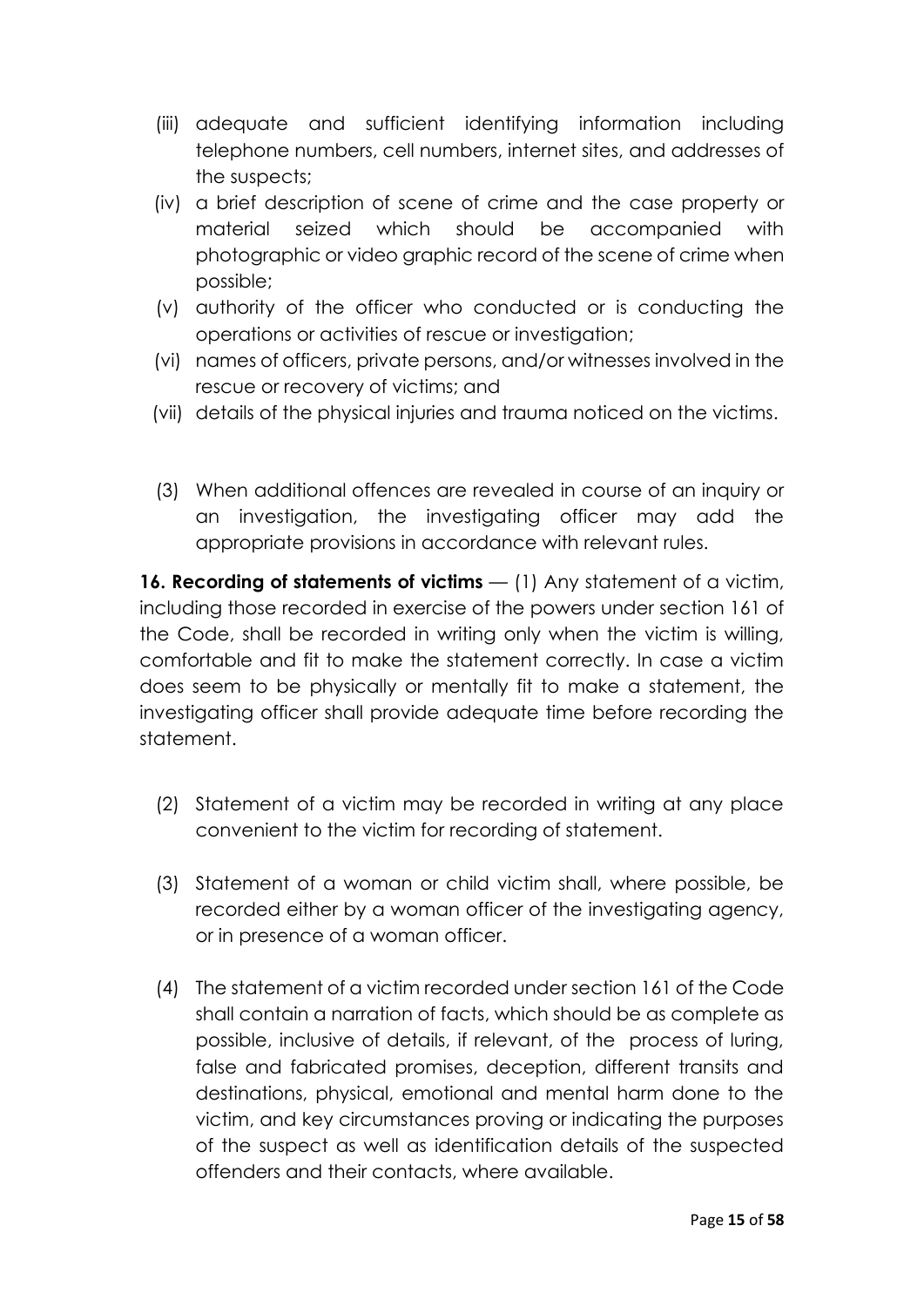**17. Recoding of statements of witnesses** — (1) Statement of a witness related to an offence under the Act shall be recorded by the investigating officer under section 161 of the Code after registration of the first information report preferably at a place convenient to the witness for recording of the statement.

(2) The witnesses in a case under the Act shall be protected from unwanted exposure, threat, intimidation or harassment by the accused and where possible, the witnesses shall be provided transportation and shall be informed about the time, place and requirement of their presence.

**18. Questioning and Interview of suspects** —The questioning and interview of a suspect shall focus on all aspects of the trafficking process and all activities of the offenders particularly for the following purposes, namely: —

- (i) to reveal the entire organized linkage of the offences under the Act;
- (ii) to understand the entire process including the dimensions, demand–supply patterns, and other relevant facts which can assist in locating evidence against the offenders besides providing intelligence in prevention of offences under the Act;
- (iii) to explore contacts, sources and witnesses in the source, transit and destination areas;
- (iv) to locate the means, routes and methods used for transportation of victims;
- (v) to discover the communication channels (cell phones, internet, etc.) used by suspect;
- (vi) to investigate the modus operandi of the accused of traffickers;
- (vii) to ascertain the criminal antecedents of the offenders which can be used to investigate the various dimensions of organized crime for securing an enhanced sentence; and
- (viii) to locate and rescue victims trafficked earlier by the same offenders.

**19. Conduct of investigation** — (1) The investigating agency shall finalize investigation as diligently as possible in a time bound manner as prescribed by section 173 of the Code.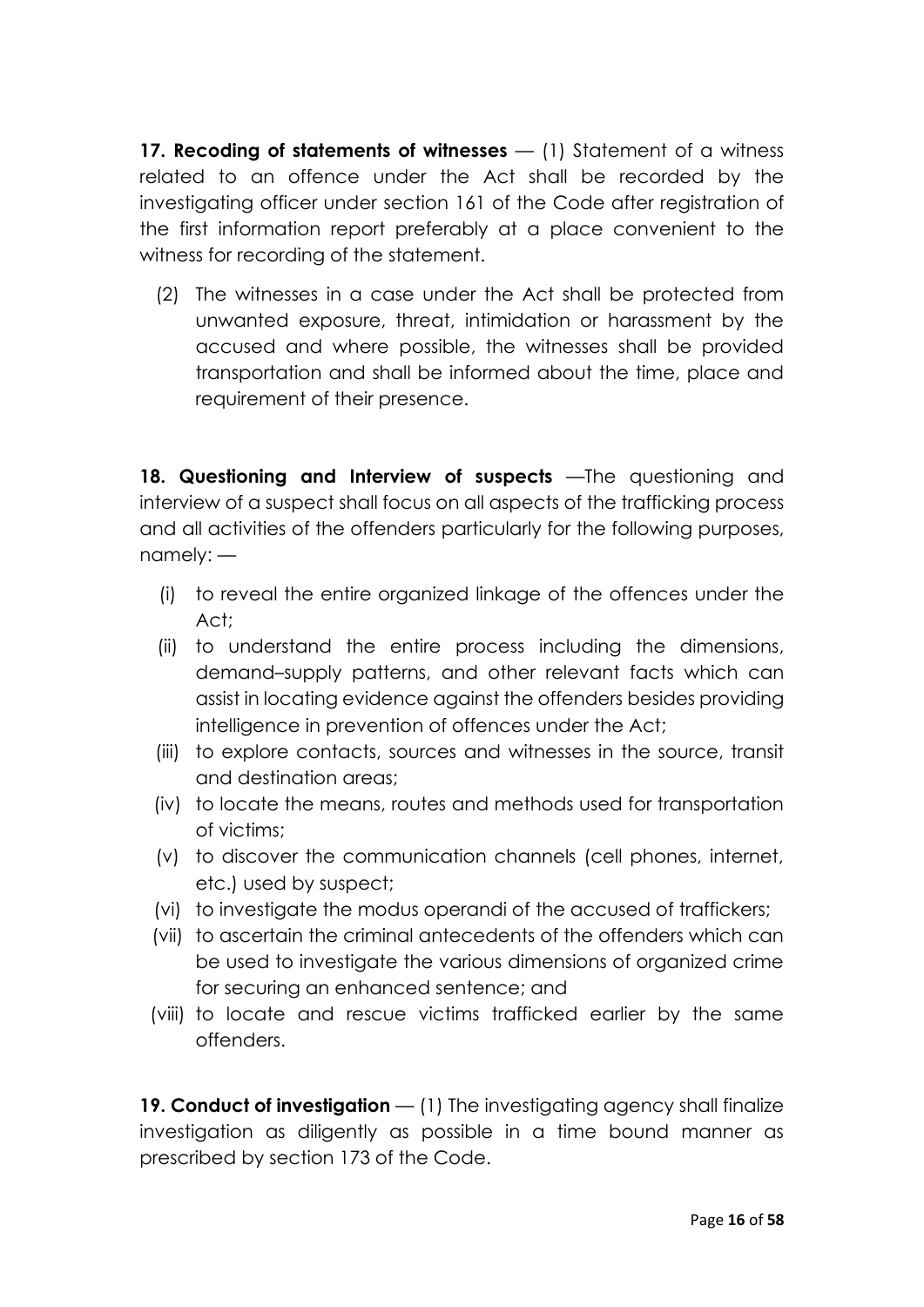- (2) The principles and values of investigation constituting the fundamental standards for investigations of any offence under the Act shall include following: —
- (i) all investigative activities by the investigating officer are performed with the highest level of integrity;
- (ii) persons responsible for the conduct of an investigation demonstrate the highest professional competence possible;
- (iii) investigators maintain impartiality, objectivity and fairness throughout investigation and declare any potential or real conflict of interest;
- (iv) investigators endeavour to maintain both the confidentiality and the protection of witnesses;
- (v) conduct of the investigation demonstrates the investigator's commitment to ascertaining the facts of the case; and
- (vi) findings are based on substantiated facts and are impartial, objective and clear.
- (3) The investigative process shall aim at determining additional accused other than those identified with their personal details including names, address, phone numbers and other identifiers; ownership of movable and immovable property owned or held by the accused and ownership of movable and immovable property of other individuals in case of an organized network of trafficking; conducting and record of test identification parades of other accused; verification of travel details of the accused and, when relevant, the victims; evidence regarding mean, routes, methods used for transportation of victims; the entire chain of demand and supply where there is involvement of trafficked victims in production of goods; and the modus operandi adopted.

**20. Use of Special Investigative techniques** — (1) In addition to other evidence, including statements of the victim and witnesses, the investigating agency may, depending on the circumstances of the case, employ special investigative and evidence gathering techniques including, but not limited to, covert surveillance of suspect individuals and premises, analysis of digital data and call records, decoy operations, and controlled deliveries in investigation of cases under the Act.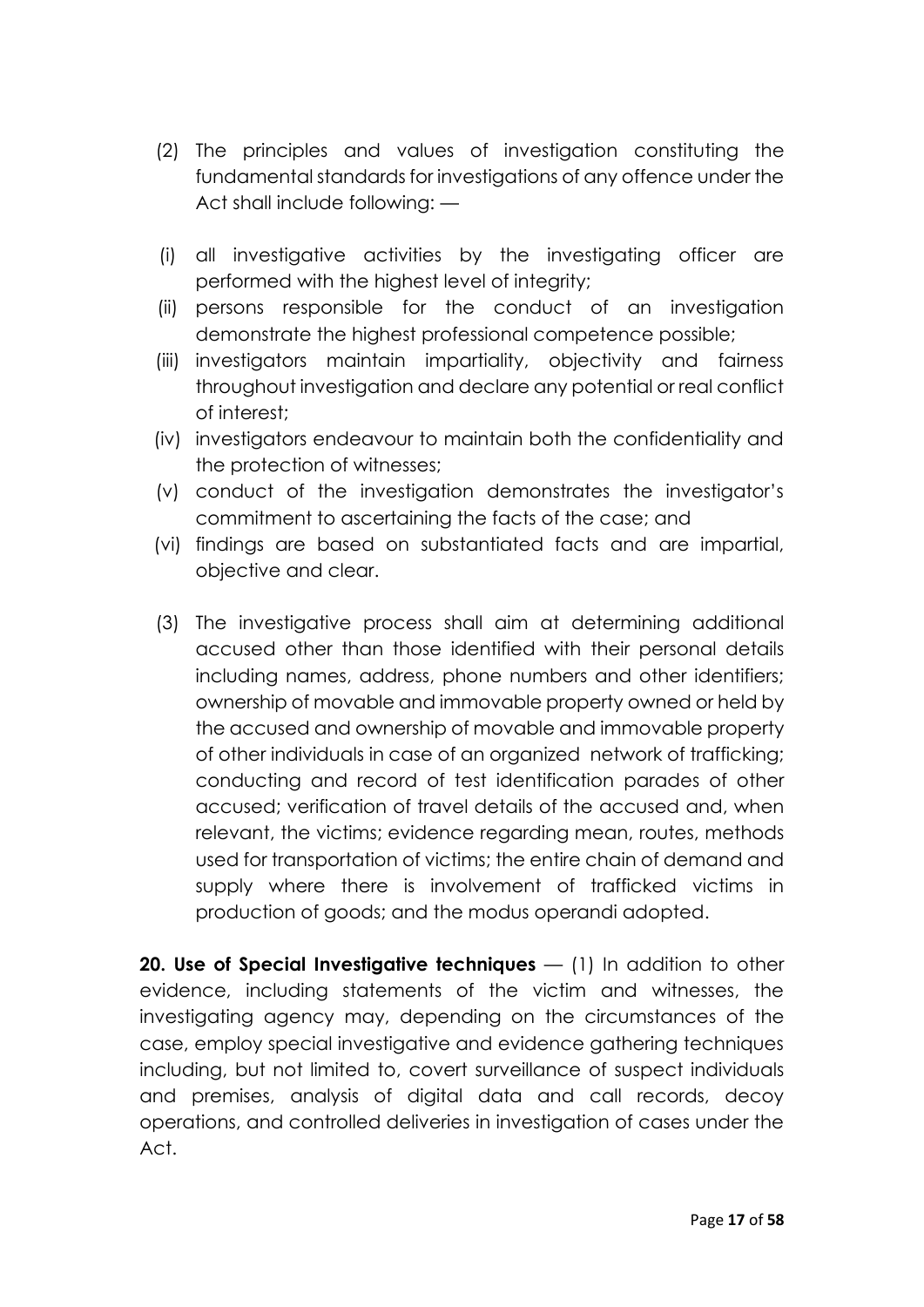(2) Use of special investigative techniques shall be undertaken when necessary and proportionate and must be implemented in strict compliance with the applicable law, rules, policy and standard operating procedures of the investigative agency.

**21. Filing of Investigation Report** The investigating officer, at the conclusion of the investigation, shall prepare and submit the Investigation Report in accordance with the provisions of section 173 of the Code that shall —

- (a) be factually accurate, precise and comprehensive;
- (b) be submitted without delay within the statutory period of fourteen days;
- (c) all relevant material inclusive of expert reports including where applicable, but not limited to, the following:
- (i) medico-legal report of physical injury to the victim;
- (ii) medico-legal report of sexual abuse perpetrated on the victim;
- (iii) medical report of sexually transmitted diseases;
- (iv) relevant medical history of victim (e.g. medical termination of pregnancies, miscarriages, etc.) to indicate earlier violations on the victim;
- (v) report of age verification/determination of the victim;
- (vi) expert opinion on psychosocial trauma;
- (vii) report of DNA matching where there is an issue of establishing identity of the persons;
- (viii) any other relevant forensic reports to substantiate the offence or the role of the offenders;
- (ix) copies of statements recorded under section 164 of the Code in the case, or in any other case, which are relevant to the case;
- (x) copies of statements of suspects;
- (xi) test identification parade memorandum/report; and
- (xii) prosecution sanctions, if any.

### *Support and Assistance to victims*

**22. Assistance to victims** — (1) Victims shall be entitled to support and assistance either provided by the Government, a Provincial Government, the Government of Azad Jammu and Kashmir, or the Government of Gilgit-Baltistan, as the case may be, or by a Nongovernmental Organization duly registered by the Government in accordance with these Rules as hereinunder provided.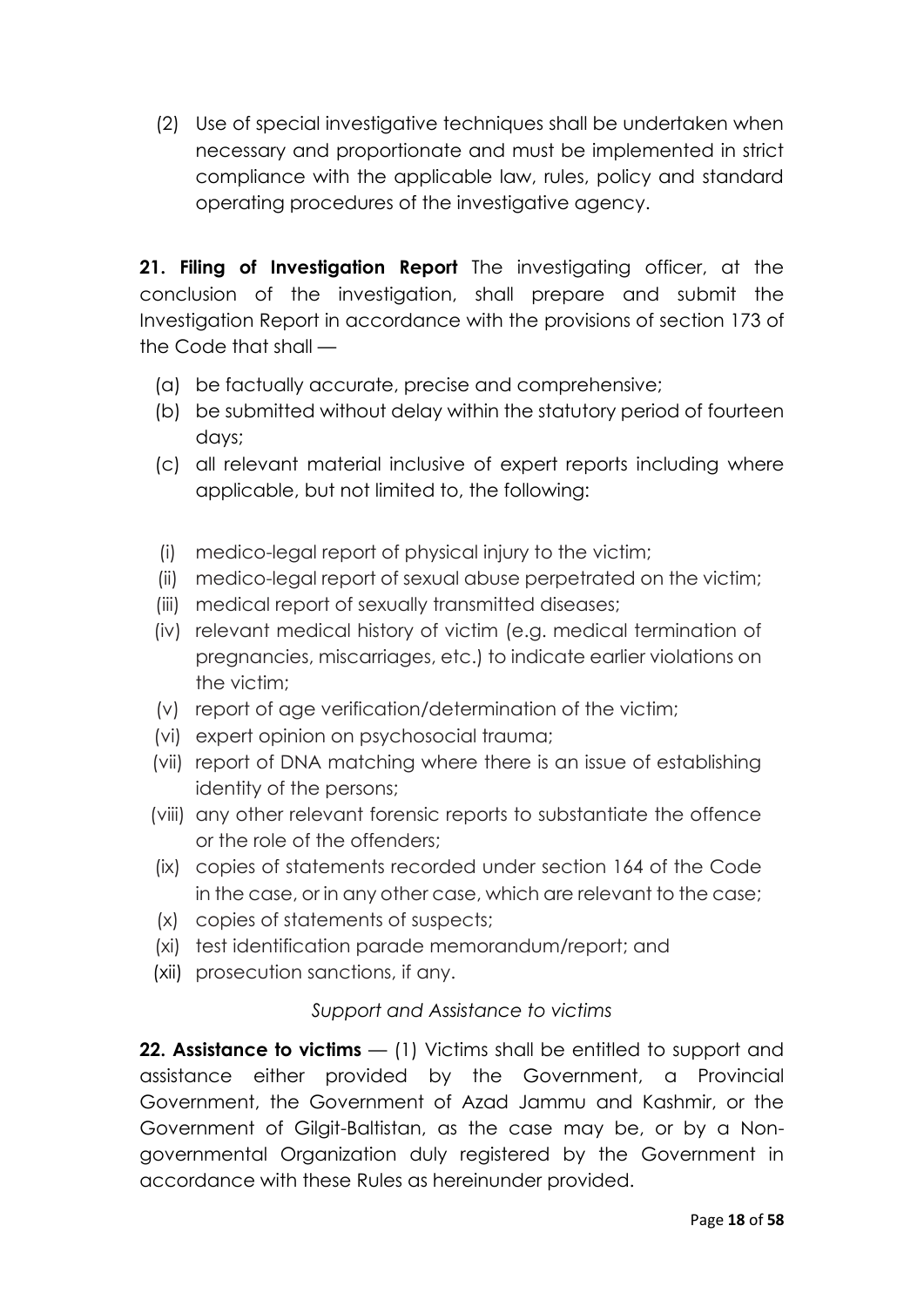- (2) The support and assistance which may be provided under this rule includes, but is not to be restricted to, the provision of —
- (a) appropriate and safe accommodation;
- (b) assistance in obtaining healthcare services including counseling;
- (c) material assistance as per policy of the Government or a Provincial Government;
- (d) appropriate information on any matter of relevance or potential relevance to the particular circumstances of the victim;
- (e) translation and interpretation services;
- (f) assistance in obtaining legal advice or representation as provided in rule 21;
- (g) assistance with repatriation in case of a victim of foreign origin.
- (3) Support and assistance shall be provided under this rule until there is made in relation to that person —
- (a) a determination by the investigating officer that there are no reasonable grounds to believe that the person is a victim of trafficking of persons under the provisions of the Act; or
- (b) a conclusive determination by the investigating officer that the person is or is not a victim of trafficking of persons; however, if a conclusive determination that a person is a victim of trafficking is made within the relevant period, support and assistance under these rules shall be provided until the end of that period.
- (4) Assistance and support provided to a person under this rule —
- (a) shall not be conditional on the person's acting as a witness in any criminal proceedings;
- (b) shall only be provided with the consent and agreement of that person;
- (c) shall be provided in a manner which takes due account of the needs of that person as regards safety and protection from harm;
- (d) shall be provided to meet the assessed needs of that person, having regard in particular to any special needs or vulnerabilities of that person caused by gender, pregnancy, physical or mental illness, disability or being the victim of serious violence or serious abuse; and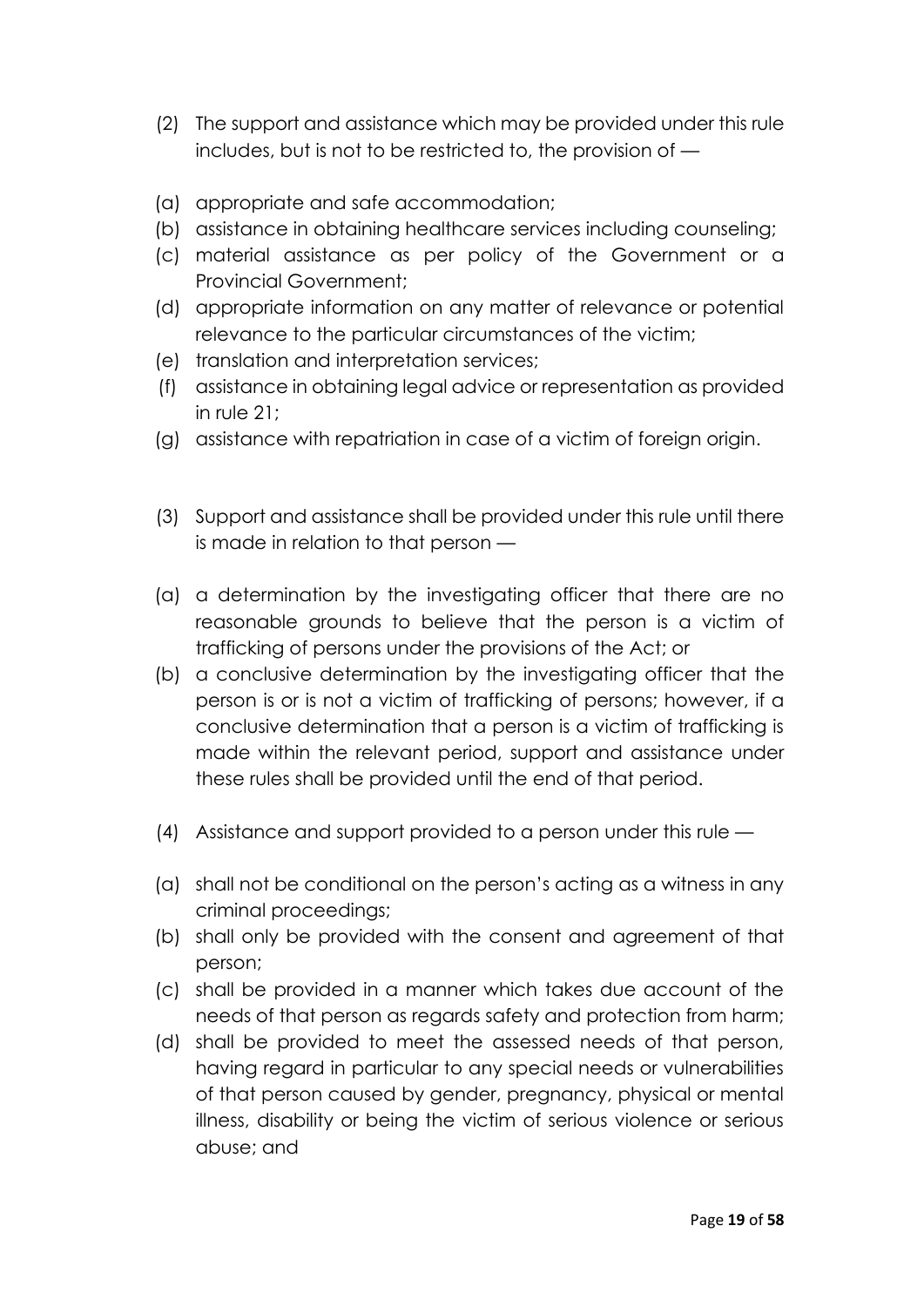(e) shall normally continue till the conclusion of the trial and any appeal or revision thereof.

**23. Legal assistance to victims** — (1) Victims of an offence under the Act shall have access to legal advice and assistance in order that they are able to inform and meaningfully consent to any decisions which they take.

- (2) The Government shall, and the Non-Governmental Organizations may, provide necessary legal assistance to the victim during trial of the case and other legal proceedings under the Act. Such assistance shall include free legal advice and representation of the victim in investigation, any trial or proceeding in a Court, tribunal or before an authority related to any criminal, civil, or family matter, and matters related to immigration.
- (3) Officers and members of the investigating agency shall facilitate access of the victim to legal assistance provided by the Government of a Non-Governmental Organization as soon as possible.
- (4) The legal assistance to the victim shall be provided unconditionally and shall not be contingent upon the victim's willingness to serve as witness and thereby cooperate with the investigating agency, the prosecution or any other authority which is concerned with the prosecution of the accused.
- (5) Legal assistance to the victim shall in all cases be with his or her voluntary and informed consent and in consultation with the support person, if any.
- (6) A victim is entitled to ask for a change of his or her legal assistance provider, legal representative, or counsel if the victim has reasonable concerns about the legal advice and representation that is being provided.
- (7) All information shared by a victim with any legal assistance provider, legal representative, or counsel, or the contents of the legal assistance provider, legal representative, or counsel correspondence with the victim shall be kept confidential.

### *Shelter Homes for the victims*

**24. Establishment of shelter homes and security arrangements** — (1) The Government shall establish shelter homes specifically for the protection and safe housing of victims of trafficking in persons.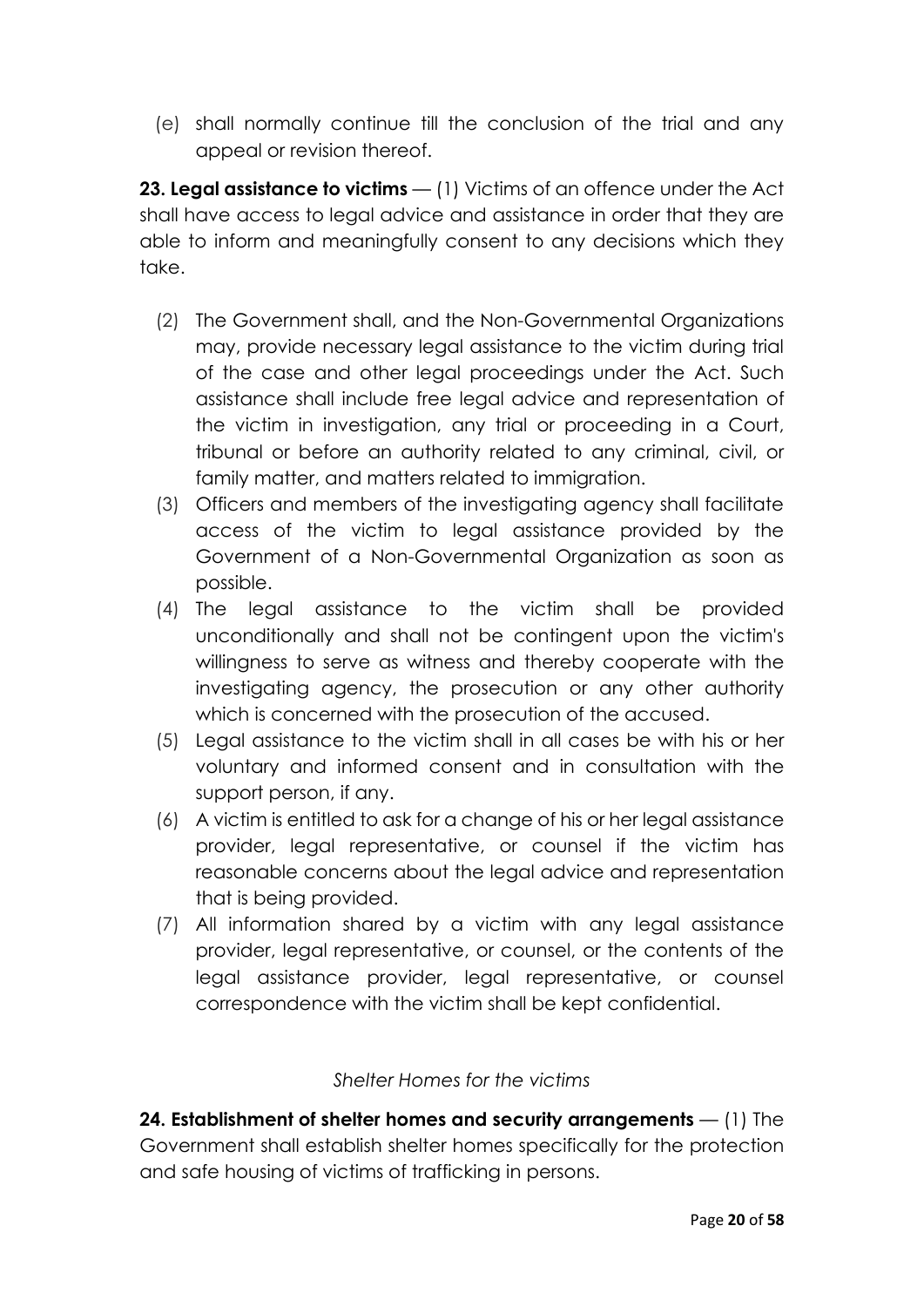- (2) Each shelter shall be designed to provide the following basic services to the victims:
	- (a) temporary secure housing and food facilities;
	- (b) psychological support and counseling;
	- (c) referrals to existing services and follow-up on the outcome of the referrals; and
	- (d) emergency transportation to the shelter and, when appropriate, arrangements with the concerned law enforcement agency for assistance in providing such transportation.
- (3) Where a Government shelter home is not available, or it is not feasible to lodge a victim in a Government shelter home in view of reasons of safety or otherwise, other residential institutions of a Non-Governmental Organization duly registered by the Government under these rules which meet the minimum standards specified in these rules may be additionally treated to as shelter homes for this specific purpose.
- (4) The Non-Governmental Organization to which the victim is handed over, shall be responsible for proper shelter, food and medical treatment at a notified place.
- (5) Before referring a victim to the shelter home, the investigating officer shall conduct a safety and risk assessment in relation to premises and environment of such shelter home which shall be recorded in writing and regularly reviewed. Referral to a shelter home managed by a Non-Governmental Organization shall be made only after ensuring that the sources of risk to the victim residents are adequately identified and eliminated wherever possible. Where complete elimination of these risks is not possible care shall be taken to work out a plan to minimize the effect of the danger and to handle the situation in case any danger befalls.
- (6) Considering the nature of the offence committed with respect to the victim, the shelter shall be well protected and shall give access only to certain authorized individuals and after due scrutiny. Under no circumstance the suspects their representatives, any other offenders, or persons detained under a criminal charge shall get access to the victim placed in the shelter.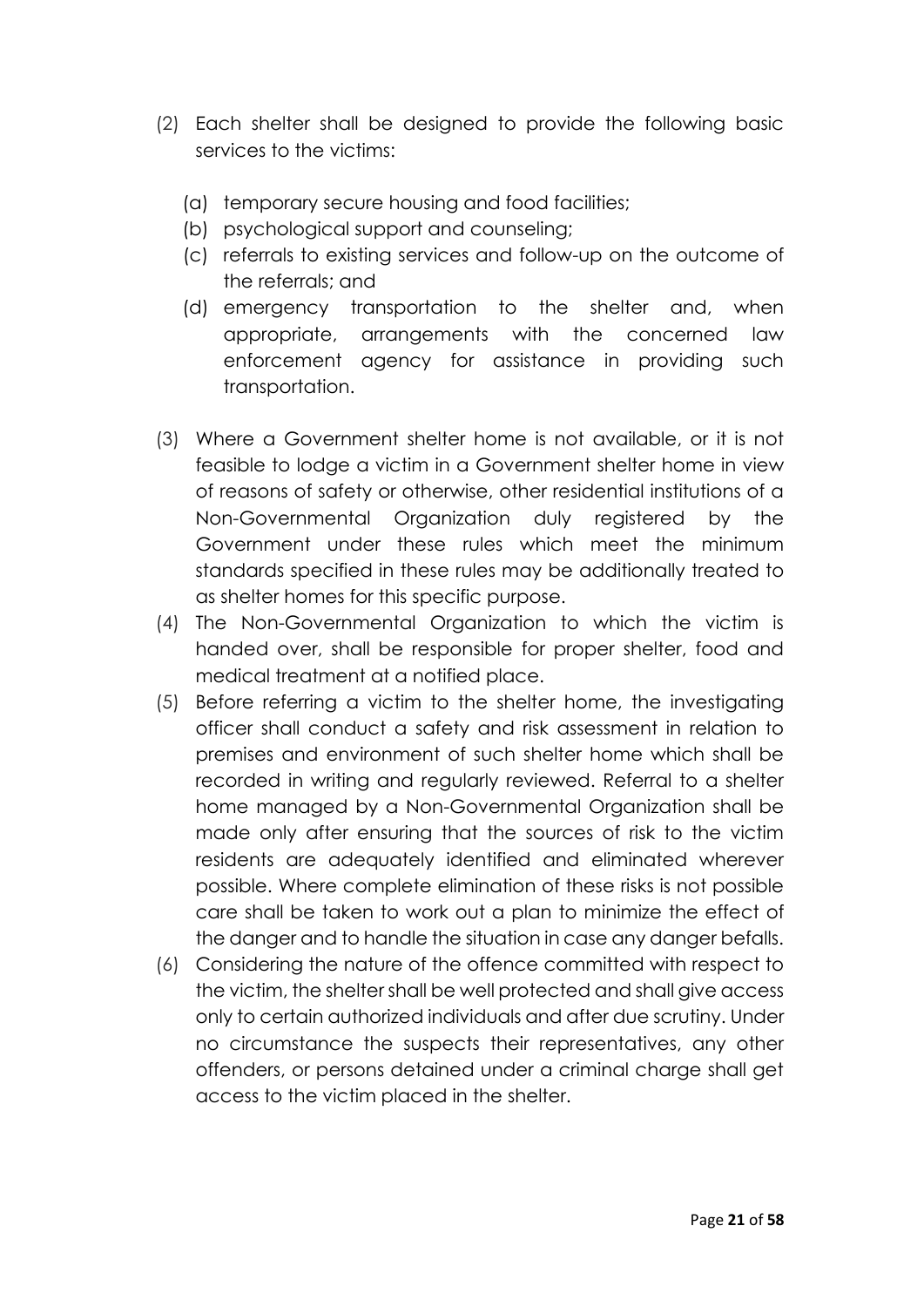# *Registration of Non-Governmental Organizations to provide services to victims of trafficking*

**25. Procedure for registration** — (1) Subject to the provisions of sub-rule (2) of this rule, an application for the registration of a Non-Governmental Organization to provide services to victims of trafficking in persons shall be lodged with the Ministry in a form that corresponds substantially with Form 23.1 annexed to these rules.

- (2) The following information shall accompany the application referred to in sub-rule  $(1)$ : —
- (a) the proposed process of screening, admission, care and support of an adult person determined by the investigating agency as a victim or is suspected of being a victim of trafficking;
- (b) what programs the organization offer which are aimed at the
	- (i) provision of accommodation to adult and child victims of trafficking;
	- (ii) provision of counseling to victims of trafficking;
	- (iii) reintegration of victims of trafficking into their families and communities;
	- (iv) provision of rehabilitation and therapeutic services to adult victims; and
	- (v) provision of education and skills development training to victims of trafficking;
- (c) programmes offered by the Non-Governmental Organization to a child in the care of a victim of trafficking, which must include, at a minimum, a programme aimed at the reception, care and development of that child;
- (d) specialized facilities and programmes for accommodation, rehabilitation and re-integration of child victims of trafficking in persons;
- (e) evidence that the Non-Governmental Organization and the facilities therein are accessible in accordance with the minimum standards as outlined in Annexure A;
- (f) evidence that the safety and protective environment of the Non-Governmental Organization, health care and support, and recreational facilities of the organization meet the minimum standards as provided for in Annexure A;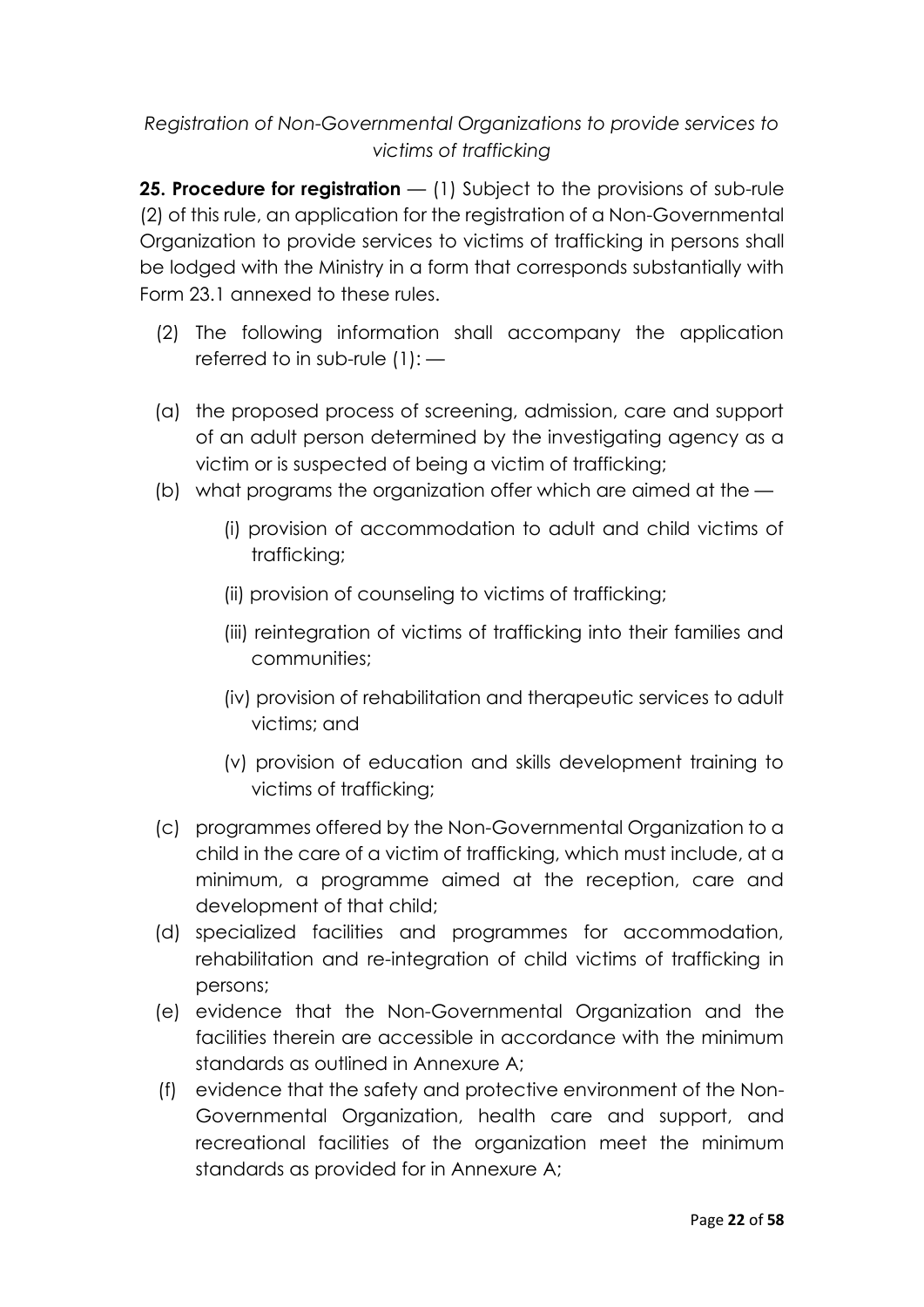- (g) evidence that the Non-Governmental Organization complies with the minimum standards to accommodate victims as provided for in Annexure A;
- (h) evidence that the Non-Governmental Organization has the ability to provide a safe environment for children; proper care for sick children; and safe storage of anything that may be harmful to children.
- (3) The designated officer of the Ministry may, upon receipt of an application referred to in sub-rule (1) request such other information as he may deem necessary for the finalization of the application.
- (4) The designated officer of the Ministry may direct any official to conduct an inspection of the organization prior to accreditation in order to ensure compliance with the minimum standards as provided for in Annexure A and to submit a written report on the outcome of the inspection to the Ministry within fourteen days of such inspection.
- (5) Wherever possible, the official conducting the inspection shall be accompanied by a health care provider who is an employee of the Government or a Provincial Government assigned with the responsibility to inspect facilities for compliance with health services.
- (6) The Ministry shall consider the application within thirty days of receipt of the documents. If the Ministry approves the application, a certification of registration that corresponds substantially with Form 23.2 shall be issued and a copy thereof shall be supplied to the registered Non-Governmental Organization.
- (7) In case the Ministry does not approve the application
	- (a) it shall advise in writing the Non-Governmental Organization in question and provide reasons for the decision; and
	- (b) the organization affected by the decision of non-approval of the application for registration to provide services to victims of trafficking in terms of this rule may, within fourteen days of being informed of that decision, make an application for review to the Ministry.
- (8) The original certificate of registration issued in Form 23.2 shall be
	- (a) displayed in a prominent place clearly visible on the premises and the residents of the Non-Governmental Organization; and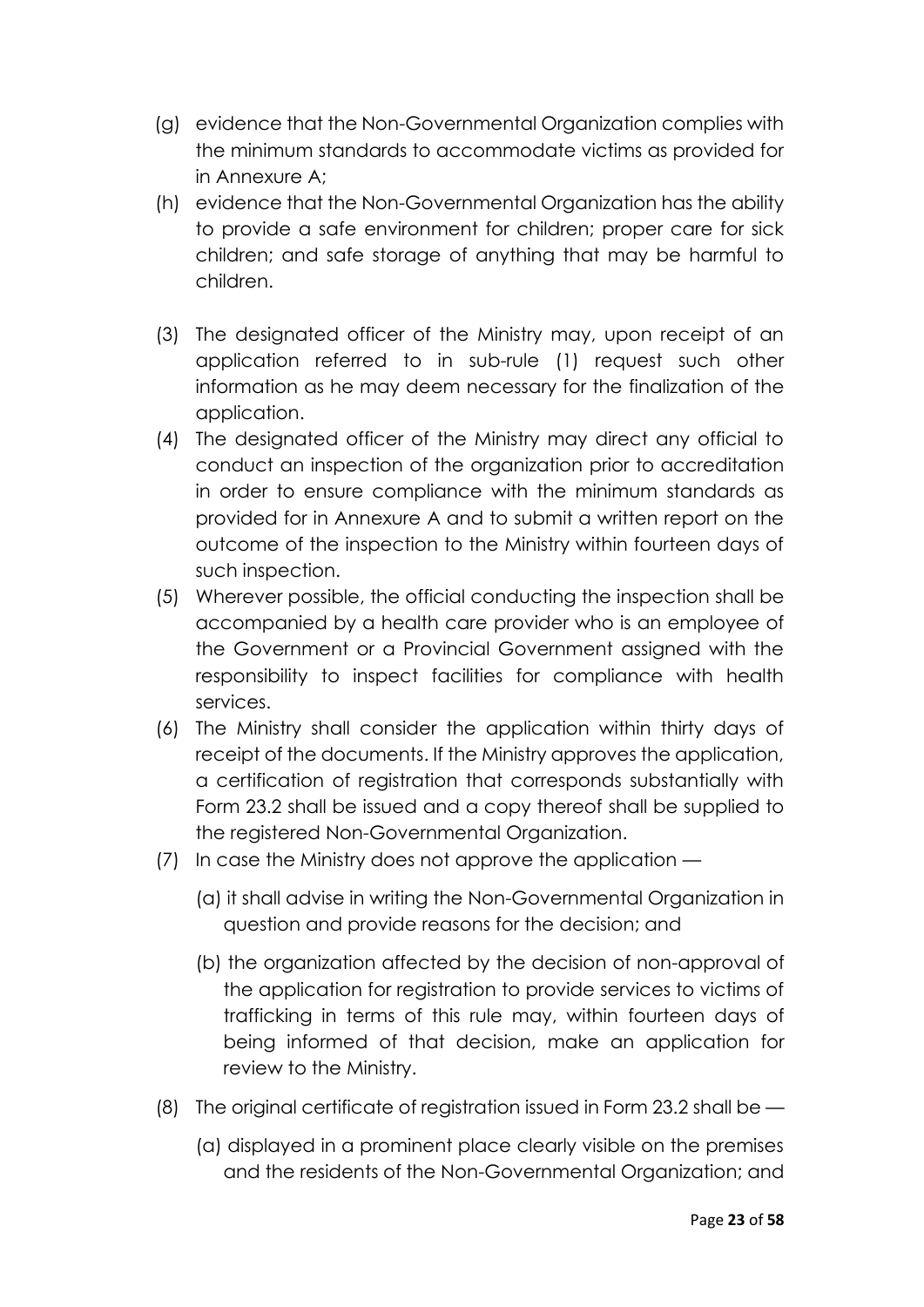- (b) maintained in such a state that it can be produced undamaged and in a legible condition.
- (9) The registered Non-Governmental Organization must at least six months before the expiry of the certificate of registration, submit an application for the renewal of its registration on a form that corresponds substantially with Form 23.3, where after the provisions of this rule apply.
- (10) A registered Non-Governmental Organization may be visited, monitored ` and evaluated periodically by officials from the Government of a Provincial Government responsible to ensure continuous compliance with the minimum standards as provided for in Annexure A.

**26. Cancellation of registration of a registered Non-Governmental Organization** — (1) If the Ministry has reason to believe that, after a registered Non-Governmental Organization has been issued with a certificate of registration —

- (a) it is necessary to eliminate the risk of harm, abuse, health hazard or death of victims of trafficking; or
- (b) the registered Non-Governmental Organization is found involved in maltreatment with the victim;
- (c) the registered Non-Governmental Organization no longer complies with the norms and minimum standards as provided for in Annexure A; or
- (d) or fails to fulfill its responsibilities of providing proper shelter, food and medical treatment after having given that the registered Non-Governmental Organization a reasonable period to rectify the conditions at that organization or to comply with such norms and standards, the Ministry may give that organization written notice of one month of its intention to cancel its registration.
- (2) The decision of cancellation of registration of the registered Non-Governmental Organization shall be communicated to such Non-Governmental Organization in writing with the reasons for the decision.
- (3) The Ministry immediately cancel the registration of a registered Non-Governmental Organization in extraordinary circumstances, such as danger to the safety or health of the resident victim, that necessitate such immediate cancellation.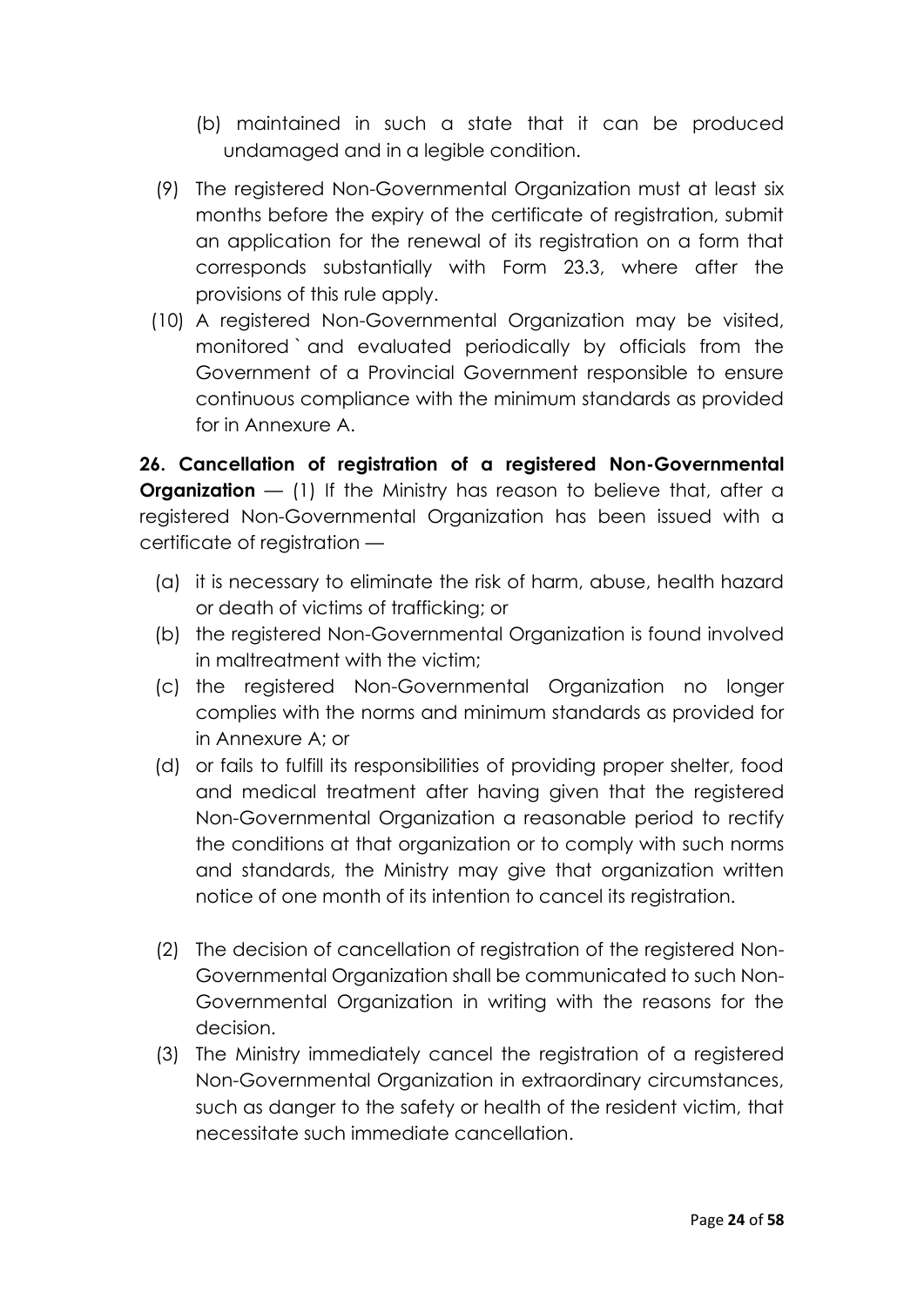- (4) The Non-Governmental Organization in question shall immediately after having been advised that its registration has been cancelled, hand over its certificate of registration to the Ministry.
- (5) In the event a decision is made in terms of sub-rule (4), the Ministry shall immediately arrange alternative accommodation to the affected beneficiaries.

**27. Admission of victims to registered Non-Governmental Organizations** – (1) On admission of a victim to facilities of a Non-Governmental Organization, the following information shall be shared with the victim by the management of the registered Non-Governmental Organization: —

- (a) security measures and the victim's role and responsibility to protect the other victims at the Non-Governmental Organization;
- (b) shelter house rules of such an organization which must contain information about the organization such as —
- (i) levels of services provided;
- (ii) services rendered by such organization;
- (iii) type of accommodation; and
- (iv) types of other services to be provided such as meals, clothes, toiletries, nursing services, laundry services, bed linen and towels and cleaning services.
- (c) the complaints procedure for addressing the complaints of residents.
- (d) the obligations, expectations and requirements expected from victims in order to ensure the smooth working of the shelter.
- (2) A registered Non-Governmental Organization which provides care and accommodates a victim, shall keep a comprehensive record of each victim, and which must contain the following information —
- (a) the names and surname and national identity card or passport number of the victim;
- (b) the residential address and contact numbers of the victim before being accommodated as well as the country of origin;
- (c) the medical condition of the victim;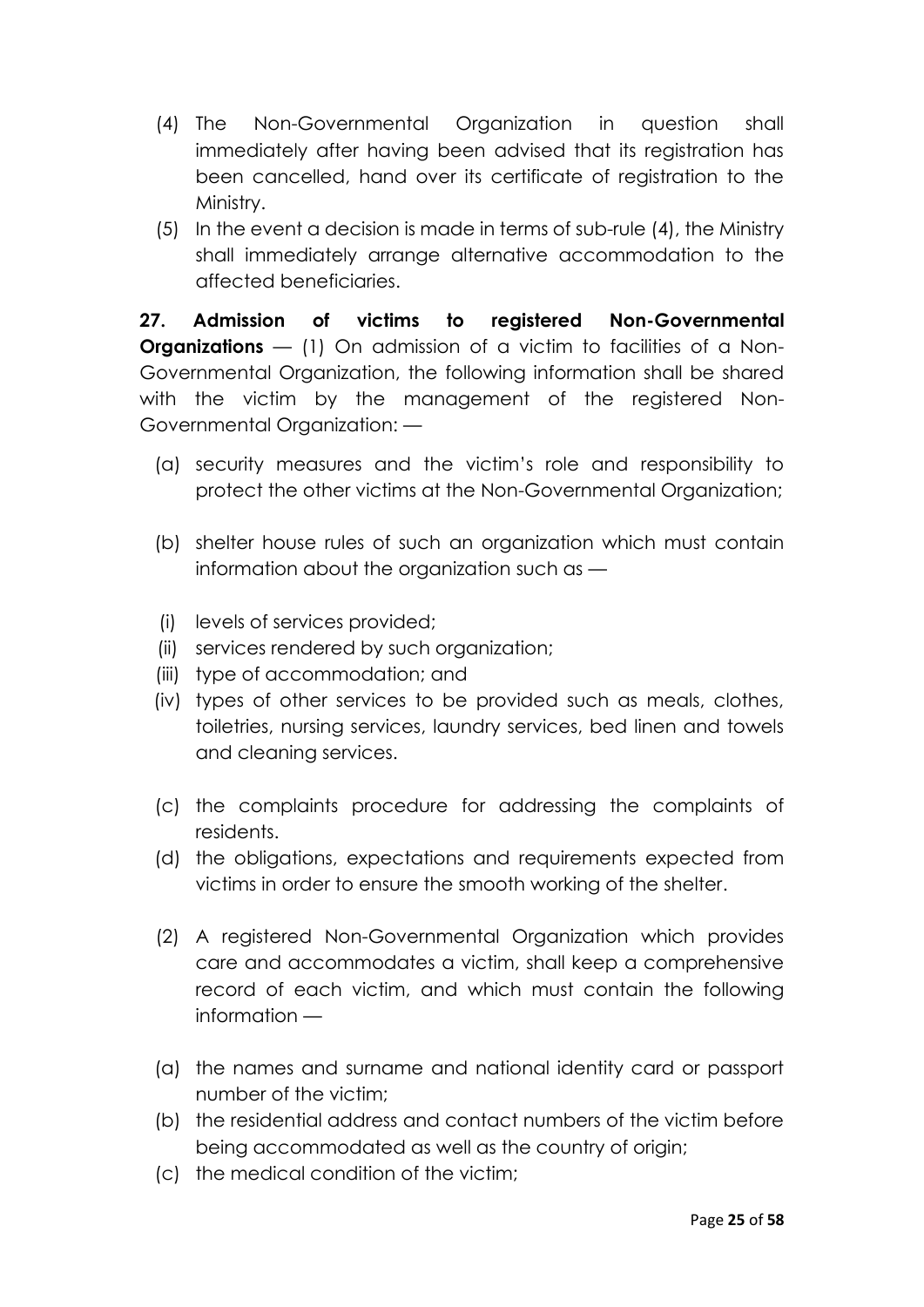- (d) particulars and details of medical treatment of such victim;
- (e) details of hospitals, clinics and medical practitioners attending to the victim;
- (f) particulars of next of kin or other relatives of the victim;
- (g) details of the referral person or investigating agency; and
- (h) details on the case as observed and assessed by the investigating agency.

**28. Victim who is removed from shelter home** — Any victim who is removed without the free will of the victim from a shelter home without lawful authority may be recovered by any officer of the investigating agency and may be brought back to the shelter home.

**29. Additional support resources** — (1) As the contribution of Non-Governmental Organizations with experience in attending to victims of trafficking in persons, in particular those which provide comprehensive support and are involved in public administration programmes for victim support and protection is acknowledged, provision is, therefore. made for the involvement of such organizations and bodies in all processes described in these Rules, in particular with regard to material and psychological support for victims.

- (2) When victims are referred to a shelter home established and run by a Non-Governmental Organization duly registered for the purpose under these rules, such Non-Governmental Organization, in addition to shelter and secure accommodation, shall provide comprehensive support, including, healthcare, psychological care, psychiatric care, other social, educational and training resources, along with assistance for their social and professional inclusion, legal advice, interpreters or support to facilitate voluntary return.
- (3) In addition to the above, the residents of the shelter home shall be entitled to make complaints, suggestions or requests about any matter concerning their personal or communal environment. In case of a request made by a resident the management of the shelter home shall ensure that all efforts are made to entertain reasonable requests having regards to available resources.

**30. Financial assistance to registered Non-Governmental Organizations** — (1) A registered Non-Governmental Organization may apply to the Government or the Provincial Government for financial assistance.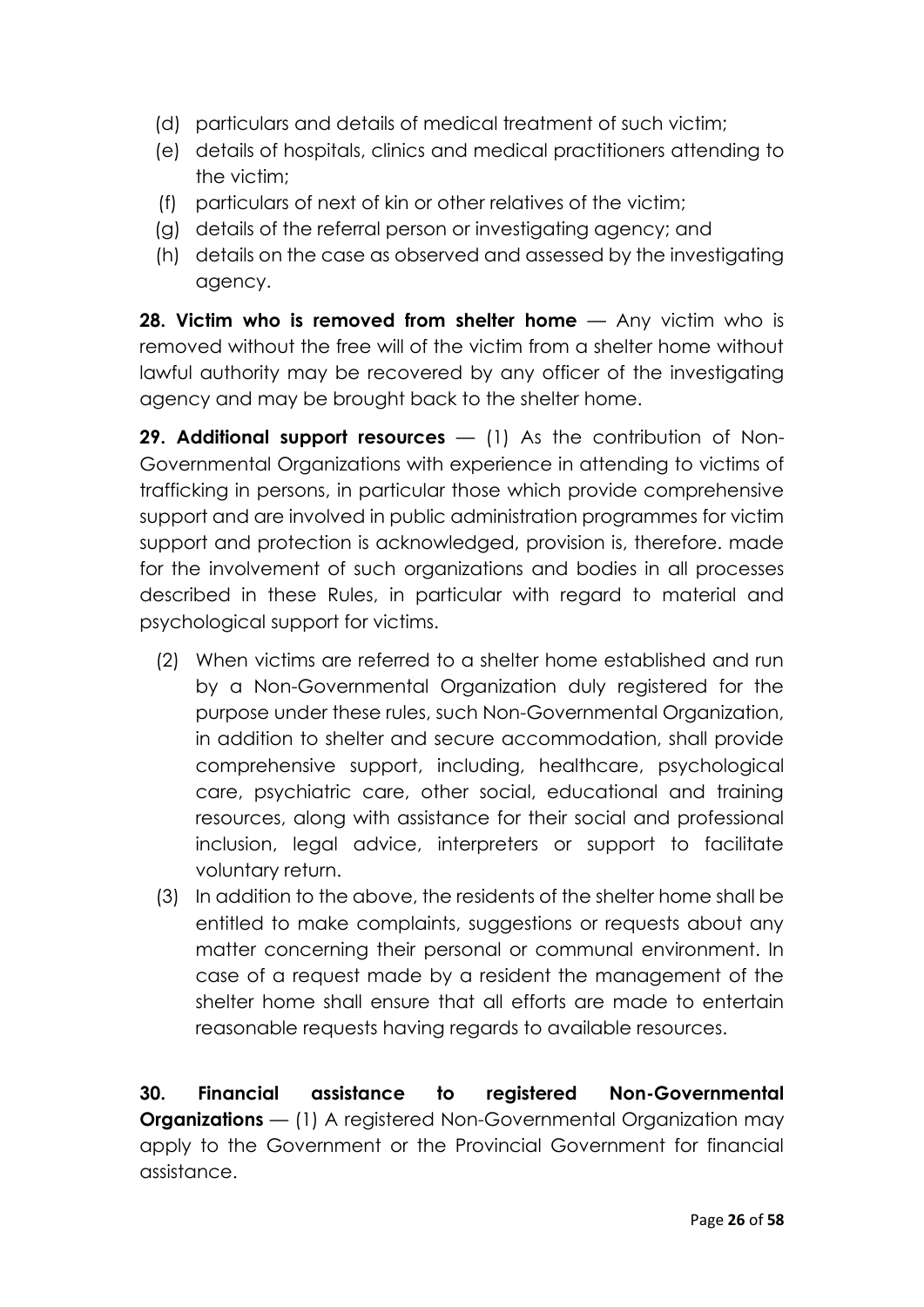(2) The application under sub-rule (1) shall be considered subject to the availability of funds, and the policy on financial awards to Non-Governmental Organizations of the respective government.

*Referral to support resources*

**31. Referral by the investigating agency** — (1) If immediate access to the Court is not possible or convenient, the investigating officer or any other officer of the investigating agency, when initiating a notice referring a victim for shelter and support, shall —

- (a) act within a duty of care, addressing and flagging in any referral the victim's immediate needs including medical, food, clothing, accommodation, hygiene, children, pregnancy, and the importance of being located within a particular area to maintain treatment and schooling if needed, or of being moved away from risk including carrying out an immediate risk and needs assessment in accordance with Form 29.1;
- (b) act only with the victim's informed consent, which shall include considering whether the individual has the capacity to understand and to consent;
- (c) explain to the victim the referral process and what this will mean in practice, which shall include explaining the support entitlements available to a possible victim as well as the limitations of support.
- (2) If the victim so agrees, he or she shall be provided with a referral to the governmental organizations dealing with support or the services of registered Non-Governmental organizations and bodies in particular those which provide a comprehensive support service and protection.
- (3) All bodies involved must guarantee the confidentiality and informed consent of the victim.
- (4) Where any victim is not satisfied with the Non-Governmental Organization to which the victim was referred, he may apply to the investigating agency or the Court for alternate shelter.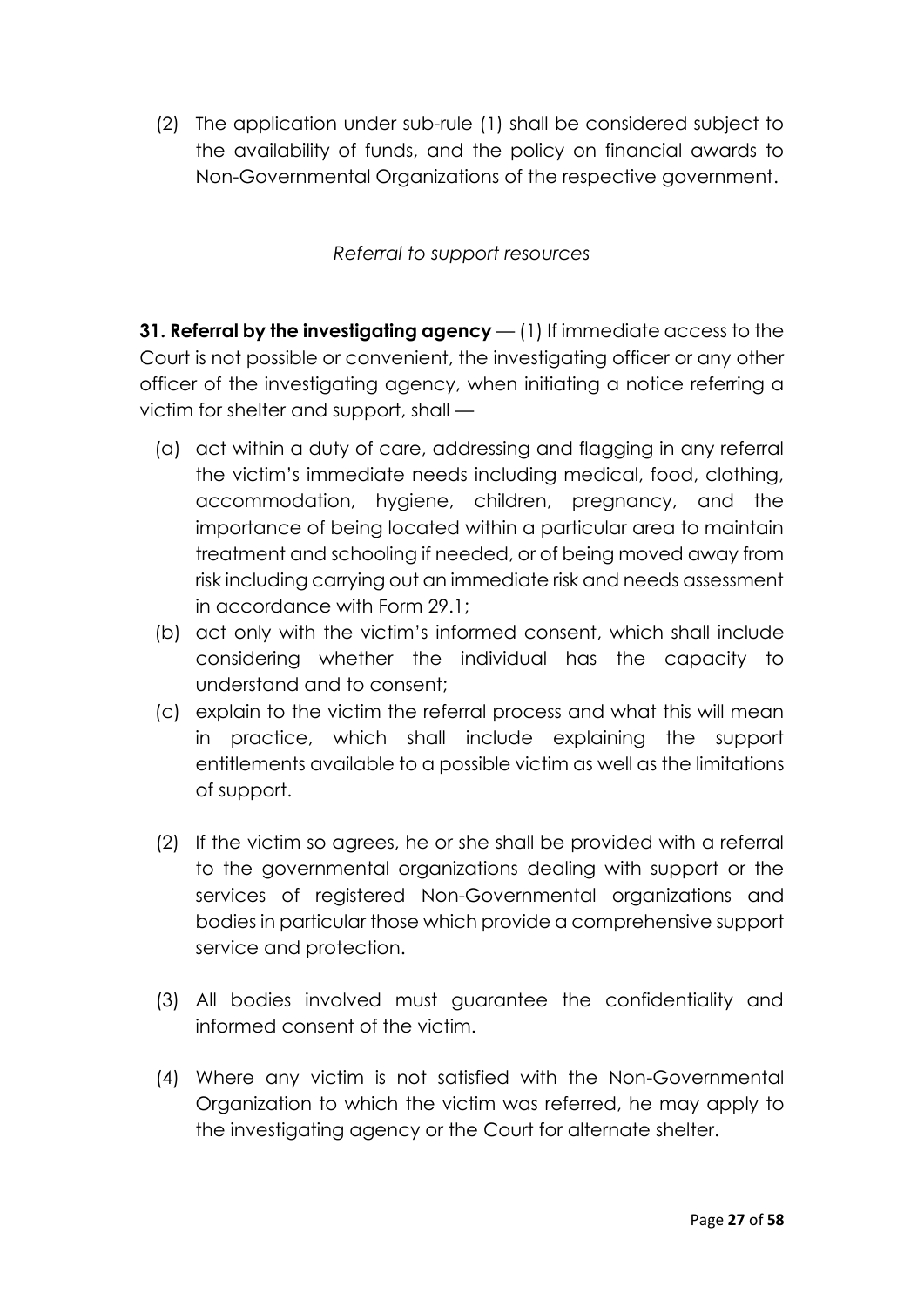**32. Notice of referral** — The notice of referral by an officer of the investigating agency shall be in Form 29.2 and shall, where available: —

- (a) a copy of all documentation containing all information to which the investigating agency may have had access, and in particular that provided by organizations or bodies with proven experience in attending to victims of trafficking;
- (b) information on any statements which the victim may have given;
- (c) information on the victim's legal status in the country;
- (d) information on the victim's personal circumstances; and
- (e) any other information deemed relevant for the referral.

**33. Application to the Court by parent, guardian or relative — (1) Where** a victim below the age of 18 years or of unsound mind placed in a shelter home established by the Government or by a duly registered Non-Government Organization is a citizen or permanent resident of Pakistan, the parent, guardian or relative of that person may, at any time, make an application to the Court to commit that person into the custody of the parent, guardian or relative.

- (2) Upon receipt of an application under Sub-rule1, the investigating officer shall prepare, or cause a report to be prepared, in relation  $to -$
- (a) the victim of an offence under the Act;
- (b) the status of any investigation or prosecution for any offence under the Act in relation to the victim;
- (c) the background of the victim, his or her parents, guardians or relatives including suspected complicity of said parents, guardians or relatives in the trafficking; or
- (d) any other matter as the investigating officer deems relevant to enable the Court to determine the application in the best interest of the victim.
- (3) After having read the report of the investigating officer, and if the Court is satisfied that it is in the best interest of the victim who is a child or is of unsound mind, the Court may —
- (a) commit such victim into the care and protection of the parent, guardian or relative of the person, upon such conditions as he may deems fit to impose;
- (b) require the parent, guardian or relative of the victim to enter into a bond for safe custody of the victim and his production before the Court at the time and place mentioned in the bond; or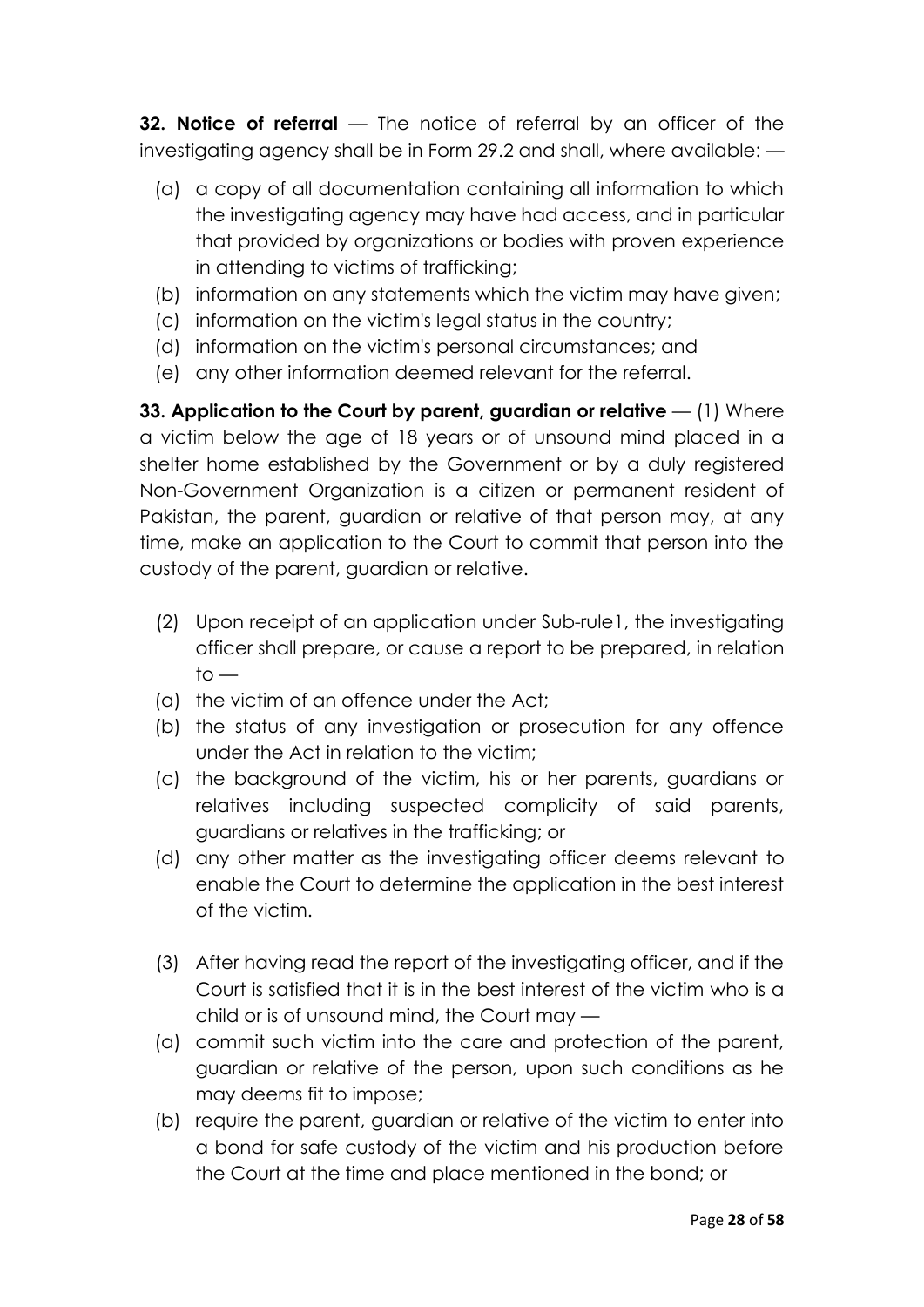- (c) require the person to be placed under the supervision of a public authority, for a period to be determined by the Court.
- (4) The Court may, for the welfare of the victim who is under eighteen years of age or is of unsound mind, hand over the custody to any of his blood relation after requiring a bond from such custodian for safety of the victim and, in case the victim is required to be produced before the Court, that the custodian shall continue to produce as the victim before the Court as and when directed.
- (5) The Court may, at any time, for reasons to be recorded, revoke or withdraw any order made under this rule.
- (6) Upon revocation or withdrawal of an order by the Court or expiry of the period specified in the order, the investigating officer shall in the case of a victim who is a foreign national who is a child under 18 years of age or is of unsound mind and possesses valid documents, release that person, or in any other case as may be prescribed, refer that person for facilitated return to his country of origin in accordance with any laws, rules, regulations or procedures relevant to the return. All necessary steps to facilitate the return of such victim to his country of origin shall be taken without unnecessary delay, with due regard for the victim's safety and welfare.
- (7) Notwithstanding sub-rule (6), the Court may, upon an application made by the investigating officer, and being satisfied that such person is in need of further care and protection, make an order that such victim be placed in the shelter home for any further period as the Court deems fit.

### *Prosecution and Proceedings in the Court*

**34. Recording of statement under section 164 of the Code** — (1) A victim of an offence under the Act, shall be produced before a Magistrate or the Court for recording his voluntary statement under section 164 of the Code, except where the victim is unable, or otherwise it is not feasible for any reason to be recorded in writing, to get his statement recorded.

(2) The Magistrate or the Court shall preferably record the statement in exclusion of persons other than officers of the court, persons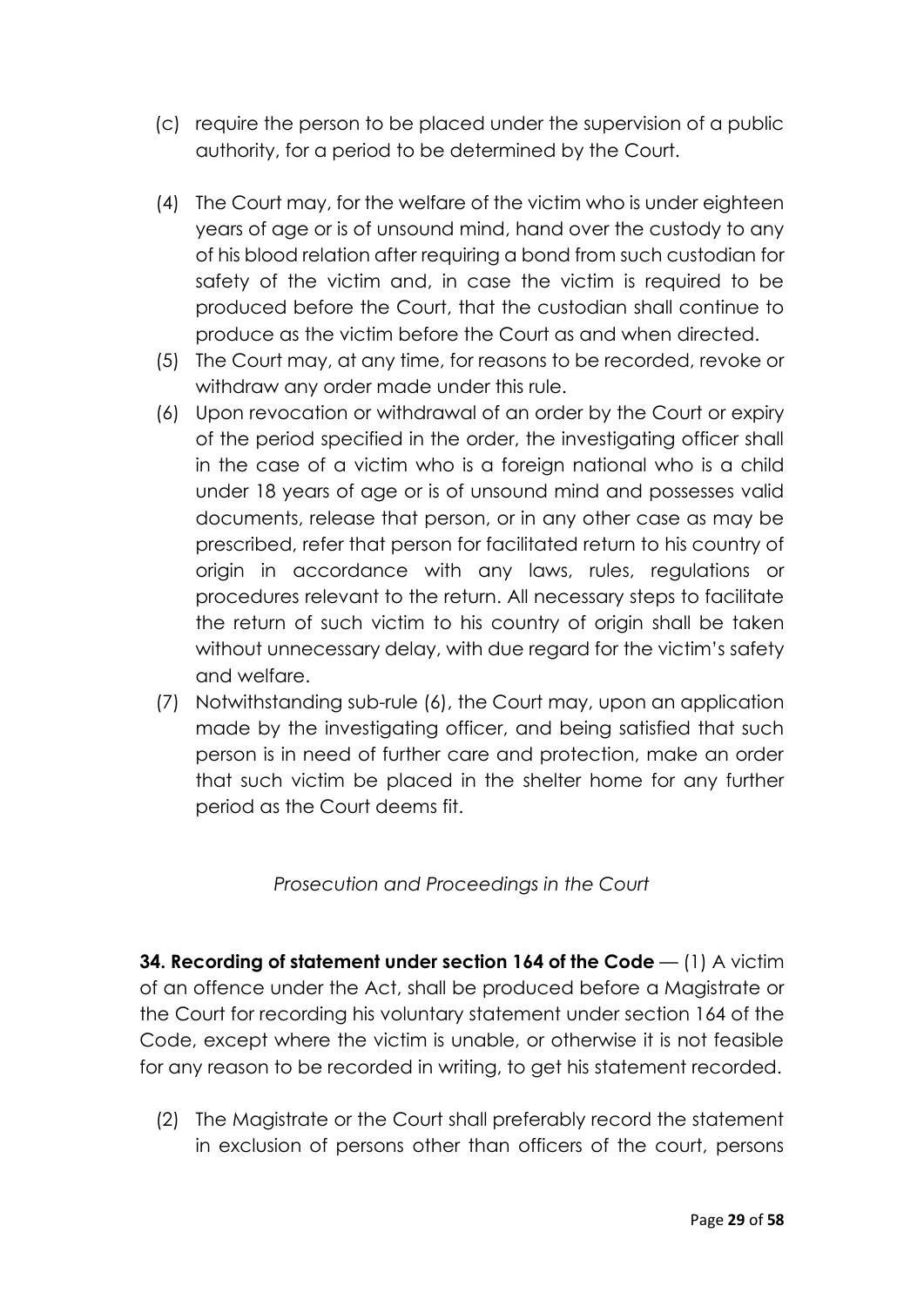directly concerned in the proceedings and such other persons, if any, as the Magistrate or the Court may determine.

- (3) If the victim speaks a different language, his or her statement under Section 164 of the Code shall be recorded by a Magistrate who speaks language of the victim. If it is not possible, the services of an appropriate translator may be utilized. The investigating officer shall take the initiative in identifying the appropriate and duly vetted translator.
- (4) If the victim's statement is required in more than one cases, registered elsewhere for different offences which may be part of the same continuing transaction, the victim's statements may be recorded once and a certified copy is utilized for the other court.

**35. In camera proceedings** — (1) In proceedings for an offence under sections 3, 4 or 5, of the Act, all persons, other than officers of the court, persons directly concerned in the proceedings and such other persons (if any) as the Court may determine, shall be excluded from the court during the proceedings.

- (2) In any proceeding involving a victim or an alleged victim who
	- (a) is a child;
	- (b) is mentally or physically challenged;
	- (c) has been traumatized by the experience of being trafficked; or
	- (d) has been subjected to sexual abuse, commercial sexual activities or forced marriage

the Court shall order that such proceedings are to be held in camera under sub-section (1) of section 12 of the Act.

**36. Recording of evidence by live video link** — (1) In any proceedings under the Act in the Court, a person other than the accused may give evidence through a live video link if the Court is satisfied as to the arrangements for the giving of evidence in that manner by that witness and the rules applicable to the Court permit the same.

(2) The prosecutor may apply to the Court in which the proceeding is to take place for passing an order for assistance in facilitating the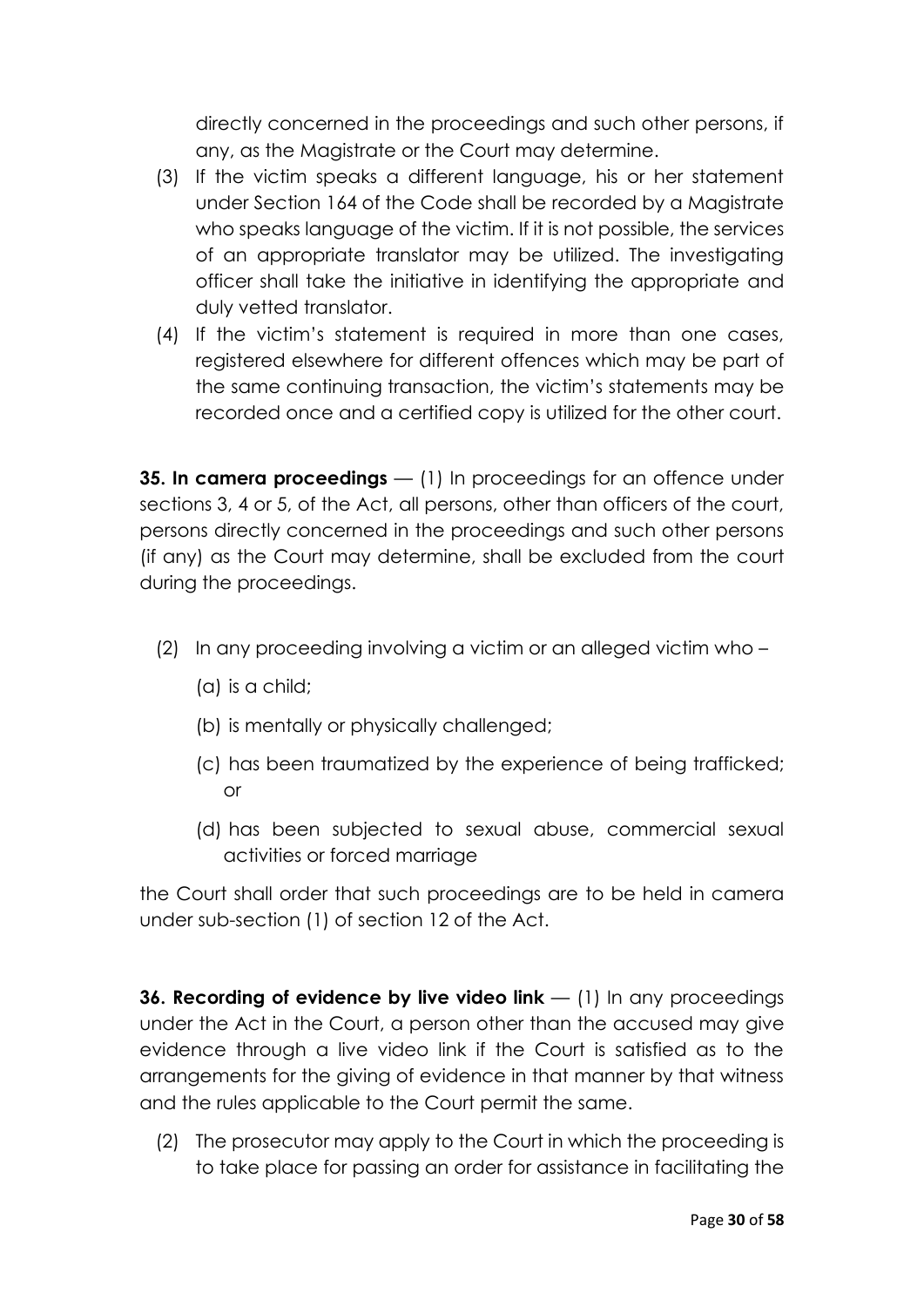giving of evidence by that witness through a live television link. An application under this sub-rule shall be granted only if the Court is satisfied that—

- (a) the evidence which it is averred the witness is able to give is necessary for the proper adjudication of the trial; and
- (b) the granting of the application —
- (i) is in the interests of justice; and
- (ii) in the case of an application by the authorized prosecutor, is not unfair to the accused.

**37. Appointment of interpreters** — The victim or any other witness may, at any stage of trial or proceedings under the Act, request for provision of assistance of a translator or interpreter, including a sign-language interpreter, and the Court may issue an appropriate order on such request.

**38. Restriction on media reporting and publication** — (1) The Court in which proceedings for an offence under sections 3*,* 4, or 5 of the Act, are brought may, on an application by the investigating officer, or on basis of an oral or written request by the victim, or in its own discretion order under the provisions of sub-section (1) of section 11 of the Act prohibiting publishing or broadcasting through printed or any electronic medium of any information, including—

- (i) the name or address, or include any particulars calculated to lead to the identification of any victim or alleged victim of the offence or the family members of a victim or alleged victim or as being a witness to the proceedings, or
- (ii) any photograph of, or that includes a depiction of, the victim or alleged victim of the offence or the family members of the victim or the alleged victim, or a witness to the proceedings, or
- (iii) any other representation of the physical likeness, or any representation that includes a depiction of the physical likeness, of the victim or the alleged victim of the offence, or a witness to the proceedings that is likely to enable the identification of the victim or the alleged victim of the offence, or a witness to the proceedings, or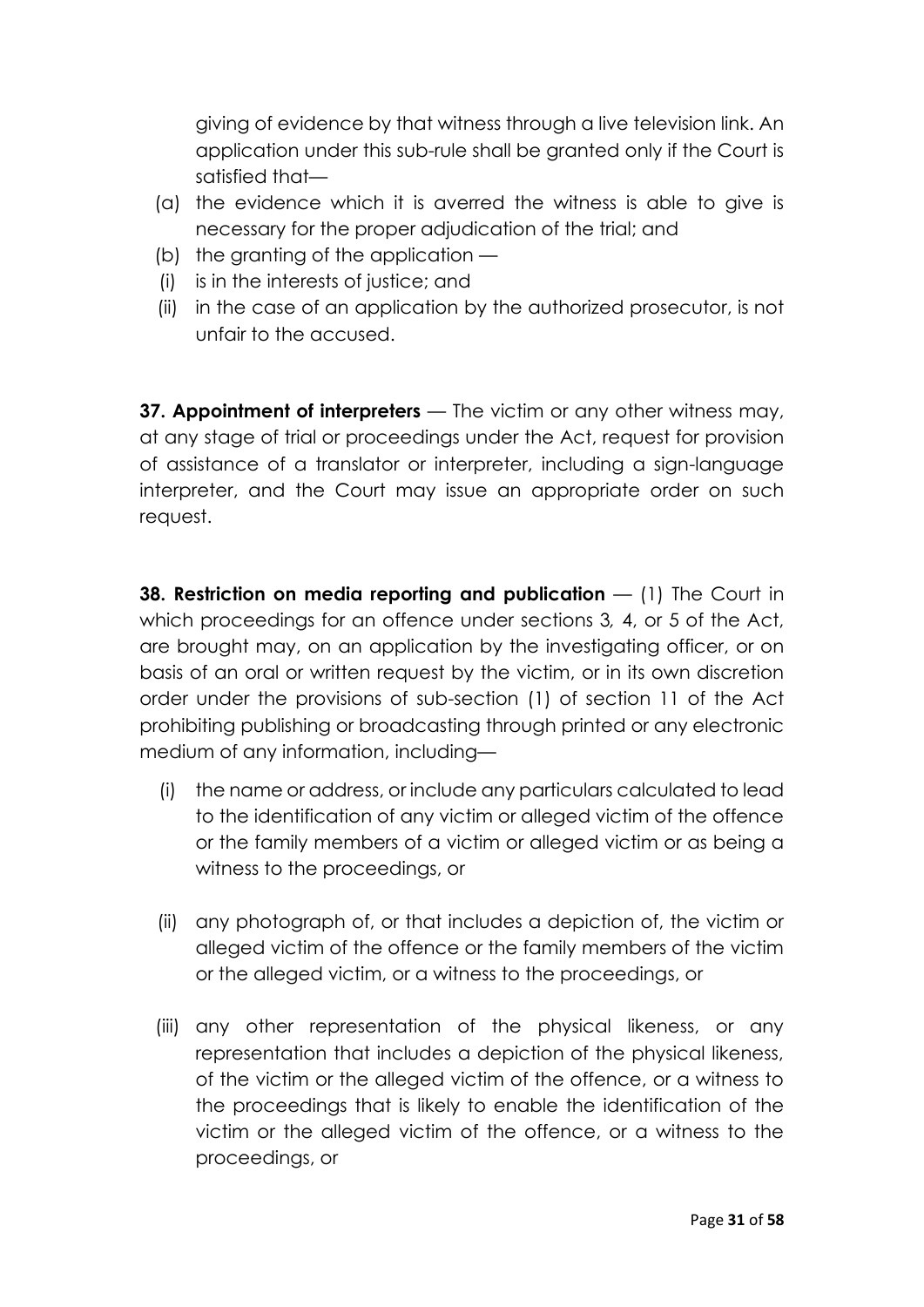- (iv) a photograph or a representation of any other person, place or thing which may lead to the identification of the victim, the alleged victim of the offence, or a witness to the proceedings.
- (2) A person who commits a breach of the order of the Court shall be guilty of contempt of court.
- (3) Where the Court considers that the interests of justice so require, by a written order containing reasons thereof direct that such information as the court shall specify in the order may be published or broadcast in such manner and subject to such conditions as the court may specify in the order.

# *Return and Repatriation of victims*

**39. Repatriation of victims of foreign origin** — (1) Where a person who is a foreign national has been identified to be a victim of trafficking in Pakistan, the Ministry shall inform the embassy or, as the case may be, the High Commission of the country to which such foreign national belongs of the facts inclusive of the identity of the foreign national through the Ministry of Foreign Affairs and after concluding the due process in accordance with relevant procedures and policy initiate the process to return the victim to his or her country in a dignified and facilitated manner.

(2) Where a victim is not a citizen of Pakistan, the Court shall record the evidence of the victim at the earliest.

Provided that the victim whose presence is considered necessary by the court for the trial of the case or his or her immediate repatriation is not possible, shall be entitled to apply to the National Alien Registration Authority for his temporary registration as alien or for work permit.

(3) If the repatriation of the victim is decided, the Government shall, through the Ministry of Foreign Affairs and in consultation with the concerned Embassy or, as the case may be, the High Commission of the country to which the victim belongs, make necessary arrangements for safe return of the victim. Non-Governmental Organizations or entities (NGOs) working on the issue of trafficking in persons duly registered under these rules, especially those which have track record in repatriation of victims from other countries,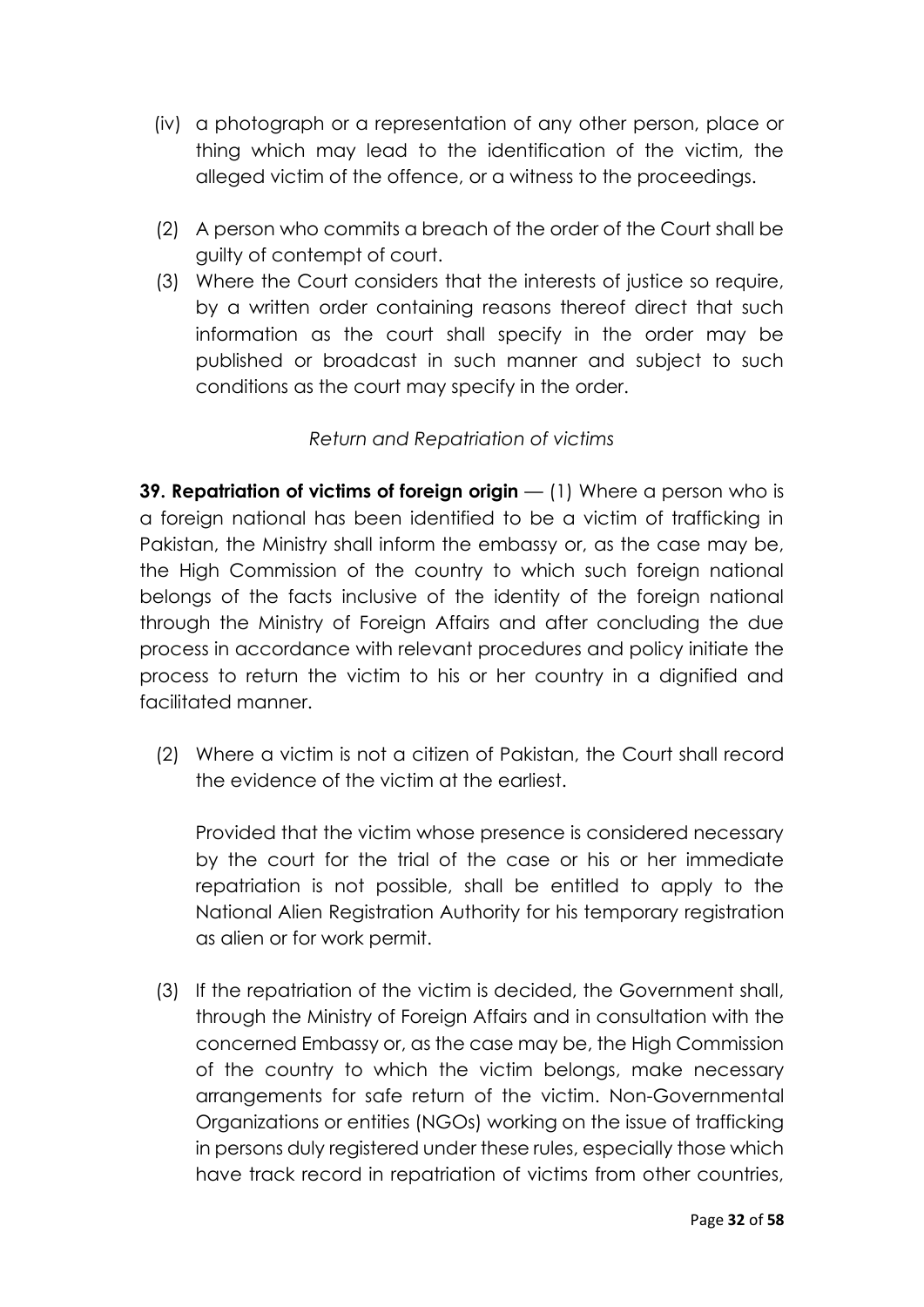may provide assistance to the Government in the process of repatriation of the victim at both ends.

- (4) A reference file of a victim being repatriated shall be prepared and handed over to receiving organization for necessary followup. The file should include following documents:
- (i) a copy of the First information report;
- (ii) a list of offenders arrested or identified;
- (iii) names and addresses of the accused or convicted perpetrators at the source;
- (iv) health details including HIV Status (with the informed consent of the victim) and psychological assessment and current and followup treatment;
- (v) any request made by the victim for assistance.
- (5) The Government may establish special funds for preparation and repatriation of the victim.
- (6) Nothing in this Rule shall prejudice any prosecution of an act of trafficking in persons made an offence under the Act.

**40. Repatriation of victims to Pakistan** — (1) If a person who is a citizen or a permanent resident of Pakistan is identified to be a victim of trafficking in persons in a foreign country, the Ministry of Foreign Affairs shall, in cooperation with the concerned embassy or diplomatic mission of Pakistan in that country, initiate the process to repatriate the victim to Pakistan.

(2) If an embassy of Pakistan in a foreign country receives information by any means that a victim of trafficking in persons who is a citizen of Pakistan is under arrest or detention in that country, the embassy or diplomatic mission of Pakistan in the country shall initiate measures to rescue, release and return such victim to Pakistan. In addition, the embassy or diplomatic mission of Pakistan shall take measures provide legal assistance or counseling to a victim who has been compelled by any reasons in a foreign country.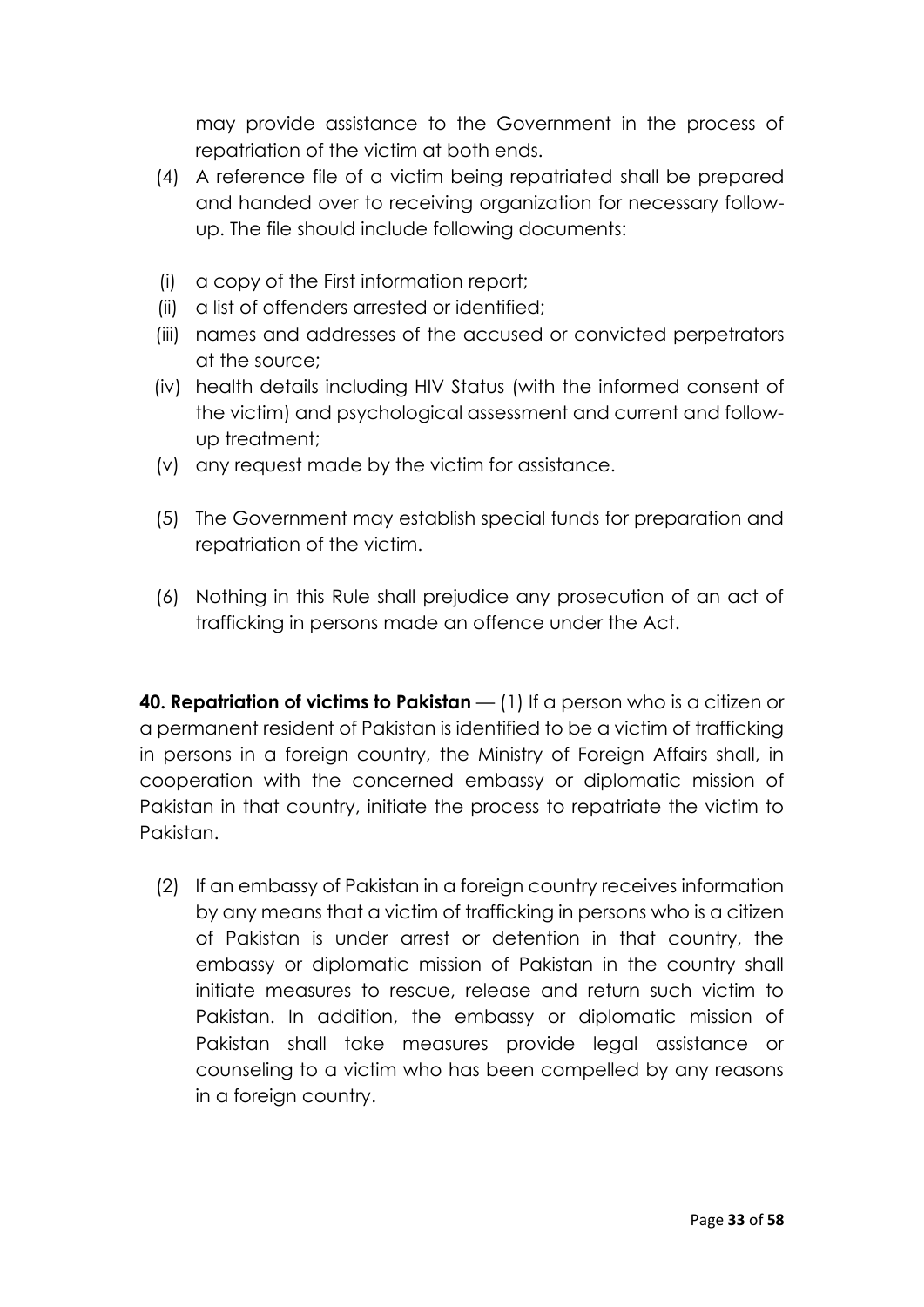### *Measures preventative of trafficking in persons*

**41. Awareness and outreach** — In addition to the provisions of section 14 of the Act, all investigating agencies empowered with investigation of offence under the Act shall —

- (a) collaborate with the Government and other governmental, international or non-governmental stakeholders to initiate and conduct public awareness programmes and other measures to inform and educate members of the communities at risk of being victims of trafficking on issues related to trafficking of persons including
	- (i) common recruitment techniques used by traffickers;
	- (ii) measures and tactics employed to keep a victim of trafficking in exploitative situation;
	- (iii) forms of abuse to which victims of trafficking are subjected;
	- (iv)rights of victims of trafficking;
	- (v) agencies, institutions and organizations that may be approached for assistance; and
	- (vi)legal measures and remedies to effect recovery of victims of trafficking and their safety.
- (b) prepare and disseminate public awareness materials to discourage the demand that fosters the exploitation of persons, especially women and children, and that leads to trafficking including:
	- (i) Information on the impact of trafficking in individual victims, aggregate information on trafficking world-wide and domestically, as well as warnings of the potential for criminal consequences for taking part in trafficking;
	- (ii) Information on the impact of trafficking on individuals victims. However, any information on the experiences of individual victims shall preserve the privacy of the victims and the victim's family;
- (c) coordinate the activities of relevant institutions on matters relevant to trafficking in persons at various levels;
- (d) propose and promote strategies to prevent trafficking in persons; and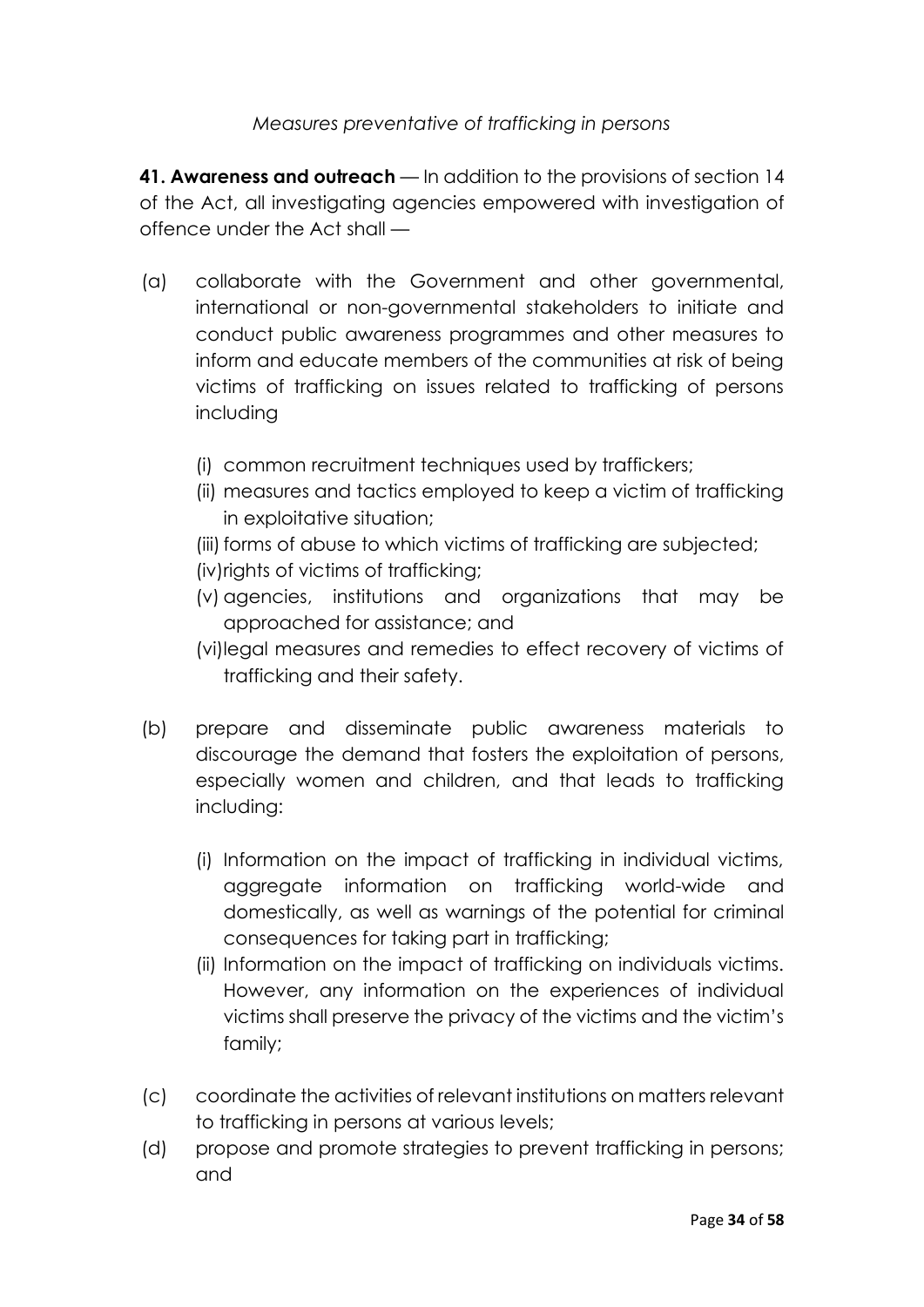(e) liaise with governmental agencies, Non-Governmental Organizations and other stakeholders to promote rehabilitation and re-integration of victims of trafficking.

**42. Training to identify and protect victims** — Training shall be made available in all relevant judicial, prosecution and investigating agencies such as social welfare and labour inspectorates, police organizations, and other relevant agencies and bodies including, but not limited to those related to health care, hospital, labor, and social service, to:

- (a) educate officers and other employees of the relevant agencies and bodies on the phenomenon of trafficking in persons, laws and rules on trafficking in persons, the rights and needs of trafficked persons, and the tools necessary to provide effective services to trafficked persons;
- (b) identification and recognition of victims of trafficking;
- (c) framework and methods for protecting trafficking victims and advising them of their rights; and
- (d) procedures and techniques for handling specialized needs of victims who may face cultural, language and other barriers that impede ability to request and obtain available services.

# *Data related to trafficking in persons*

**43. Database on trafficking** — (1) A centralized database on trafficking of persons shall be developed and maintained by the National Police Bureau for mapping trends and routes of offences under the Act, perpetrators and suspected perpetrators of offences under the Act, identification of indicators of vulnerability, and coordination at various stages amongst the various stakeholders including the Provincial Governments, the Government of Azad Jammu and Kashmir, and the Government of Gilgit-Baltistan. The said database shall, *inter alia*, include -

- (i) number of cases registered;
- (ii) the age, sex and nationality of the trafficking victims and defendants in all cases prosecuted;
- (iii) the number of cases investigated;
- (iv) the number of prosecutions under the Act;
- (v) the number of convictions under the Act; and
- (vi) status of each case.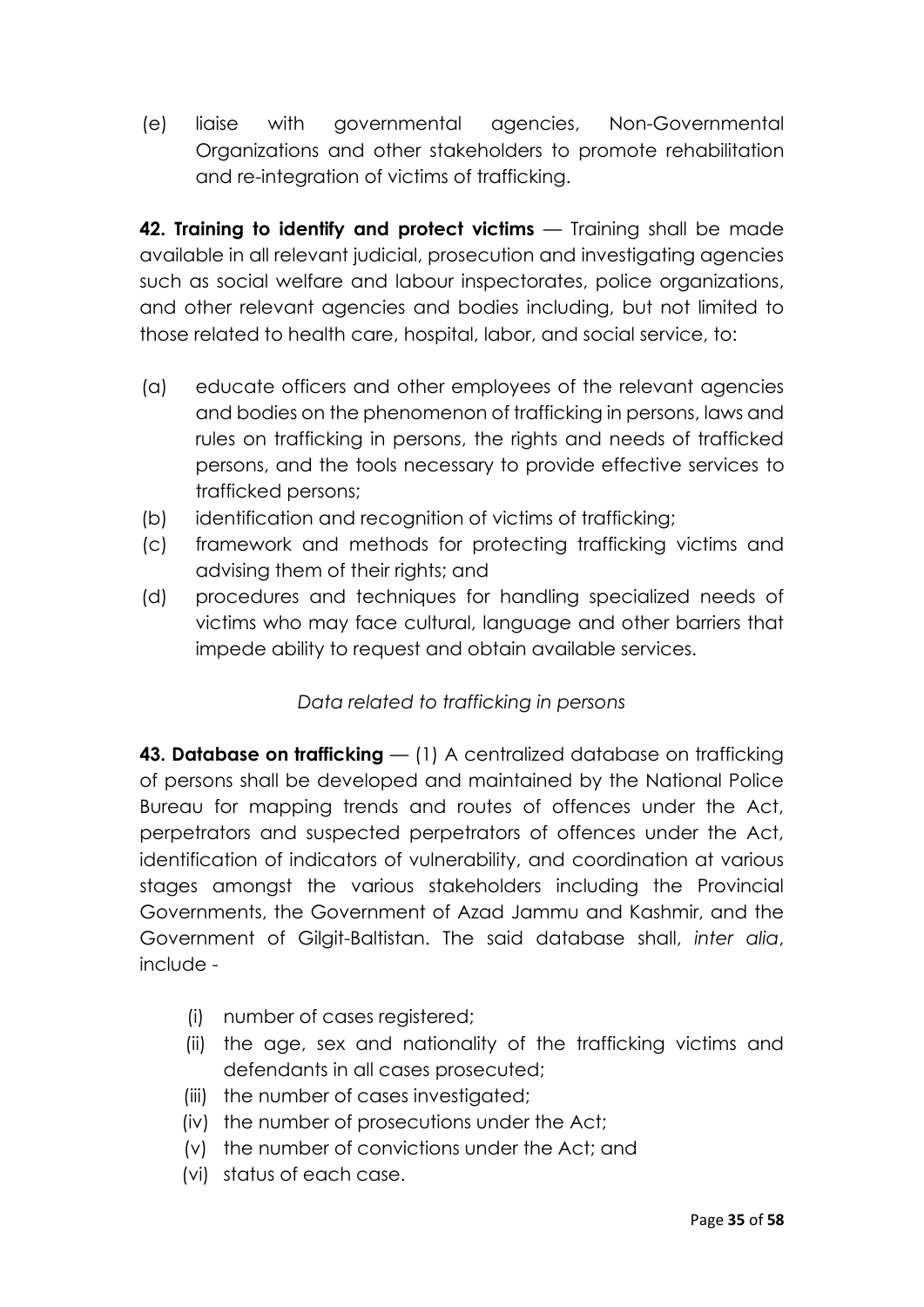- (2) In addition to the above, the databank may also contain information obtained as a result of criminal intelligence activities, investigation and judicial examination conducted in relation to the offences under the Act and information received from the International Criminal Police Organization (INTERPOL) and other appropriate organizations.
- (3) The investigating agencies and police organizations shall share their respective data relevant to trafficking in persons with the National Police Bureau in both soft and printed forms every three months. The National Police Bureau shall design and form for submission of data and shall make the form available on the website of the National Police Bureau.
- (4) To eliminate the risk of storing, and disseminating incriminating or other relevant information, the National Police Bureau shall place and shall strictly adhere to standards for data protection at all stages of the data processing cycle, especially ensuring that –
- (a) personal data is not disclosed without prior knowledge of the victim and informed written consent by the victim, or in case of a child victim, that of his or her parent or guardian on condition that they were not complicit in the trafficking;
- (b) the only exceptions to this rule is the situation where the limited release of non-personal, case-based data is necessary to enable an investigating agency to secure the safety of other victims still under the control of offenders, or of those who are at risk of being trafficked.
- (5) Any information fed or derived from the national database on trafficking in persons can be used/shared for the following purposes:
- (a) investigation, prosecution and assisting victims;
- (b) sharing to relevant stakeholders;
- (c) writing reports to international and regional bodies;
- (d) planning different programmes and strategies to combat trafficking in persons;
- (e) monitoring and evaluation of interventions to combat trafficking in persons;
- (f) research; and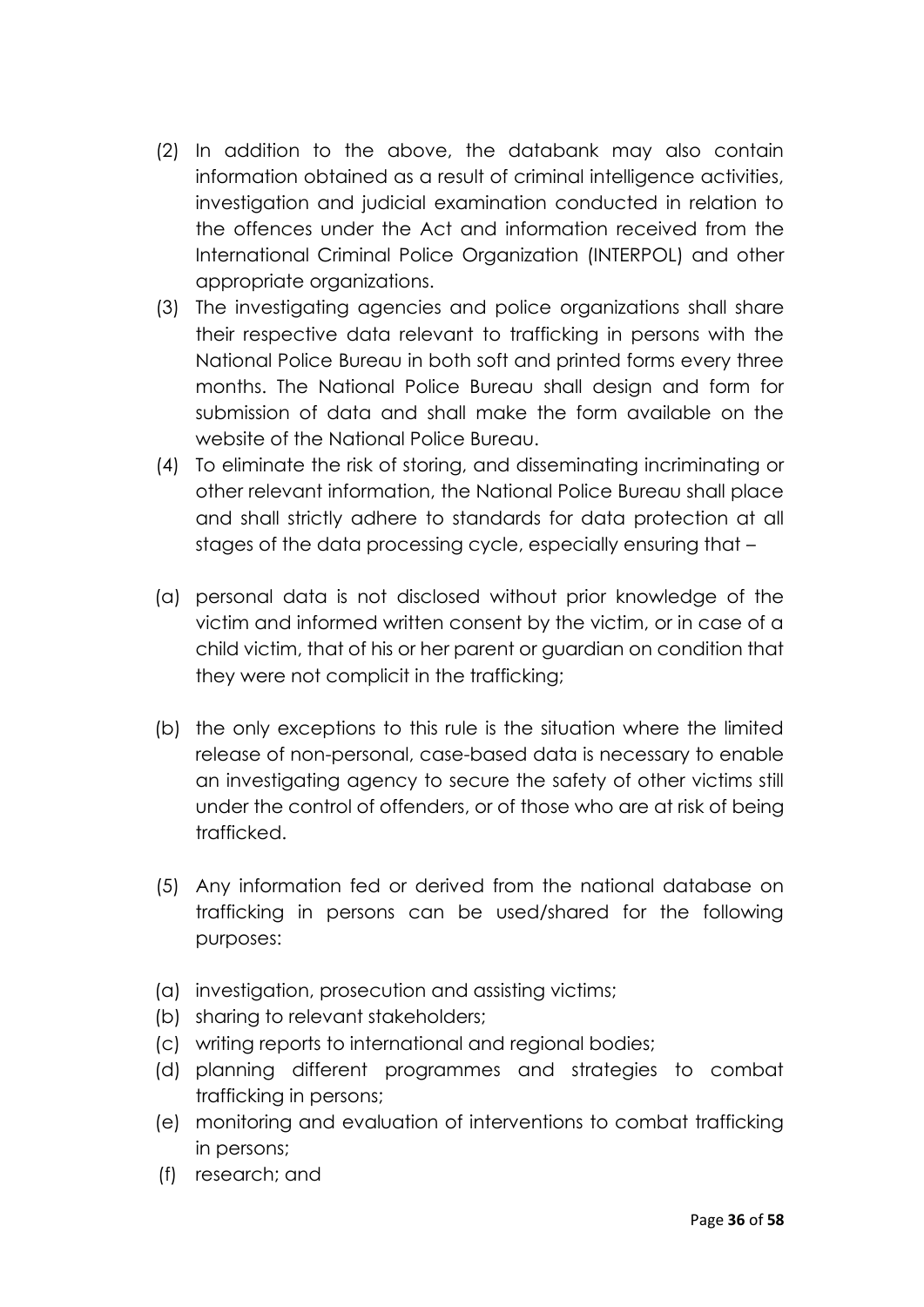- (g) fund raising.
- (6) The National Police Bureau will share the data collected under this rule with the stakeholders during every biannual coordination meeting on trafficking of persons to be held under rule 42.

**44. Biennial coordination meetings** — (1) For the purposes of evaluating and coordinating the implementations of provisions of the Act and these rules, the Federal Investigation Agency shall hold after every two years a meeting of the stakeholders at the Headquarters of the Federal Investigation Agency at Islamabad.

(2) The report and minutes of the coordination meeting shall be submitted to the Ministry by the Federal Investigation Agency.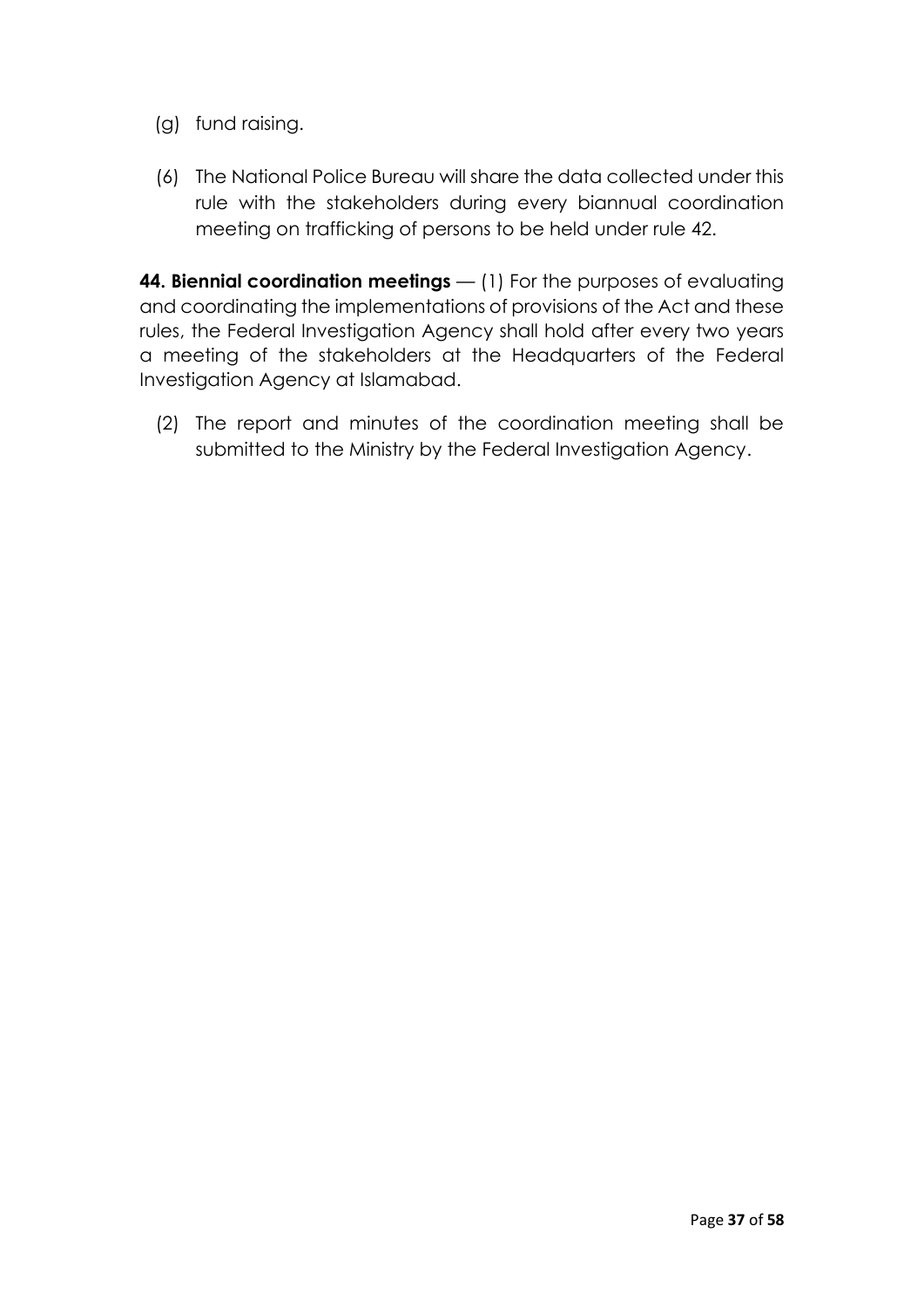# **ANNEXURE A**

# **Minimum standards for registered Non-Governmental Organizations rendering services to victims of trafficking [see rule 23]**

The Minimum Standards and Norms are the prescripts for registered Non-Government Organizations in terms of rule 23 of the Trafficking in Persons Rules, 2020. The Minimum Standards and Norms are in place as a measure to promote the rights of victims of trafficking.

The core principles of these standards are to ensure that the basic human rights of the victim is upheld and respected; individualized, inclusive and comprehensive to address the needs of each individual through a continuum of care opportunities for all life domains of victims; equitability and accessibility; gender sensitivity and child friendliness; and accountability.

Standard 1: Registration of the service providing Non-Governmental Organization —

1. The Non-Governmental Organization must be registered for providing services to victims of trafficking.

2. The Non-Governmental Organization should ensure that measures are in place to promote and protect the rights of victims.

Standard 2: Location —

- 1. The location of a shelter home shall be consistent with its purpose and function. The location shall be well connected with amenities such as water, electricity, sanitation, communications, etc.
- 2. The premises of a shelter home shall not be used for functions unrelated to the shelter home which compromise or have an adverse effect on the care of residents.
- 3. Any shelter home meant for victims of trafficking exploitation should be located in a residential area and should be maintained and integrated in the local scenario. The name board of the home should not reveal either the purpose or the kind of benefit it provides.
- 4. The location of the home should minimize risk to the residents and should have a favorable ambience with adequate privacy for the residents.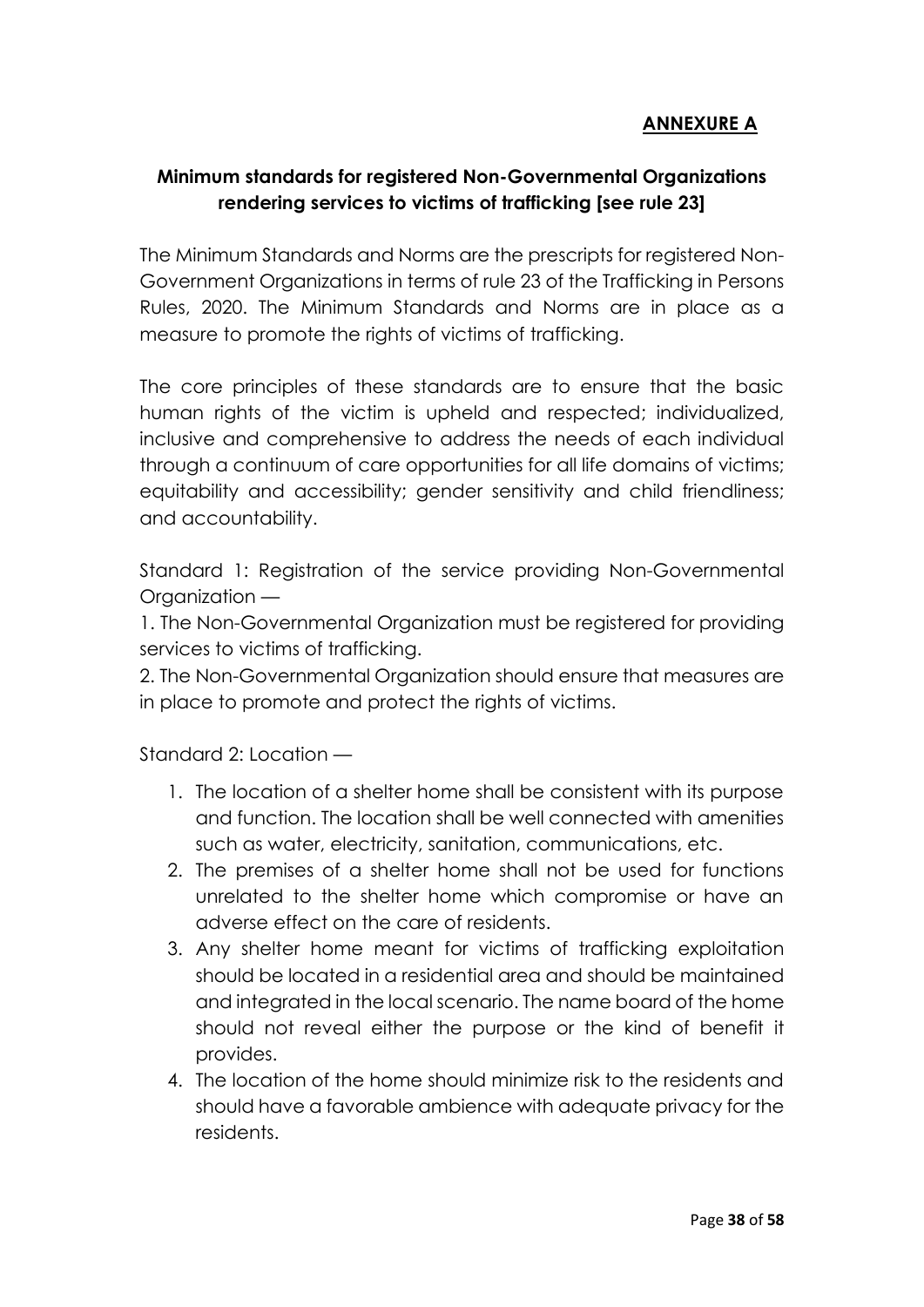- 5. The home/shelter should be well connected with other amenities such as water, electricity, sanitation, approach road, etc. Care should be taken to ensure that the physical infra-structure allows no undesirable outside contact.
- 6. All the residents shall have equal access to all facilities of the shelter home including medical check-up, food, bedding, clothing, awareness sessions, vocational training, psychological and legal support and all other facilities made available by the shelter home from time to time.
- 7. Cases referred by the Court shall be dealt with strict caution and permission to leave the premises shall only be granted in case of emergency. The management of the shelter home shall ensure that such cases are provided with proper security before they leave the shelter home premises.

Standard 3: Basic Infrastructure Facilities —

- 1. The shelter home should be well ventilated, with adequate space (approximately @50-60 square feet per resident).
- 2. The shelter home should have well ventilated kitchen, a common hall, medical room, dining hall, bedrooms, storage facility and staff quarters and no basements should be used for residential purposes. There should be a separate counselling room that is conducive and ensures privacy.
- 3. The shelter home should have open space for recreation, washing/drying arrangements which ensure privacy of the residents.
- 4. The residents of the shelter home should have access to public facilities such as garden, playground and recreational facilities, etc.
- *5.* Female facilities should be equipped with sanitary disposal bins.
- 6. Toilet facilities for victims with special needs should accommodate wheel chairs and other relevant equipment.
- 7. Toilets must be kept clean and accessible.
- 8. One toilet for at least every eight residents of each gender should be available
- 9. Every resident should be provided with individual bed, bedding, two bed sheets, one blanket, one pillow, and one mosquito net per year.
- 10.Universal care processes should be established which enable the shelter home to provide for the special care needs of disabled,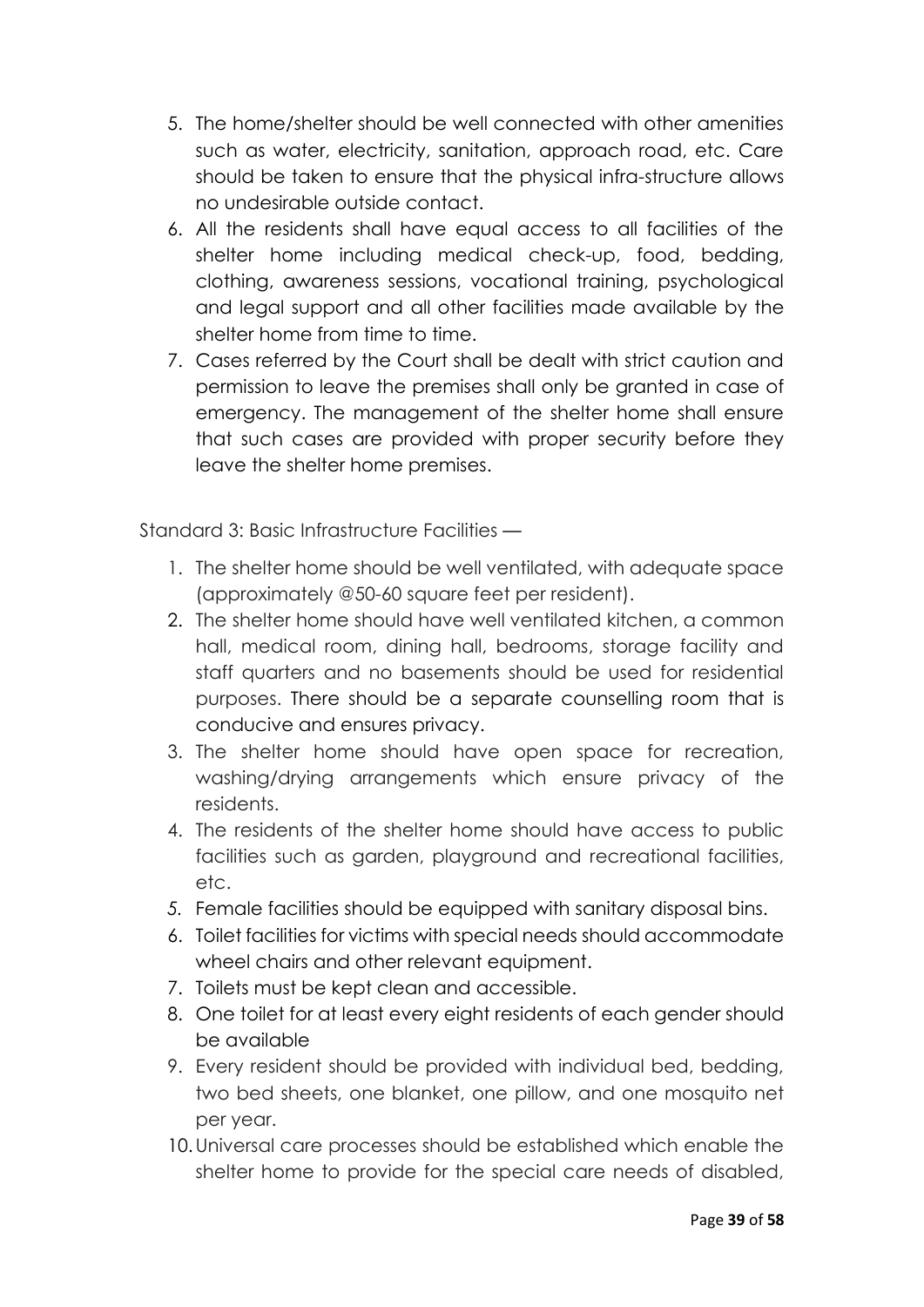pregnant and lactating mothers and severely sick residents without any stigmatization or isolation.

### Standard 4: Security —

- 1. The shelter home should have round the clock security arrangements. Without appearing custodial in nature the home should ensure adequate security to the residents.
- 2. Security staff members should be trained in the maintenance of control measures in the shelter home.
- 3. An emergency action plan with relevant contact details should be displayed and regularly updated.
- 4. An emergency generator that is functional and serviced regularly or energy backup such as candles, gas, coals, etc. should be available.
- 5. Emergency water supply through borehole, reservoir, tanks or other means should be arranged or planned.
- 6. An evacuation plan should be developed and displayed. Staff and residents/victims should be
- 7. trained on the plan and regular drills should be held to familiarize and prepare staff members
- 8. and the residents/victims in case of emergency.
- 9. Windows and doors should be adequately protected to ensure the safety of the residents
- 10.Visitors to the shelter home, excluding other service providers such as government officials; monitoring and evaluation officers, should normally make an appointment prior to the visit and must sign the visitors register. The register should reflect the name; identity number; home address; person visited and relationship with that person; phone number; time in and time out as well as the signature.
- 11. The visitor should present an identity document for his or her identification.
- 12.All visitors should be screened and searched before entering the shelter home as well as on their return.
- 13.A Close Circuit Television System (CCTV) and alarm system in a good working condition should be installed at the premises.

Standard 5: Safe environment —

1. The management of shelter home must ensure the victims' safety and security in the Organization and provide a secured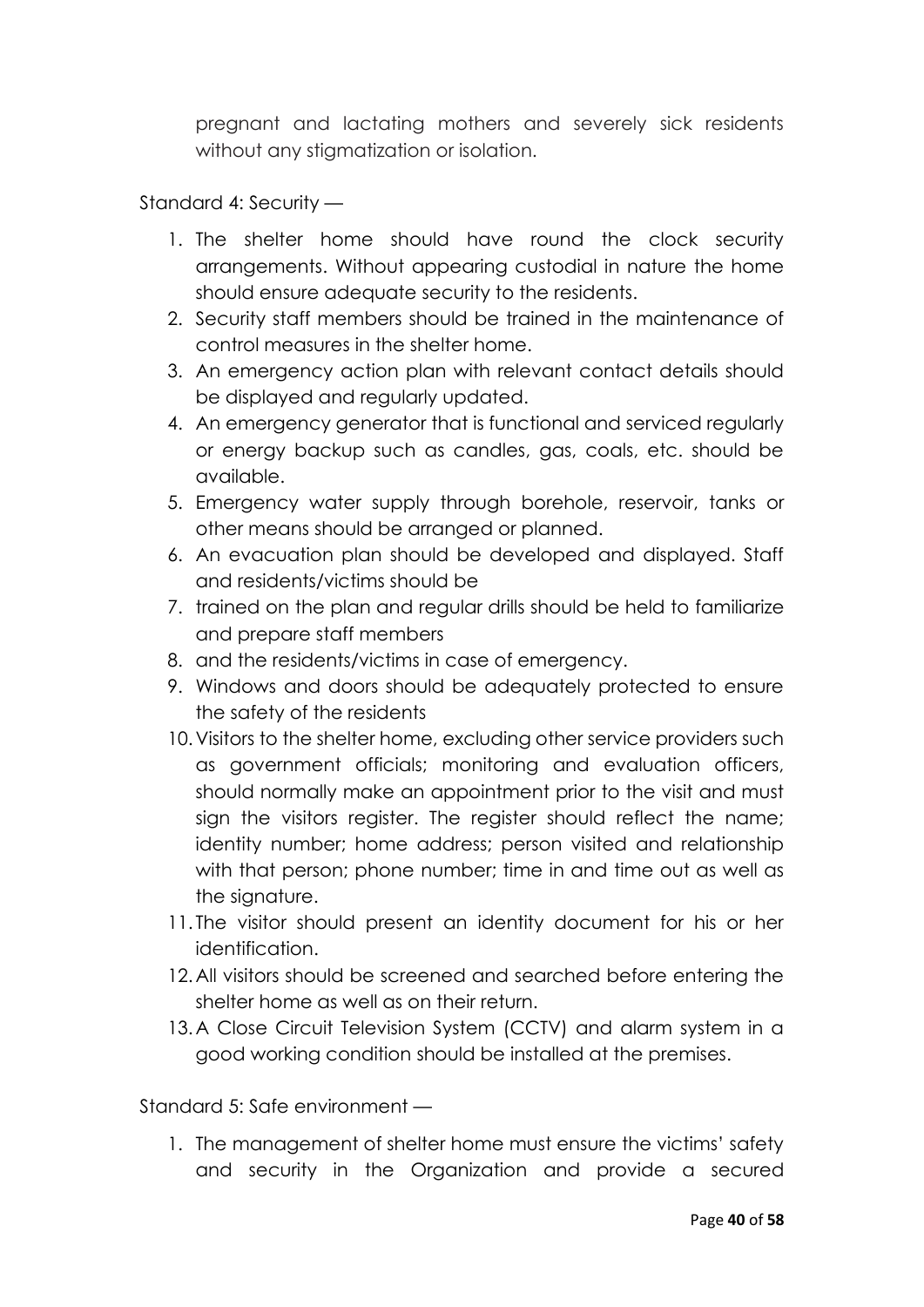environment in which victims are protected from physical, social and emotional harm or threat of harm.

- 2. All inflammatory or hazardous substances such as kerosene, petrol, pesticide, phenol, medicines, acid, bleaching powder, soaps, rat killers, especially sedatives etc) should be kept securely, out of the reach of the residents. Field security plan should be in place (fire exit marking). There should be a regular fire drill. Basements should not be used for residential purposes.
- 3. For residents who are suffering from psychological disturbances any task with sharp/hazardous instruments and substances such as knives, screw drivers, ropes and wires should be avoided to extent possible and if unavoidable to be done under proper supervision.
- 4. All doors (bathroom, toilets, kitchen, storage, bedrooms) should have provisions for opening from outside in cases of emergency.

Standard 6: Confidentiality —

- 1. The resident should not be exposed to the media and complete confidentiality should be maintained about the facial and other personal identity of the resident at all stages from admission to the shelter home to prosecution and social reintegration and thereafter. All case records especially medical records should be maintained with utmost confidentiality.
- 2. No information about a resident will be given to any outsider without the permission of the authorized person and the informed consent of the resident.
- 3. The organization should have a safe and lockable cabinet for files, information and personal belongings.
- 4. The management of the shelter home must ensure that all information on intervention is confidential and all reports are locked under lock and key.
- 5. The keys to the safe should be kept by the manager or the staff member on duty. Spare keys should be accessible for managers in case there is a crisis and be signed in a register.

Standard 7: Staff Recruitment and Training —

1. Staff should be recruited only after adequate screening about their past record and assessment of their skills and attitude. Special care should be taken to ascertain any indications of past criminal record or association, psychological disorders, and addictions.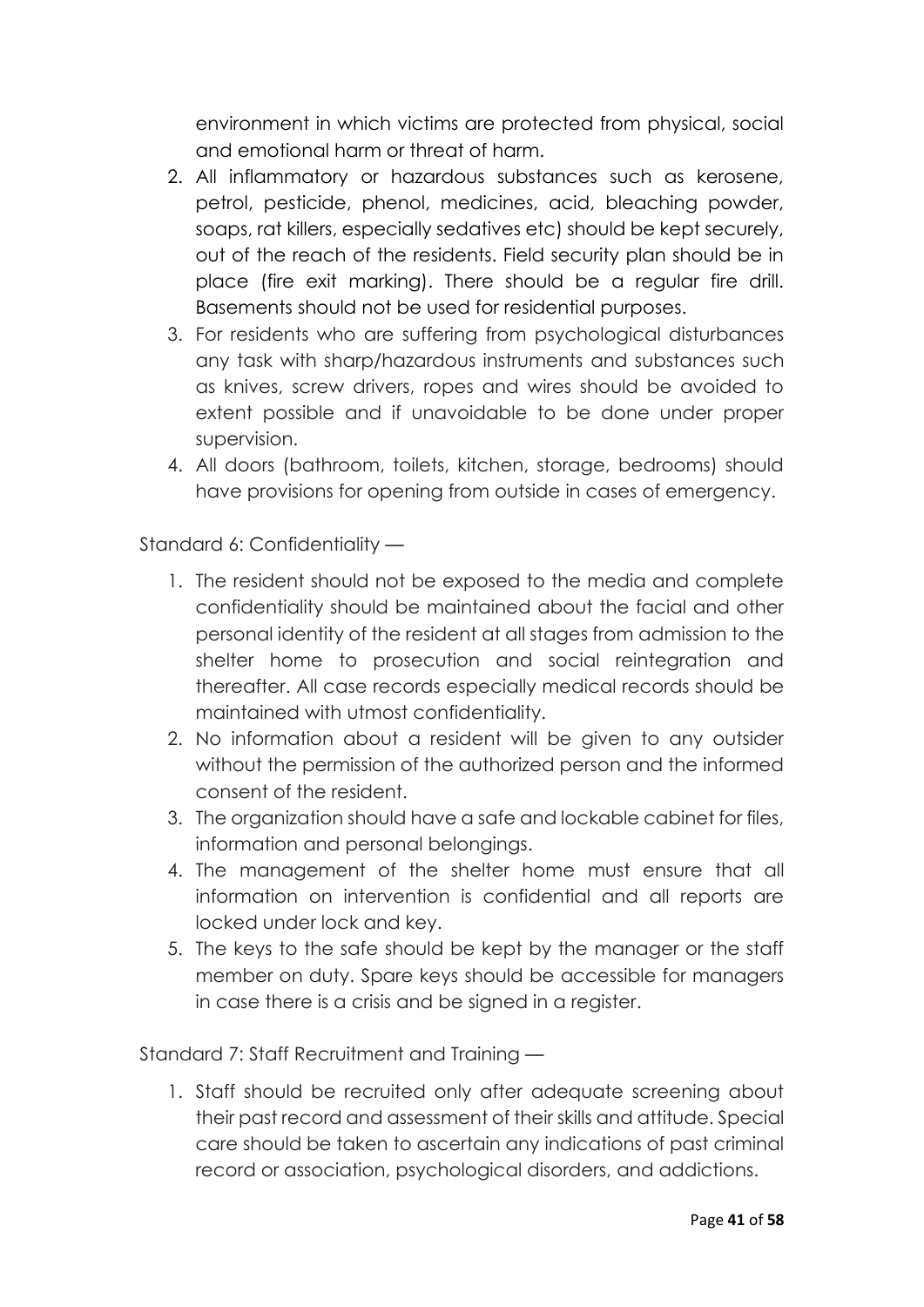- 2. All staff irrespective of position should be given induction training and adequately sensitized on aspects of trafficking, needs of trafficked residents, trauma care, first aid and counseling.
- 3. Standardized induction training module should be developed with regular updates.
- 4. At least 1/3rd of the staff members should be trained on how to assist victims with special needs.
- 5. The shelter home should have the following human resources for operations for an average of 20 residents with:
	- (a)One head/manager of the shelter home with a postgraduate degree.
	- (b)One full time resident Warden/Superintendent who should be at least a graduate.
	- (c)One resident cook.
	- (d)Two caretakers with a minimum SSC education.
	- (e)One Accountant cum Documentation personnel.
	- (f) Four Security personnel with a reading and writing skills
	- (g)A Panel of Medical practitioners (government or private) should be identified to attend to the needs of the residents at any time of requirement and appropriate budget should be extended for medical kits, transport and honorarium
	- (h) For legal assistance it should be converged with existing free legal aid services. If such services are not easily available a budget may be provided for legal support and assistance till such a time mainstream services can be accessed.

6. Two Trained counsellors' preferably with a master's degree in Social Work, Sociology or Psychology with special training on trauma care should be recruited on a fulltime basis, and where one counsellor is to be a resident and other may be a non-resident for better functioning. The home may also choose to use primary level peer counsellors who are present in the home all the time and supported by secondary level professional counsellors as mentioned above.

Standard 8: Management and Administration —

- 1. The shelter home should have a suitable, furnished administrative office on the premises.
- 2. Shelter home management should ensure that an appropriate filing system are in place pertaining to the administration.
- 3. The shelter home should have an annual budget available.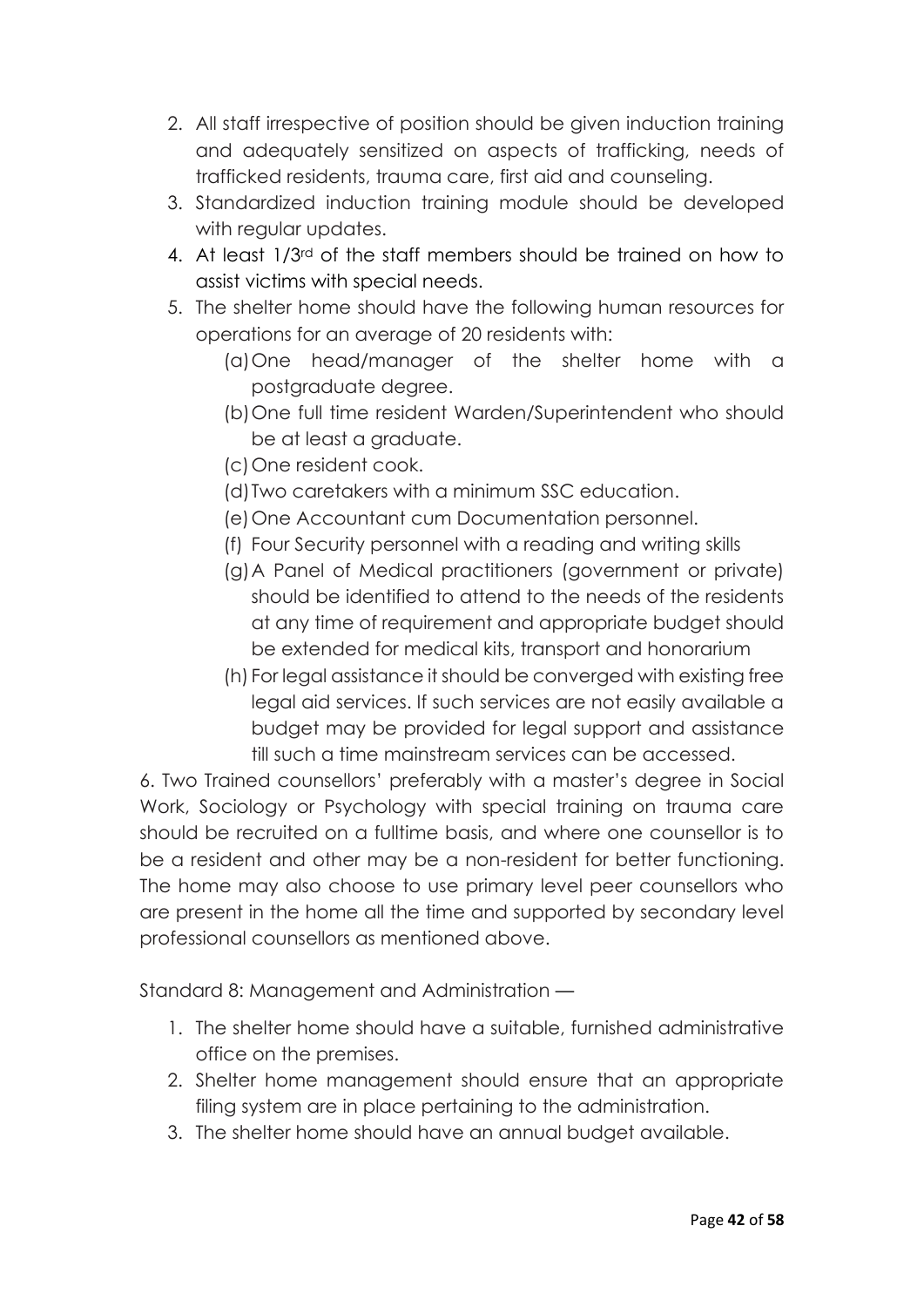- 4. All external and internal audit reports must be submitted in time and should be available at the administrative office.
- 5. Appropriate staff should be in place. All staff members should have a personal file including job description.
- 6. The residents should be directly involved in the day to day running of the shelter home. All residents should be part of the general body in running the home. On democratic lines committee should be chosen from the general body which will support in the management of the home on different aspects.
- 7. The committee should be reconstituted every 3 months and every resident in the home should be given a chance to be an active committee member
- 8. All process of the committee meetings, staff meetings, general body should be well documented.
- 9. Shelter home management must ensure that contracts of the staff members includes agreement on confidentiality, acknowledgement of the rights of victims, victims' responsibilities and victims' rights as recipients of the service.

Standard 9: Admission and Induction of the Residents —

- 1. As soon as a resident enters a shelter home, he or she should be received with a welcome kit which consists of two pairs of clothes, towel, and toiletry (toothbrush, toothpaste, soap, sanitary napkins, powder, shampoo sachet, hair oil, comb etc.)
- 2. In the first one hour the new resident should be allowed to take bath and fresh in up. A light snack with water should be provided as the initial formalities are completed.
- 3. Older residents trained, as voluntary assistant counsellors should be given the task of receiving a new resident and introducing her to the other residents. As a part of the reception a tour of the home should be given.
- 4. The management of the shelter home should ensure that an intake form and register book are in place and completed in the pre-assessment and screening phase
- 5. An assessment should be conducted within 24 hours from admission and that the needs assessment is completed.
- 6. If the resident is brought during night, he or she should be allowed to rest and personal profile and other documentation formalities should be taken only the next day after the resident has rested.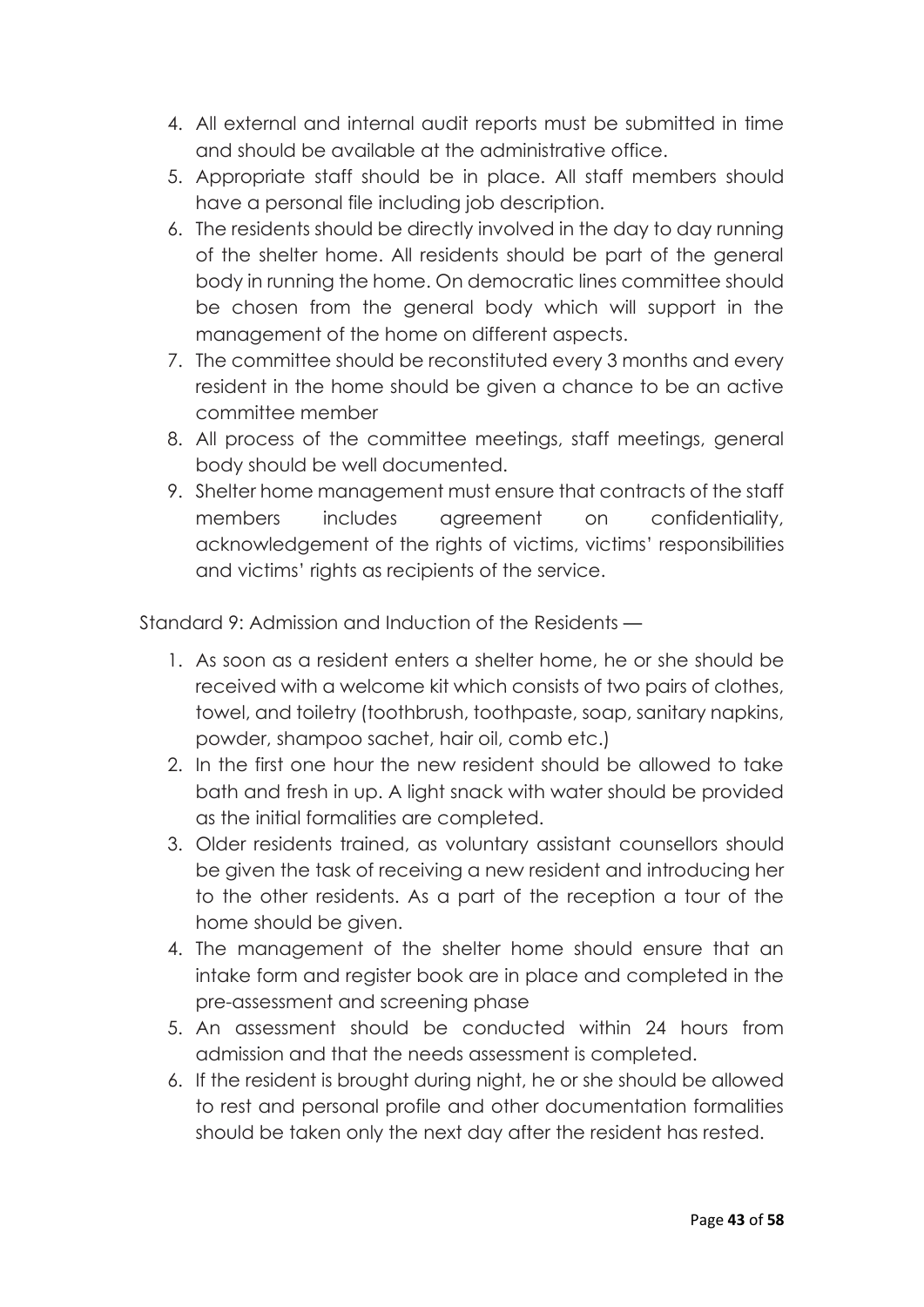Standard 10: Orientation and Residence —

- 1. A preliminary assessment report of the new resident should be recorded on the prescribed format. A photograph of the victim should be taken at the earliest suitable time.
- 2. As a part of the personal profile care should be taken to establish the true identity of the resident such as her real name, whereabouts of family members, community members, relatives, next of kin, address, etc. Updating can be done in a phased manner and computerized.
- 3. The resident should be provided all information regarding the procedures, rules and facilities in the home. The resident should also be informed about her legal and civic rights.
- 4. A grievance/redress mechanism should be created.
- 5. The resident should be informed about all the benefits the resident is entitled from the Government and all other rehabilitation package such as livelihood skill, livelihood options, education for children, etc.
- 6. The resident should also be informed and counselled about the routine medical tests and examinations she will be asked to undergo and also the tests for which the resident has to provide informed consent.
- 7. Only after the resident is well oriented (may take a minimum of two weeks) an undertaking should be taken by the resident on his or her choice to rehabilitate/reintegrate.
- 8. Not more than one victim should be accommodated per bed and no sharing of beds are allowed.
- 9. The organization that accommodates victims with special needs are accessible and user friendly All needs must be met if not, referral to another registered organization must take place.
- 1. At least one family room /unit should be available when required.
- 2. An enabling environment should be created for children's unconditional acceptance, treatment and interaction in the organization.

Standard 11: Documentation —

1. As soon as the resident is admitted her personal profile should be recorded in a specified format. The said profile should be updated regularly. The profile to be recorded only when the resident is mentally prepared for the same. The persons responsible for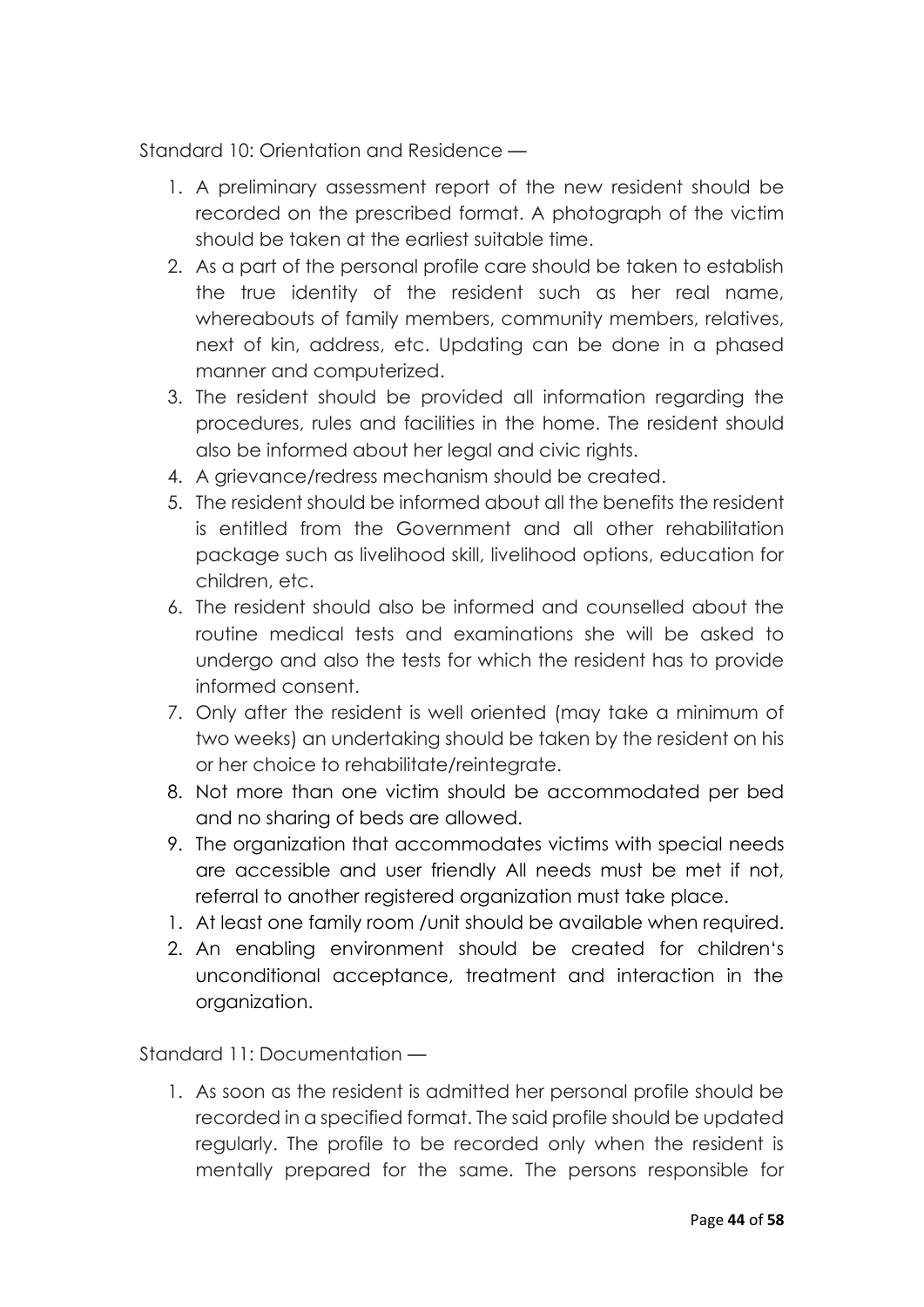recording/documenting the profile should be trained mainly on communication and documentation. She/he needs to be patient with the residents and ensure authenticity.

- 2. There should be separate files maintained for each resident which should include a profile consisting of personal details, informed consent and referral records with a medical file consisting of medical reports, treatment plan and prescriptions. Confidentiality to be well maintained especially in the case of residents being HIV positive.
- 3. Separate registers should be maintained for attendance, visitors, incoming/outgoing and restoration/reintegration.
- 4. There should be a victim care plan which should take into consideration the educational background and interests/talents/skills of the victim (to be recorded in a prescribed format for all residents and kept in the personal profile). Individual care plans should be made based on this and appropriate training to be imparted taking into consideration the emerging areas of human resource requirements. This care plan should be updated from time to time for each resident even after return and follow up.

Standard 12: Tracking Arrangements —

- 1. Shelter homes should maintain all relevant details on the resident including copy of the FIR and court orders.
- 2. A complete record of the resident's contact information including names of relatives, address, phone numbers should be maintained in the resident's confidential file.
- 3. Authenticity of the resident's information should be ensured. A recent/latest passport size photo of the resident should also be kept in the confidential folder.
- 4. Profiles of the close associates of the resident/victim should be secured and maintained. All relevant information should be comprehensive and form a part of the initial assessments.

Standard 13: Access to adequate Health and Medical Support —

1. Immediately after a resident is admitted, he or she should be provided immediate medical support (check up, treatment for immediate ailment etc).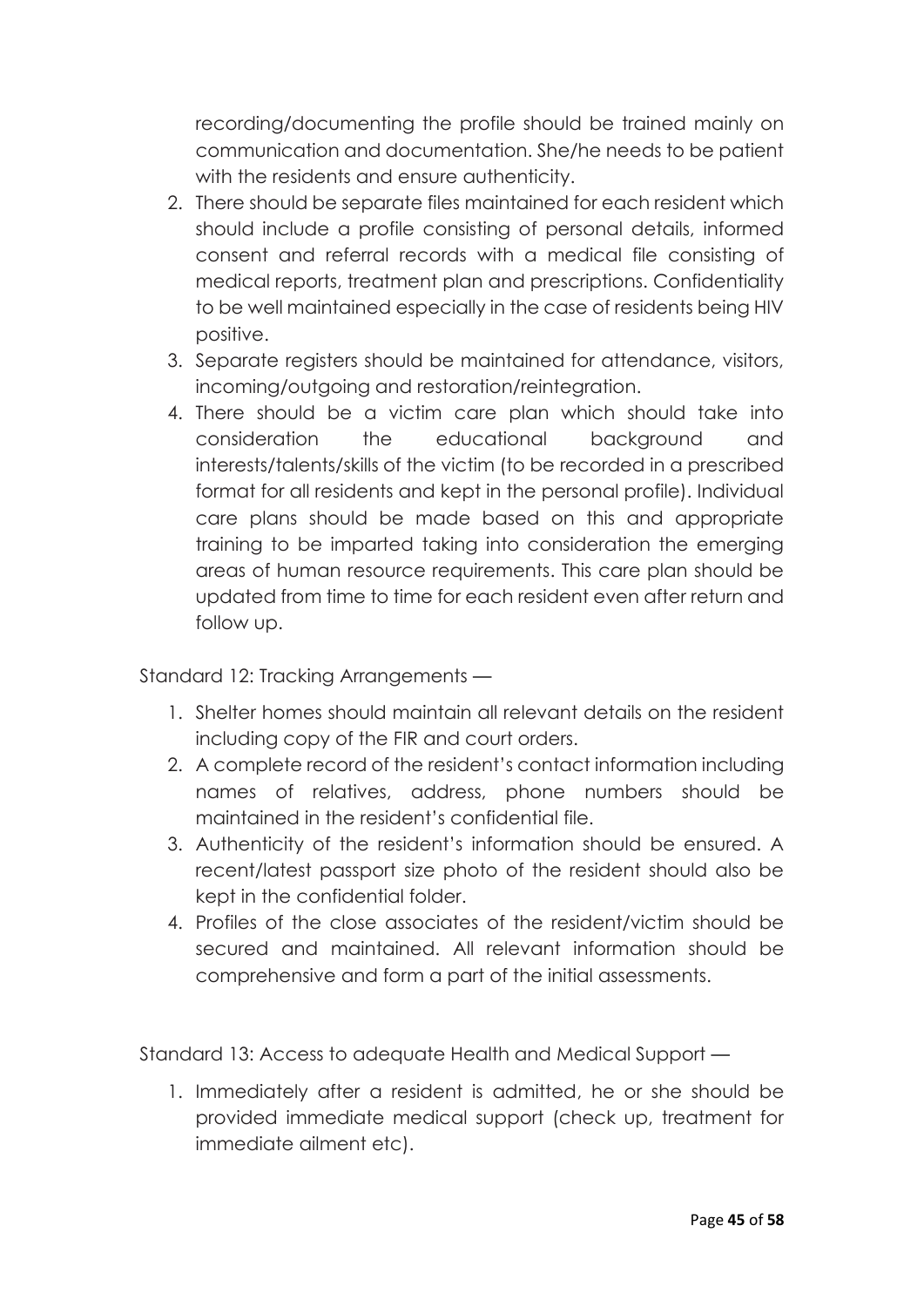- 2. Medical examination forms part of admission criteria. Medical screening for STI, pregnancy, drug testing and other health related problems should be in place within 24 hours after the arrival of the victim.
- 3. Pediatric support should be given for children accompanied and a check up by a gynecologist if the woman is pregnant.
- 4. Information on accessibility to primary health care services should be displayed.
- 5. Detoxification services should be accessible for the victims.
- 6. A first aid kit should be readily available, maintained and the staff must be trained on how to administer first aid. The first aid kit must always be adequately stocked.
- 7. Medicine, cleaning substances and any dangerous substances should be kept in separate locked cupboards and are administered by trained staff.
- 8. Primary health care for pregnant mothers and children including should be accessible and provided.
- 9. Transport should be available for victims to hospitals, clinics, etc.
- 10.Access to medical services should be available round the clock.
- 11.Pathology tests for HIV/AIDS should be done only after the resident gives his or her informed consent.
- 12. The shelter home should have facilities for periodic and regular health check-ups by a registered medical practitioner, referral to external medical experts, hospitals, and facilities for hospitalization, particularly gynecologist and pediatrician.
- 13. The shelter home should have referral networks with mental health professionals including psychologist, psychiatrist, and psychotherapist and mental health institutions for immediate and timely support for psychologically disturbed residents.
- 14. The shelter home should have referral network with de-addiction centers for those residents who have a problem of substance abuse.
- 15.All shelter homes should have a first aid box with basic medicines and equipment such as thermometer and updated medical record of each resident. It should be replenished on a regular basis and medicines should be checked regularly for their expiry date.
- 16. The shelter home should have arrangement for caretakers who will escort residents during hospitalization and also facilities for transportation of a sick resident.
- 17.Shelter homes should maintain proper registration of births and deaths.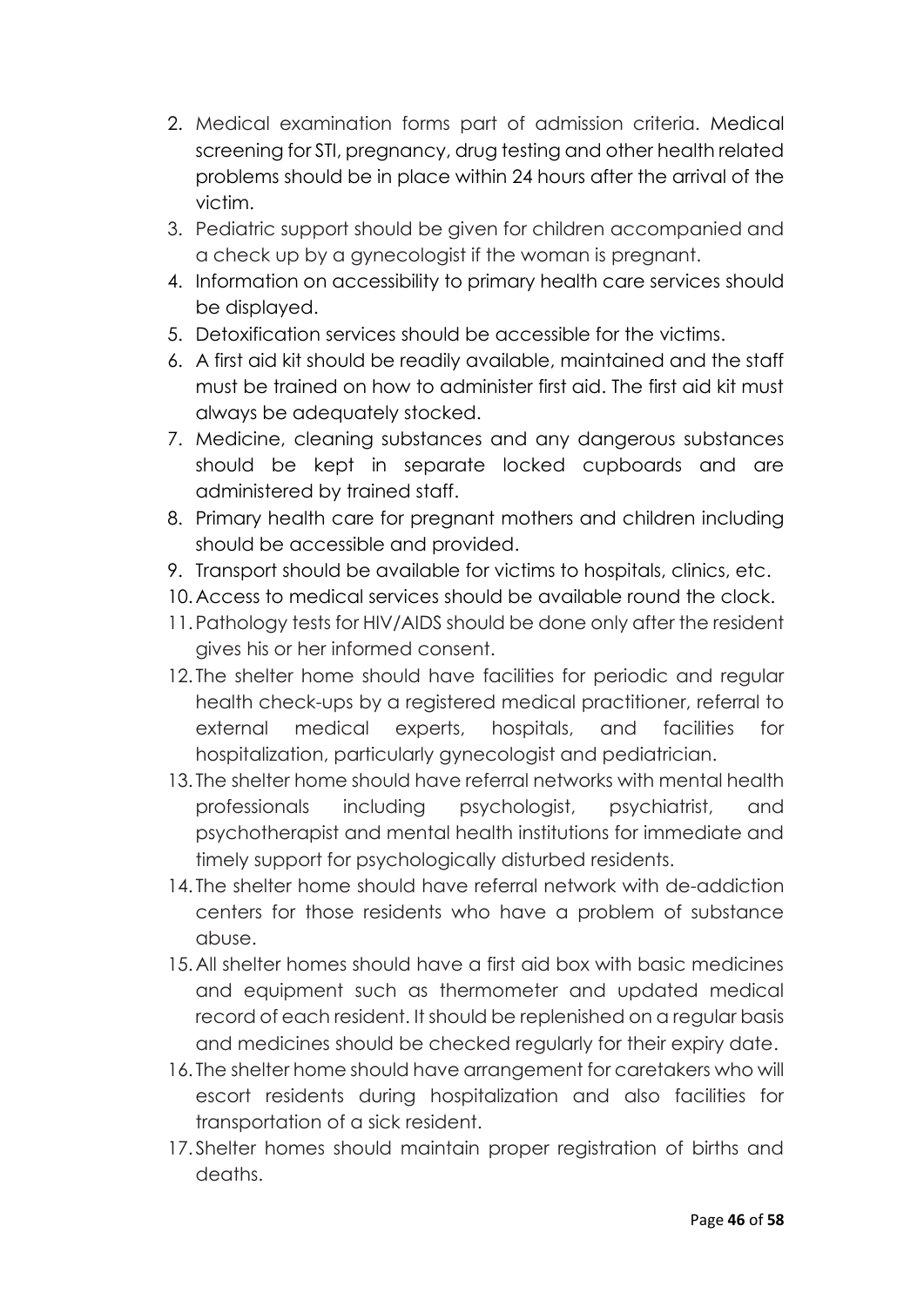- 18. The shelter home should have a corpus fund for health-related emergencies such as special health conditions, funeral rites
- 19.At every shelter home, safe drinking water, sufficient number of bathrooms and toilets, fans and proper ventilation, mosquito nets and proper drainage systems should be in place to ensure the health of all residents.
- 20.Residents should be provided a nutritious diet. Care should be taken to cater to special needs of residents such as lactating mothers as per the diet chart. The menu for the week should a part of the home committee decisions.

Standard 14: Counselling and Therapeutic Support —

- 1. A Non-Governmental Organization providing accommodation shall provide counselling services to victims of trafficking referred to it.
- 2. An assessment to victims should be conducted promptly after admission to the shelter home to determine their individual needs.
- 3. Appropriate services should be rendered to the victims in a nondiscriminatory and non-judgmental manner including but not limited to the following:
- 4. Trauma counselling
- 5. Psycho-social support
- 6. Group work
- 7. Counselling services should be rendered by individuals with appropriate training, support and supervision to maximize their abilities and capacity to render such programmes.
- 8. Counselling services should be rendered in a conducive environment to assist victims to use their strength-based approach while they are assisted to deal with trauma. The best interest of the victims are served through a multidisciplinary approach.
- 9. The growth and development of victims should be monitored and communicated to the victims. and secondary victimization and trauma should be minimized.
- 10.Counselling should entail a holistic approach that is sensitive to the religious and cultural values of victims.
- 11.Victims should be informed of the therapeutic progress made since admission.
- 12. There should be both professional and peer counsellors-preferably female- in a home who would provide immediate trauma care and long-term counselling for the residents.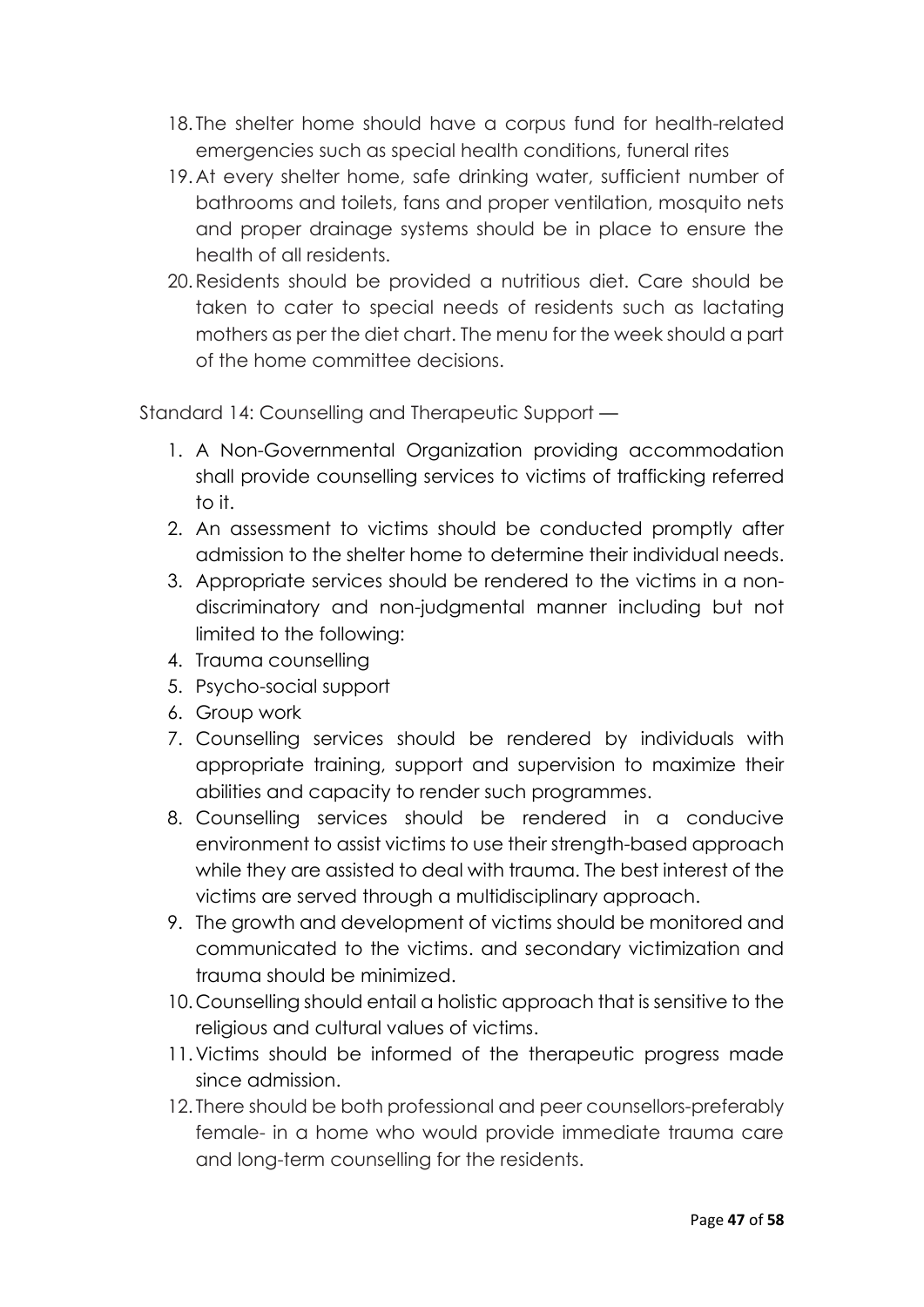- 13. The ambience of the shelter home should be therapeutic in terms of nonjudgmental attitude of the staff, along with avenues for relaxation, recreation and spiritual growth and activities for executing responsibilities and to gain confidence and control. Illustrated activities include indoor & outdoor sports, physical exercise, cultural activities, workshops, study material, magazines, music, yoga, gardening, etc.
- 14.Both individual and group counselling should be available for the residents.
- 15.Residents showing symptoms of psychiatric disorders should be immediately referred to professional psychiatrist.

Standard 15: Access to Rehabilitation Services —

- 1. Service provider must ensure that each victim's Individual Development Plan (IDP) reflects the situation analysis and progress according to intervention strategies and are regularly updated.
- 2. The risk factors identified during assessment are addressed.
- 3. Victims' IDP and Care Plan should be regularly updated and should be available at the administrative office.

Standard 16: Restoration and Reintegration —

1. Any formalities for the restoration and reintegration process should begin only after getting the informed consent of the resident.

2. Restoration/repatriation plan for a resident should be undertaken only after a complete home investigation (format enclosed) is done. The home investigation should include an assessment of the family (are they involved in trafficking), family and community's willingness to accept the girl and the family's environment.

3. Before a resident is reintegrated in his or her community, a detailed discussion should be held with the resident and the restoration team on what explanation should be given to the family on her absence from his or her community. The resident's version should be adopted as the final version.

4. Proper record and documentation (photos, undertaking from parent/guardian) should be maintained for all restoration undertaken.

5. No rescued victim shall be sent back to the family without adequate assessment and without ensuring social acceptance and family support. Repatriation will be done after the stay in a shelter.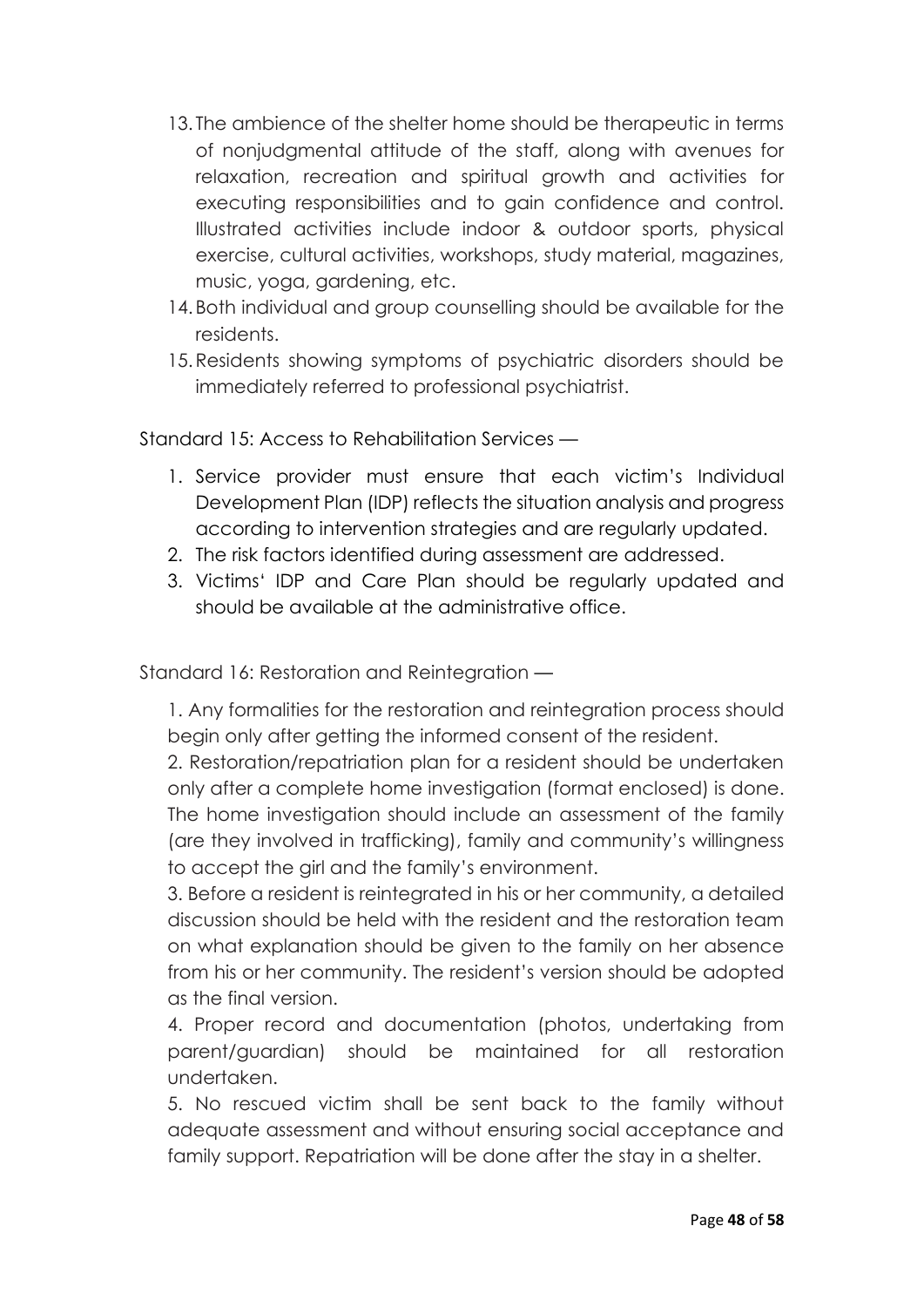6. The members of the professional and preferably voluntary organizations who have had some interaction with the victim shall be represented in the process of repatriation.

7. No rescued victim shall be sent back to the family without reasonably ensuring that the victim shall not be re-trafficked.

8. The victim being repatriated should be counselled and prepared to return to the country of origin after providing her with adequate medical and psycho-social care as well as after empowering him or her through basic life-skills so that the victim can be reintegrated in mainstream life.

9. Adequate financial assistance should be provided for meeting the needs of rescued victims during travel while repatriating them to their families or institutions in source areas.

10. Adequate provision for dearness allowance for police escort or any other authorized escort during such travel should be made by the Government or a Provincial Government.

11. It should be ensured that the legal formalities should be completed for the residents before being restored or repatriated.

Standard 17: Follow Up —

- 1. Protection for the first six months after the restoration is done monthly follow up should be done. Thereafter the follow up could be done once a quarter for the next one year.
- 2. Follow up program should include the following:
	- (a)Protection against re-trafficking and commercial sexual exploitation;
	- (b)protection against stigma and discrimination;
	- (c) protection against any other exploitation;
	- (d)optional link with multiple professional support systems;
	- (e)confidentiality;
	- (f) mental health;
	- (g)restoration/ ensuring/exercising of rights over parental, ancestral and community property and entitlements; and
	- (h) victim friendly.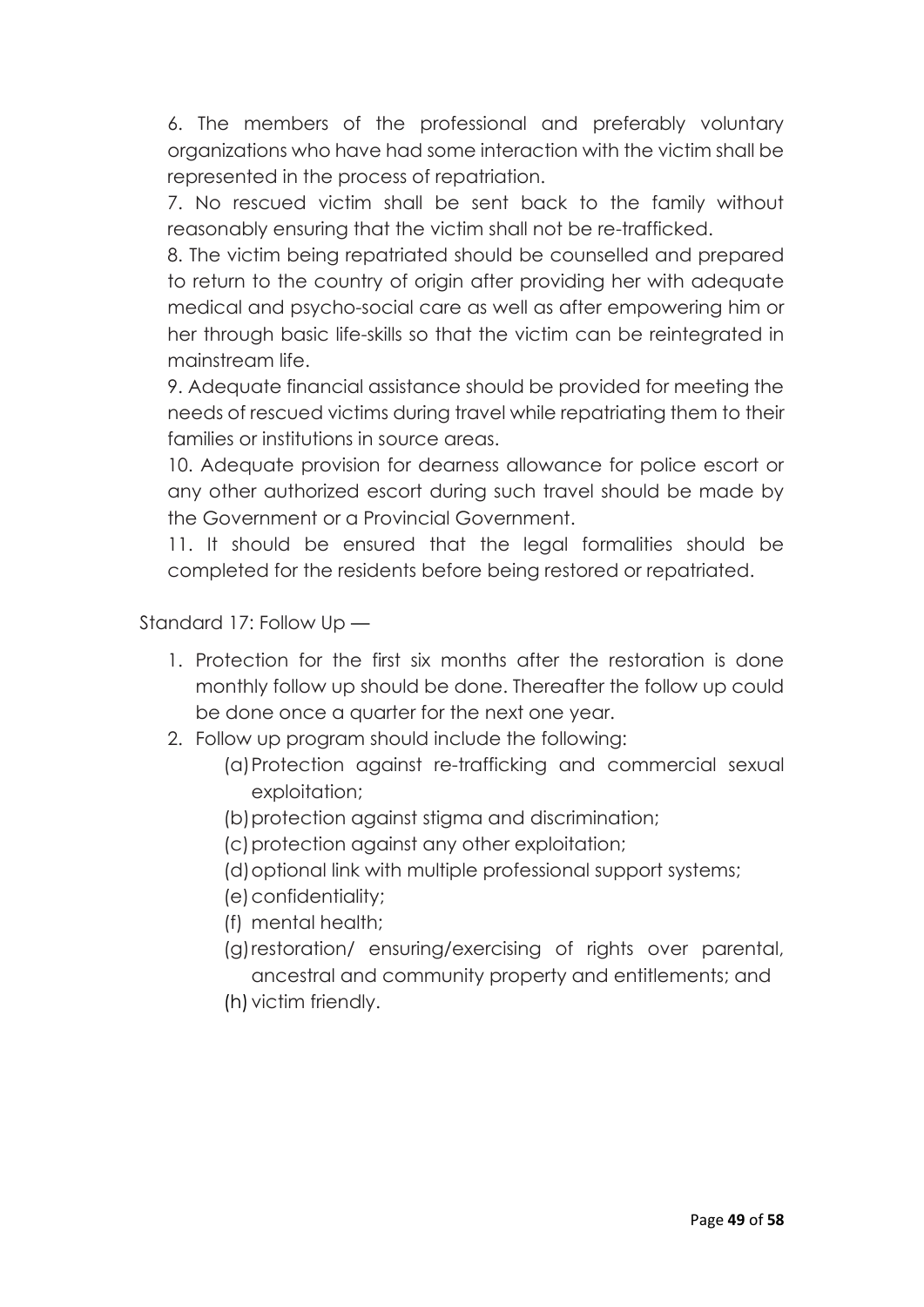### **FORM 23.1**

# **Application for Registration of Non-Governmental Organization to provide Services to Victims of Trafficking in Persons [see rule 25]**

Registration/Temporary Safe Care/Reinstatement of Registration/Renewal of Registration *(delete which is not applicable)*

A. Application for Registration This is an application in respect of: a. A Non-Governmental Organization who desires to be registered to provide services to victims of trafficking including children. b. Reinstatement or renewal of registration of Non-Governmental Organization. c. Registration to provide temporary safe care.

*(Indicate the type of organization in respect of which application is made)*

Name of the Non-Governmental Organization:

\_\_\_\_\_\_\_\_\_\_\_\_\_\_\_\_\_\_\_\_\_\_\_\_\_\_\_\_\_\_\_\_\_\_\_\_\_\_\_\_\_\_\_\_\_\_\_\_\_\_\_\_\_

Permanent Address:

Postal address:

\_\_\_\_\_\_\_\_\_\_\_\_\_\_\_\_\_\_\_\_\_\_\_\_\_\_\_\_\_\_\_\_\_\_\_\_\_\_\_\_\_\_\_\_\_\_\_\_\_\_\_ Postal code:

Name of person or body who manages the organization or who wishes to

\_\_\_\_\_\_\_\_\_\_\_\_\_\_\_\_\_\_\_\_\_\_\_\_\_\_\_\_\_\_\_\_\_\_\_\_\_\_\_\_\_\_\_\_\_\_\_\_\_\_\_\_\_\_\_\_\_\_\_\_\_\_\_\_

\_\_\_\_\_\_\_\_\_\_\_\_\_\_\_\_\_\_\_\_\_\_\_\_\_\_\_\_\_\_\_\_\_\_\_\_\_\_\_\_\_\_\_\_\_\_\_\_\_\_\_\_\_\_\_\_\_\_\_\_\_\_\_

\_\_\_\_\_\_\_\_\_\_\_\_\_\_\_\_\_\_\_\_\_\_\_\_\_\_\_\_\_\_\_\_\_\_\_\_\_\_\_\_\_\_\_\_\_\_\_\_\_\_\_\_\_\_\_\_\_\_\_\_\_\_\_\_

establish it:

Physical address of person or body:

\_\_\_\_\_\_\_\_\_\_\_\_\_\_\_\_\_\_\_\_\_\_\_\_\_\_\_\_\_\_\_\_\_\_\_\_\_\_\_\_\_\_\_\_\_\_\_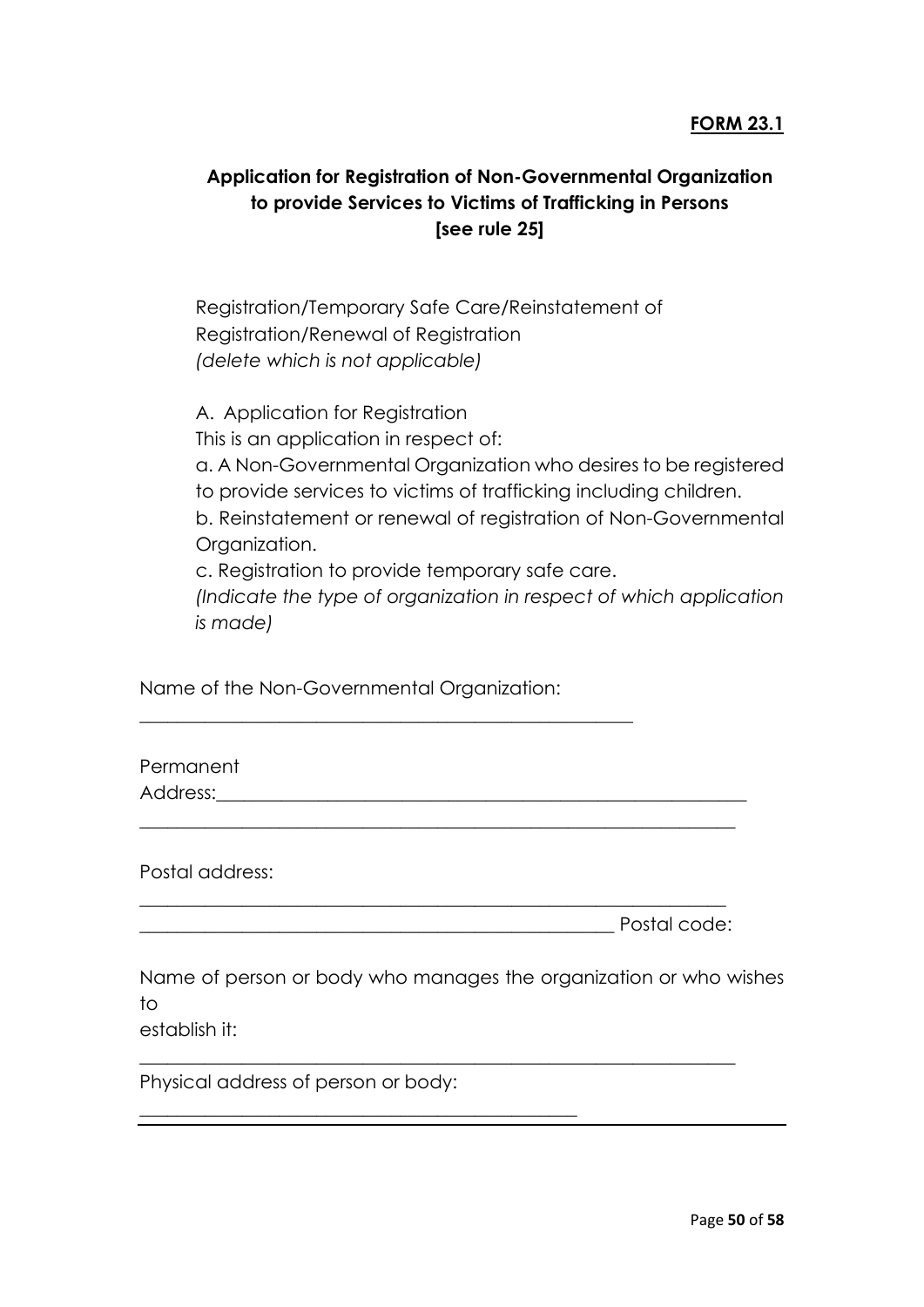| Telephone:  | Cell    | phone: |
|-------------|---------|--------|
| Fax number: | E-mail: |        |

B. The number of victims/residents to be accommodated in each category in respect of which application is made:

| Male _________       |  |
|----------------------|--|
| Female               |  |
| Adults _________     |  |
| Children ______      |  |
| Adults with children |  |
| Total ________       |  |

- C. SUPPORTING DOCUMENTS
	- (a) Programmes offered by the organization offer which are aimed at the—
		- (i) provision of accommodation to adult victims of trafficking;
		- (ii) provision of counselling to adult and/or child victims of trafficking;
		- (iii) reintegration of adult victims of trafficking into their families and communities; and where applicable
		- (iv) provision of rehabilitation and therapeutic services to adult victims of trafficking; and/or
		- (v) provision of education and skills development training to victims of trafficking.
	- (b)Programmes are offered by the organization to a child in the care of a victim of trafficking, as provided for in Rule - of the Trafficking in Persons Rules, 2020, which must include, at a minimum, a programme aimed at the reception, care and development of that child;
	- (c)Evidence that the organization and the facilities therein are accessible in accordance with the minimum standards as outlined in Annexure A;
	- (d)Evidence that the safety and protective environment of the organization, health care and support, and recreational facilities meet the minimum standards as provided for in Annexure A;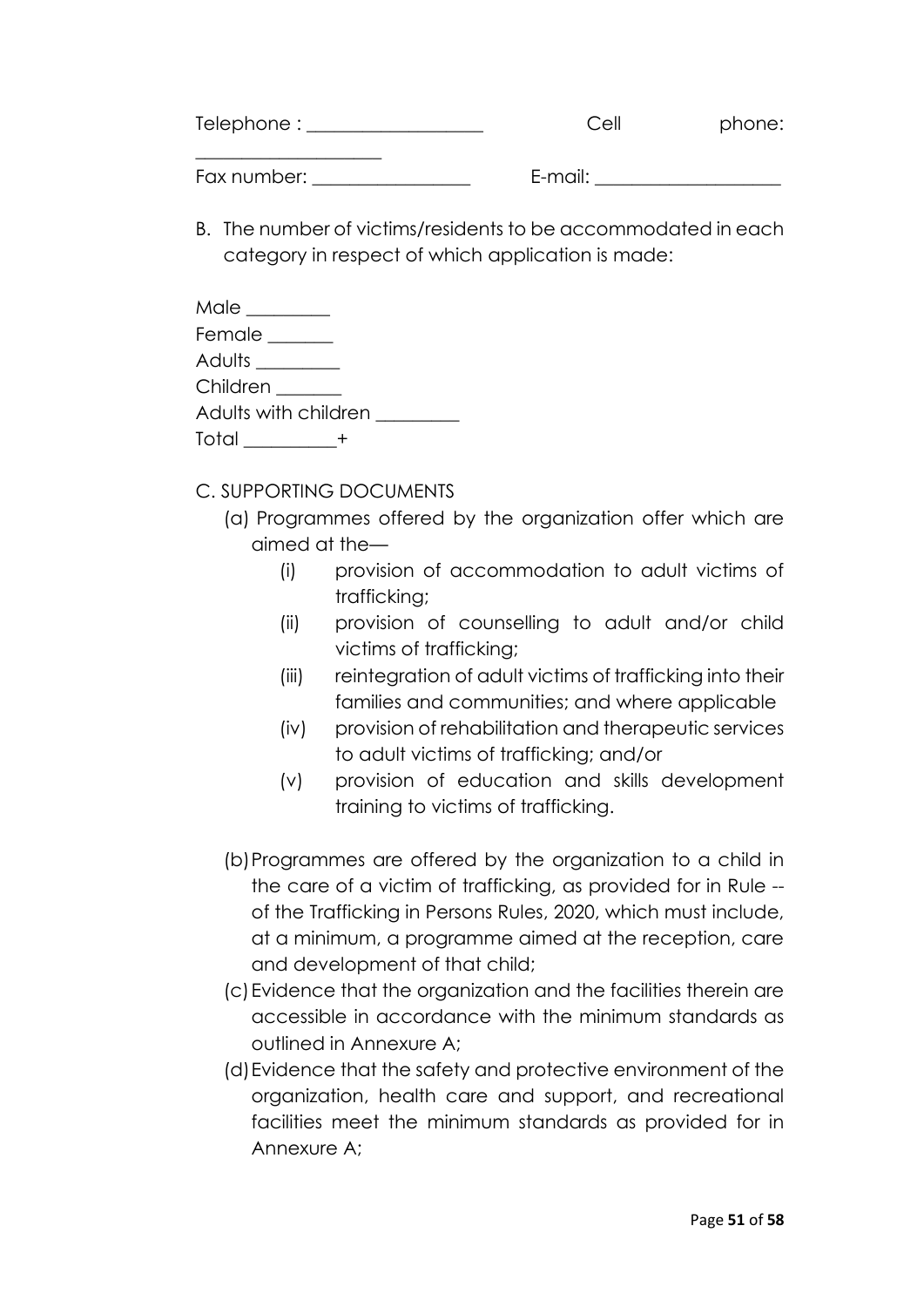- (e)Evidence that the Non-Governmental Organization complies with the minimum standards to accommodate victims as provided for in Annexure A;
- (f) Evidence that the organization has the ability to provide a safe environment for children; proper care for sick children; and safe storage of anything that may be harmful to children.

#### E. GENERAL REMARKS

**\_\_\_\_\_\_\_\_\_\_\_\_\_\_\_\_\_\_\_\_\_\_\_\_\_\_\_\_\_\_\_\_**

Any additional remarks by the applicant in support of the application:

**\_\_\_\_\_\_\_\_\_\_\_\_\_\_\_\_\_\_\_\_\_\_\_\_\_\_\_\_\_\_\_\_\_\_\_\_\_\_\_\_\_\_\_\_\_\_\_\_\_\_\_\_\_\_\_\_\_\_\_\_\_\_\_ \_\_\_\_\_\_\_\_\_\_\_\_\_\_\_\_\_\_\_\_\_\_\_\_\_\_\_\_\_\_\_\_\_\_\_\_\_\_\_\_\_\_\_\_\_\_\_\_\_\_\_\_\_\_\_\_\_\_\_\_\_\_\_**

I certify that the above-mentioned particulars are, to the best of my knowledge, true and correct.

SIGNATURE OF APPLICANT CAPACITY

**\_\_\_\_\_\_\_\_\_\_\_\_\_\_\_\_\_\_\_\_\_\_\_\_\_\_\_\_** 

NAME AND DESIGNATION

DATE: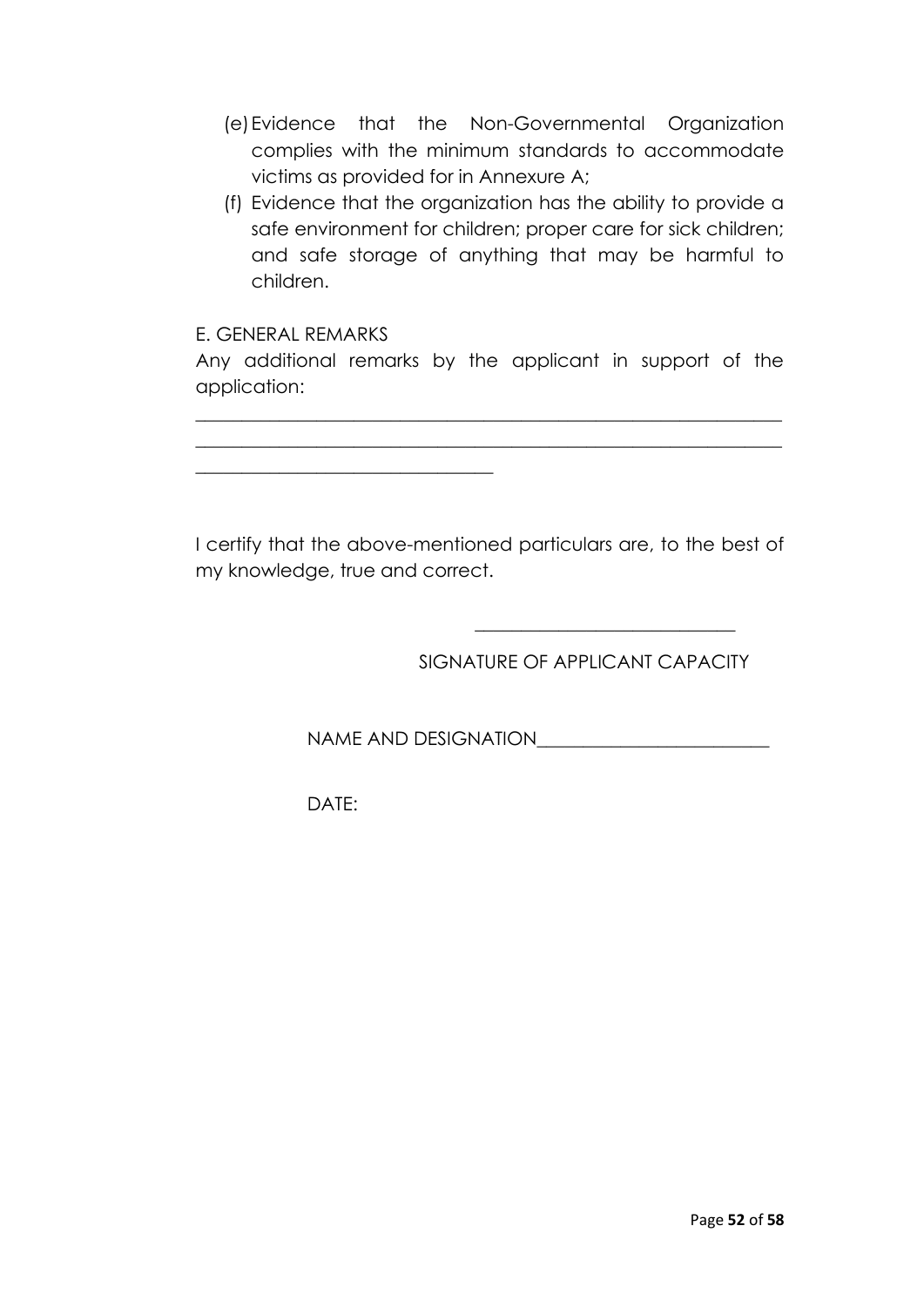### **FORM 23.2**

### **Certificate of Registration of Non-Governmental Organization providing care and Support Services to Victims of Trafficking in Persons [see rule 25]**

Registration Certificate No. \_\_\_\_\_\_\_\_\_\_ Non-Profit Organisation No.

Issued to *(Name and Physical Address* of *Organization)*

It is hereby certified that the above-mentioned organization, has been registered in terms of Rule 23 of the Trafficking in Persons Rules, 2020, to provide services to victims of trafficking in persons in terms of Sections 3, 4 and/or 5 of the Act.

\_\_\_\_\_\_\_\_\_\_\_\_\_\_\_\_\_\_\_\_\_\_\_\_\_\_\_\_\_\_\_\_\_\_\_\_\_\_\_\_\_\_\_\_\_\_\_\_\_\_\_\_\_\_\_\_\_\_\_\_\_\_\_

\_\_\_\_\_\_\_\_\_\_\_\_\_\_\_\_\_\_\_\_\_\_\_\_\_\_\_\_\_\_\_\_\_\_\_\_\_\_\_\_\_\_\_\_\_\_\_\_\_\_\_\_\_\_\_\_\_\_\_\_\_\_\_

\_\_\_\_\_\_\_\_\_\_\_\_\_\_\_\_\_\_\_\_\_\_\_\_\_\_\_\_\_\_\_\_\_\_\_\_\_\_\_\_\_\_\_\_\_\_\_\_\_\_\_\_\_\_\_\_\_\_\_\_\_\_\_

This certificate is valid with effect from

|    | (dd/mm/yyyy) and will expire |  |  |
|----|------------------------------|--|--|
| or | _(dd/mm/yyyy)                |  |  |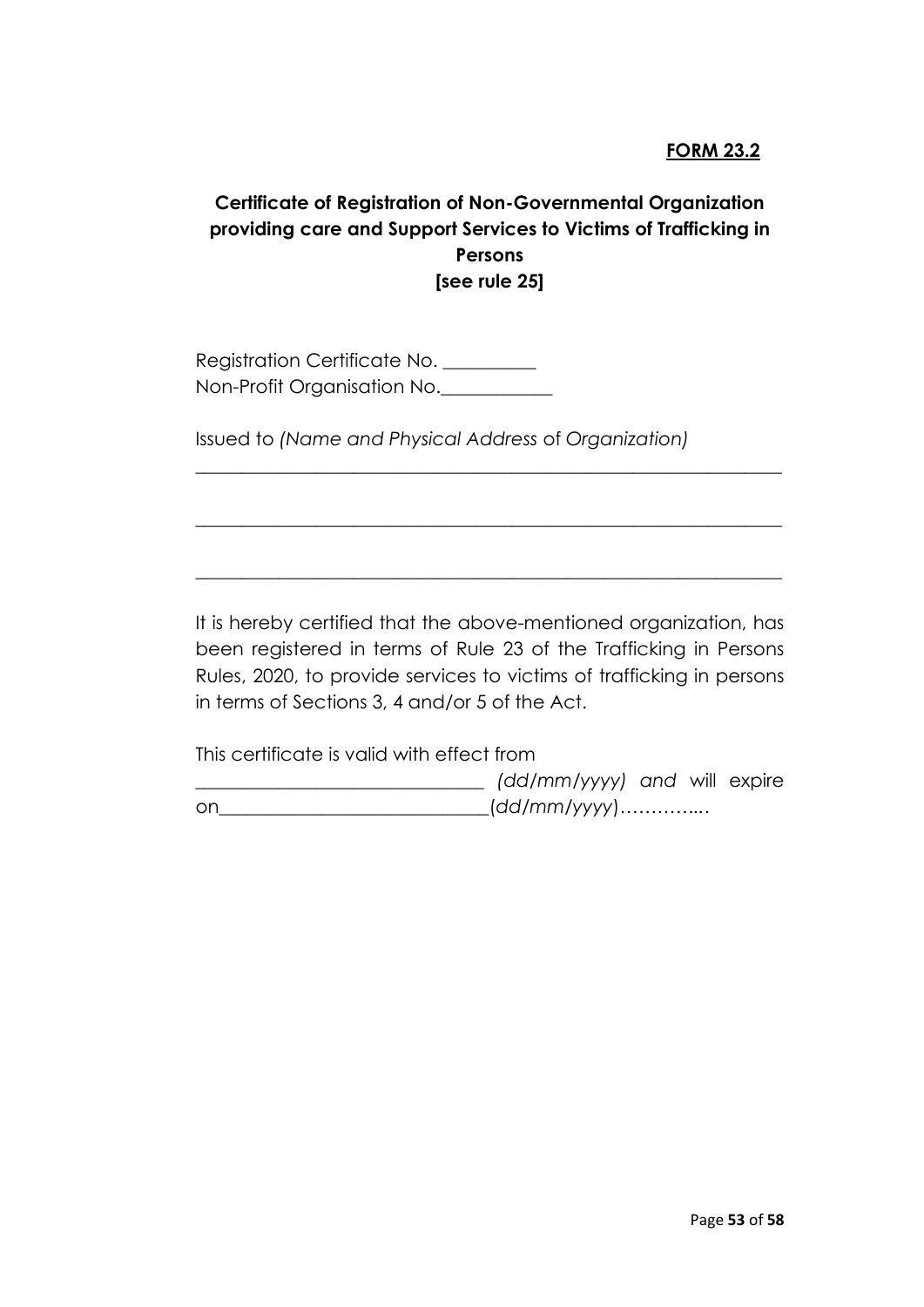# **Early Risk Assessment of a Victim or Possible Victim of Trafficking in Persons (Rule 29 of the Trafficking in Persons Rules, 2020)**

*Important: Any unauthorized access to and disclosure of information of a victim of trafficking or suspected victim of trafficking or child in the care of a victim of trafficking is prohibited*

#### **1. Victim information**

| <b>Name</b> | Age | <b>Sex</b><br>M/F | <b>Nationality</b> |
|-------------|-----|-------------------|--------------------|
|             |     |                   |                    |

#### **2. Nature and Account of incident**

| <b>Date</b> | Source of report                                                  |
|-------------|-------------------------------------------------------------------|
|             | Victim<br>Relative<br>Neighbor<br>Friend<br>Professional<br>Other |
|             | If other, specify                                                 |

#### **3. Type of exploitation**

| slavery or practices similar to slavery |
|-----------------------------------------|
| sexual exploitation                     |
| prostitution                            |
| child and adult pornography             |
| debt bondage                            |
| servitude                               |
| forced labour and services              |
| begging or forced begging               |
| criminal purposes                       |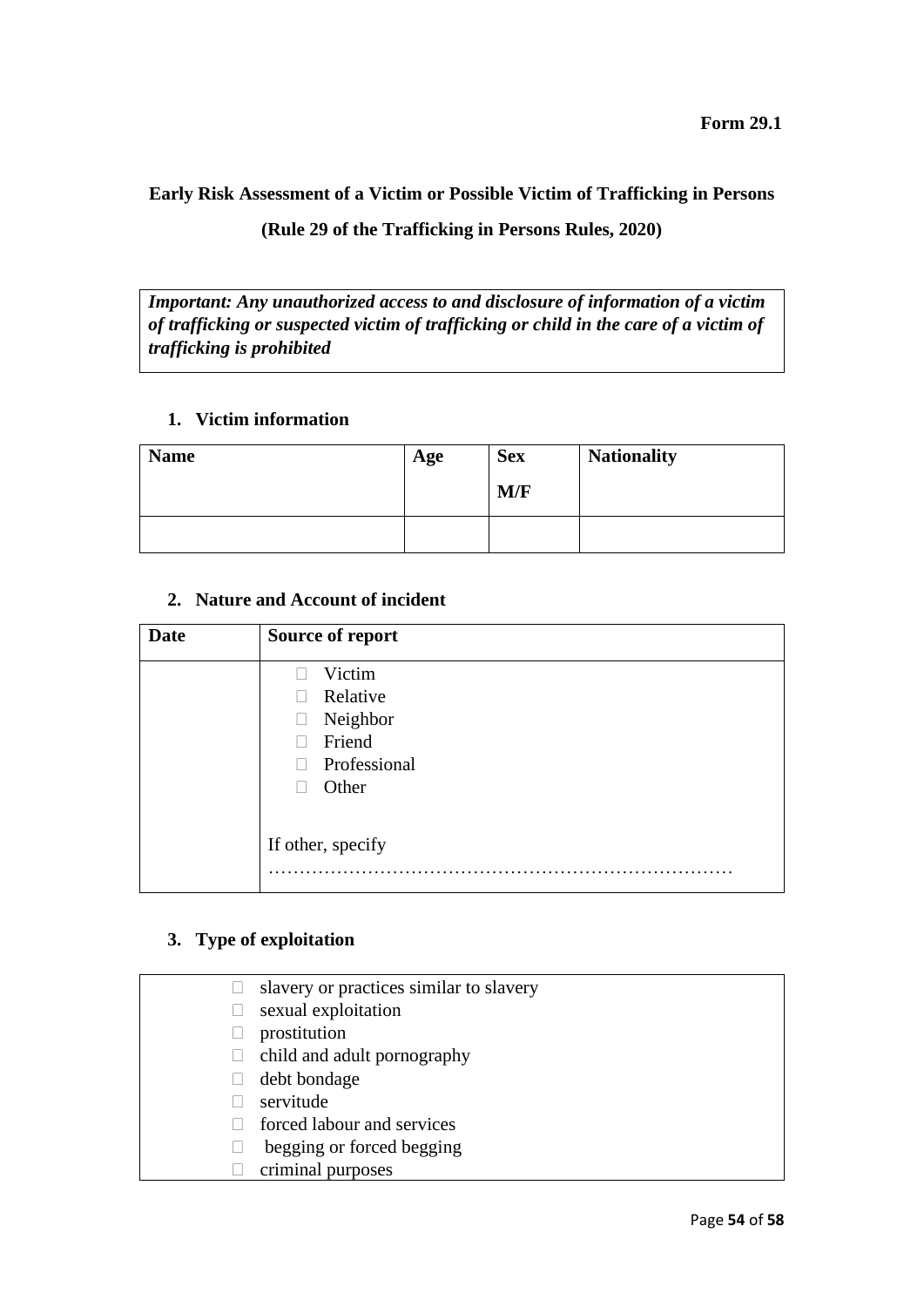- child labour
- $\Box$  unlawful removal of body organs
- forced marriage
- $\Box$  impregnation of female person against her will for the purpose of selling her child when the child is born

### **4. Indicators – (tick any that apply)**

|  | Abrasions                                      |
|--|------------------------------------------------|
|  | Fractures                                      |
|  | Cuts                                           |
|  | <b>Burns</b>                                   |
|  | Welts                                          |
|  | Bruises Irritation, pain or injury to genitals |
|  | Pregnancy                                      |
|  | Malnutrition                                   |
|  | Indications of sexual exploitation             |
|  | Other physical injury (specify)                |
|  | .                                              |
|  | No visible injuries (elaborate)                |
|  |                                                |
|  | Psychological trauma                           |
|  |                                                |
|  | .                                              |
|  | Other (specify)                                |
|  |                                                |
|  |                                                |
|  |                                                |
|  |                                                |

#### **5. Briefly give reasons for suspecting that a person is a victim of trafficking**

**……………………………………………………………………………… ……………………………………………………………………………… ……………………………………………………………………………… ……………………………………………………………………………… ……………………………………………………………………………… ……………………………………………………………………………… ……………………………………………………………………………… ……………………………………………………………………………… ……………………………………………………………………………… ……………………………………………………………………………… ……………………………………………………………………………… ……………………………………………………………………………… ……………………………………………………………**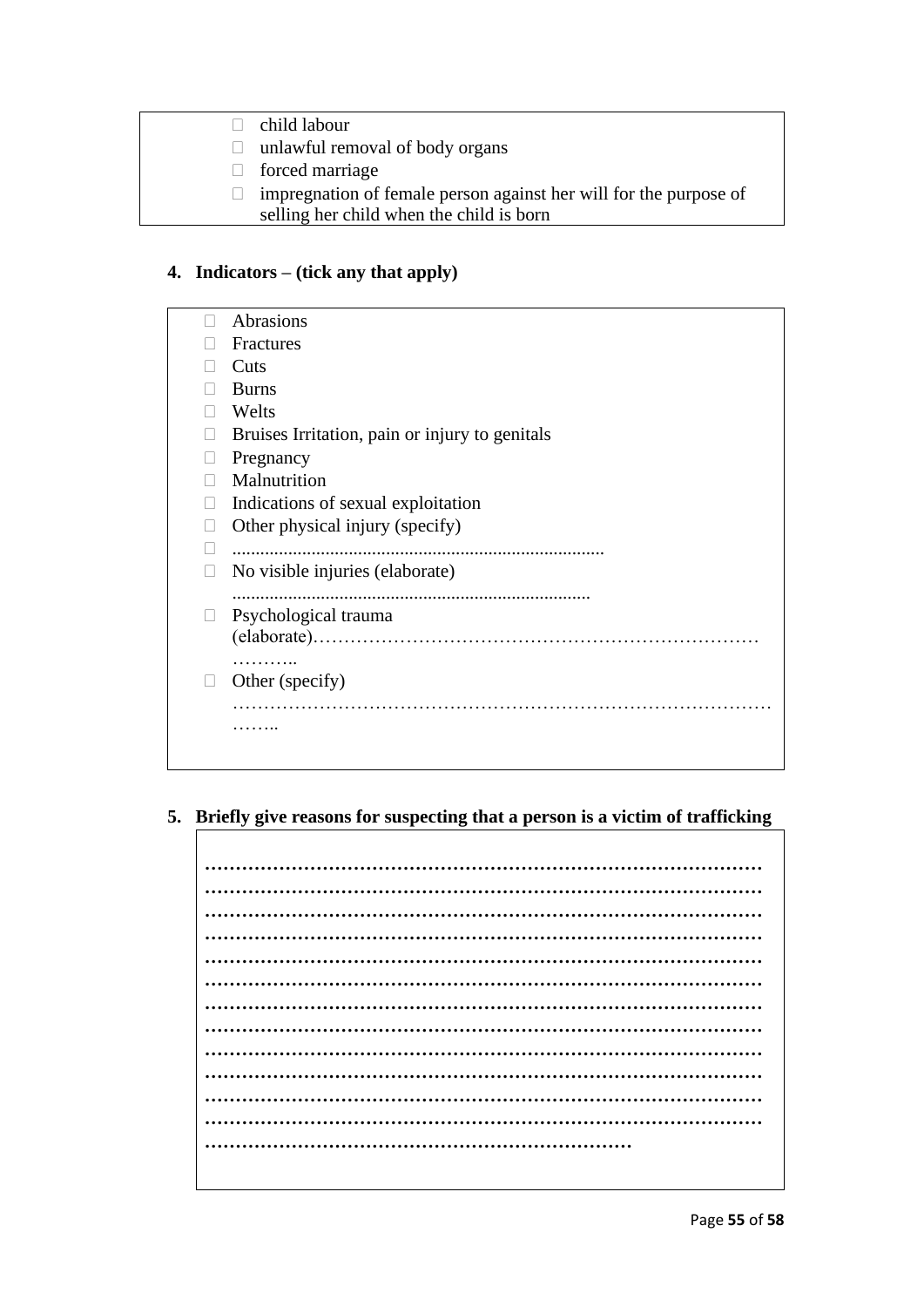|    | Assessment questions to determine the level of risk                                                                                                 |
|----|-----------------------------------------------------------------------------------------------------------------------------------------------------|
|    |                                                                                                                                                     |
|    | 1. Is someone in immediate danger? This includes the victim, the victim's<br>relatives or friends.<br>(Yes/No.)                                     |
|    | If yes, specify                                                                                                                                     |
|    |                                                                                                                                                     |
|    |                                                                                                                                                     |
|    |                                                                                                                                                     |
|    | 2. Are there outstanding presumed victims?<br>(Yes/No.)                                                                                             |
|    | If yes, provide details                                                                                                                             |
|    |                                                                                                                                                     |
|    |                                                                                                                                                     |
|    |                                                                                                                                                     |
|    |                                                                                                                                                     |
|    | 3. Have traffickers previously threatened or used violence?<br>(Yes/No.)                                                                            |
| 4. | What knowledge do the traffickers have? Do they know the victim's<br>home/work address or phone number or details of family?<br>(Yes/No)<br>Provide |
| 5. | What support services, including physical protection are available?                                                                                 |
|    | Healthcare<br>$\Box$<br>$\Box$ Counselling,                                                                                                         |
|    | Secure accommodation<br>$\Box$                                                                                                                      |
|    | $\Box$ Other<br>If other,                                                                                                                           |
|    |                                                                                                                                                     |
|    | .                                                                                                                                                   |
|    |                                                                                                                                                     |
| 6. | What is the victim's social network?                                                                                                                |
|    | Married<br>П.                                                                                                                                       |
|    | Has children<br>П                                                                                                                                   |
|    | Other<br>П<br>If other, specify                                                                                                                     |
|    |                                                                                                                                                     |
|    |                                                                                                                                                     |
|    |                                                                                                                                                     |
|    |                                                                                                                                                     |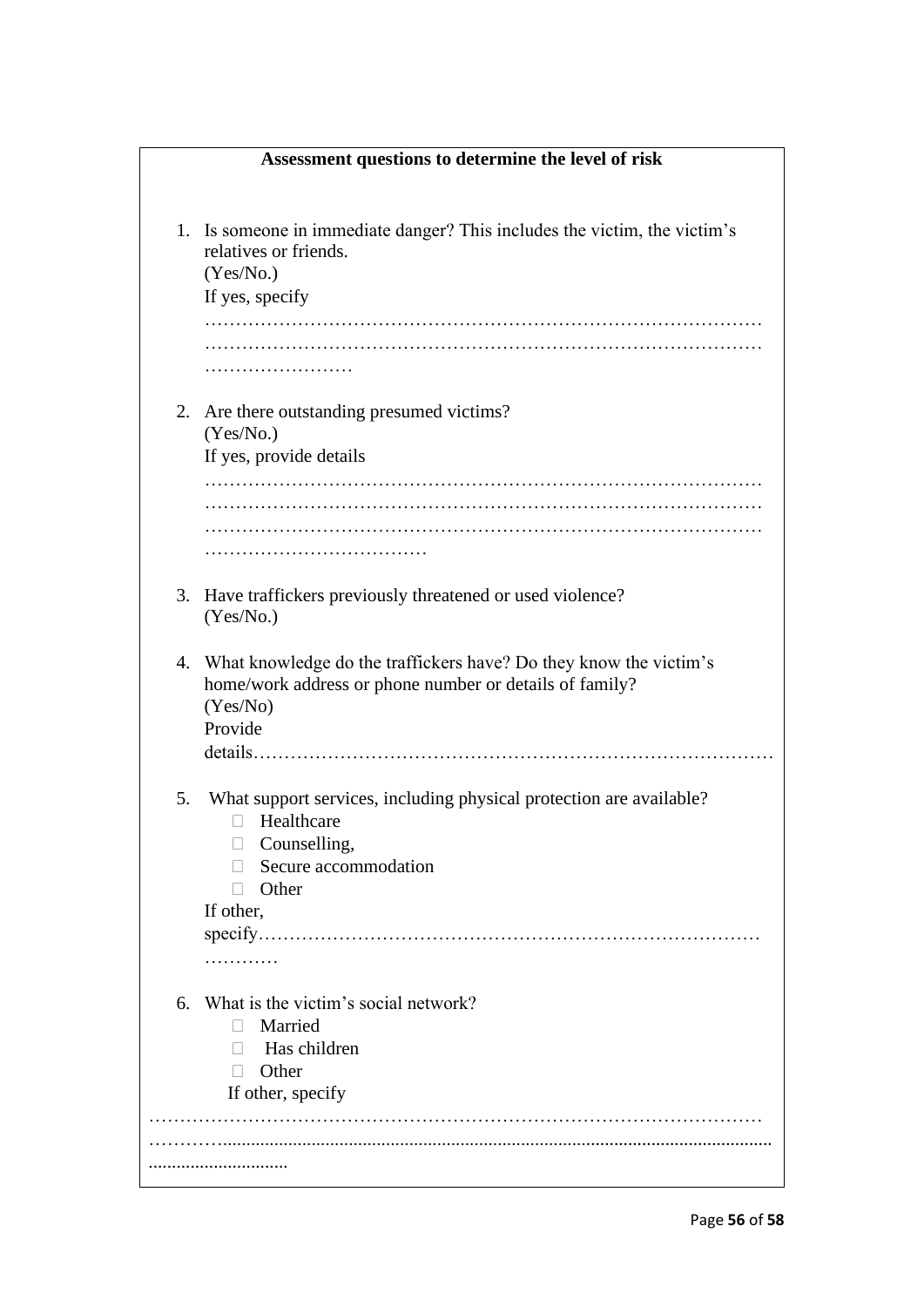|       | 7. Do the traffickers know (or claim to know) the location of the Shelter Home                 |  |  |  |
|-------|------------------------------------------------------------------------------------------------|--|--|--|
|       | for victims or the Registered Non-Governmental Organization, or home<br>address of the victim? |  |  |  |
|       | (Yes/No)                                                                                       |  |  |  |
|       | 8. Who do the traffickers have the ability to attack? Does it appear they have                 |  |  |  |
|       | associates in place in locations that could enable them to attack the victim or                |  |  |  |
|       | his/her family or friends?                                                                     |  |  |  |
|       | (Yes/No)<br>9. How secure is the investigation?                                                |  |  |  |
|       | $\Box$ Traffickers have a previous history of bribing public officials                         |  |  |  |
|       | There a weak exhibit management system<br>$\Box$                                               |  |  |  |
|       | There is wide access to intelligence/information resources<br>$\Box$                           |  |  |  |
|       |                                                                                                |  |  |  |
|       | <b>Overall assessment of level of risk</b>                                                     |  |  |  |
|       |                                                                                                |  |  |  |
|       |                                                                                                |  |  |  |
| П     | Low risk                                                                                       |  |  |  |
|       | $\Box$ Medium risk                                                                             |  |  |  |
| П.    | <b>High Risk</b>                                                                               |  |  |  |
|       |                                                                                                |  |  |  |
|       |                                                                                                |  |  |  |
|       |                                                                                                |  |  |  |
|       |                                                                                                |  |  |  |
|       |                                                                                                |  |  |  |
|       |                                                                                                |  |  |  |
|       |                                                                                                |  |  |  |
|       |                                                                                                |  |  |  |
| Rank: |                                                                                                |  |  |  |